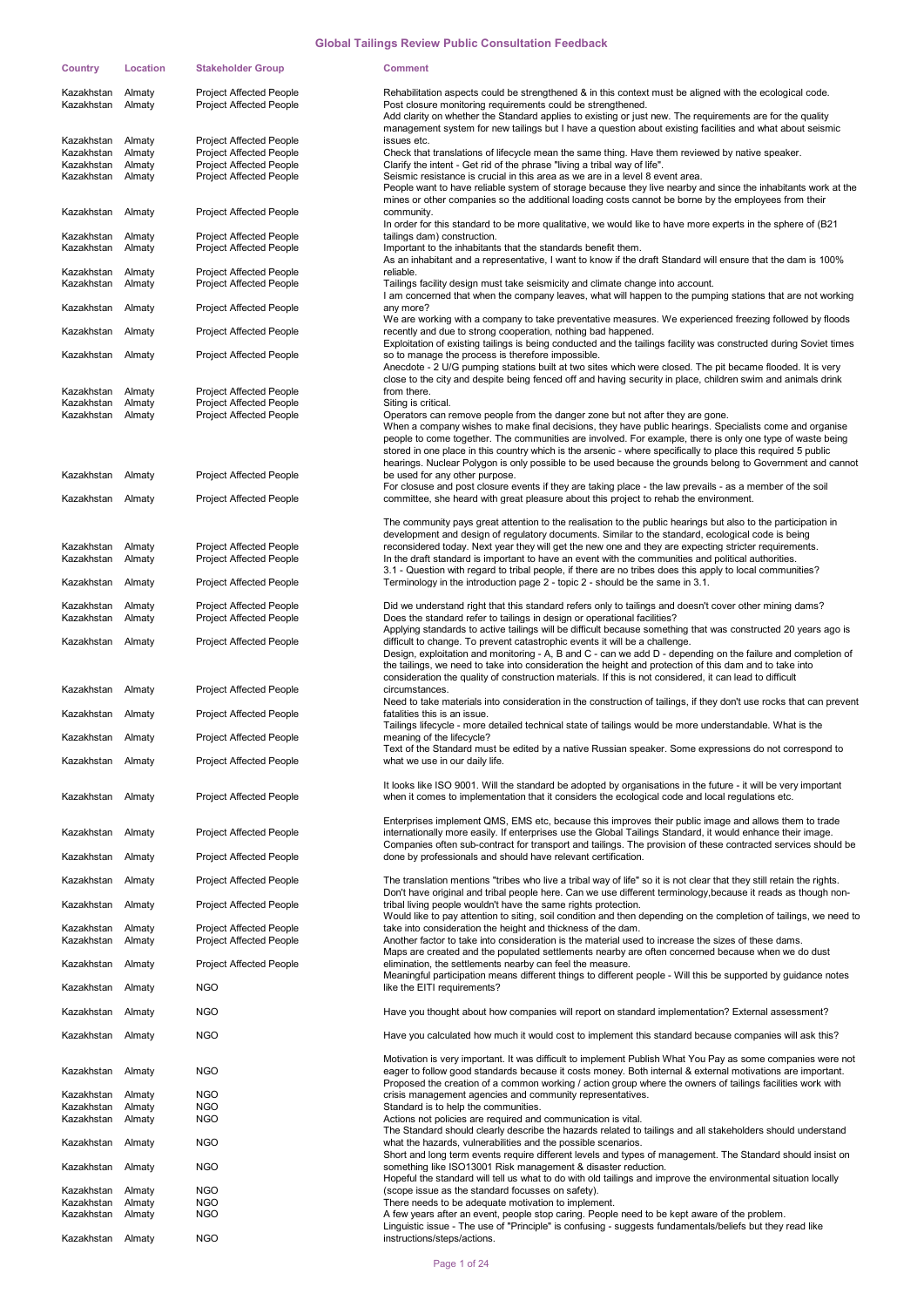|                          |                  |                                    | Translation is not correct and there are many mistakes. Even the name of the standard doesn't sound right as                                                                                                                |
|--------------------------|------------------|------------------------------------|-----------------------------------------------------------------------------------------------------------------------------------------------------------------------------------------------------------------------------|
| Kazakhstan<br>Kazakhstan | Almaty<br>Almaty | <b>NGO</b><br><b>NGO</b>           | it currently translates to "Global standard for organisation of tailings".<br>Principle 5 - Robust has been translated as "trustful" / "trustworthy".                                                                       |
| Kazakhstan               | Almaty           | <b>NGO</b>                         | Provide more details on what ROBUST means in terms of the technical aspects.                                                                                                                                                |
| Kazakhstan               | Almaty           | <b>NGO</b>                         | Provide more details on what knowledge base includes.                                                                                                                                                                       |
| Kazakhstan Almaty        |                  | <b>NGO</b>                         | There is no requirement to warn the public about hazardous situation to their health. Add after 3.1.                                                                                                                        |
| Kazakhstan               | Almaty           | <b>NGO</b>                         | Appendix 2 - Classification - add one more annex to add information about types of tailings and the size of<br>facilities as this is an indicator of risk.                                                                  |
|                          |                  |                                    |                                                                                                                                                                                                                             |
| Kazakhstan Almaty        |                  | <b>NGO</b>                         | Some requirements mention the deadlines for reports etc - Req 8.2 and for others, the frequency is not<br>specified - be consistent or remove and allow each country to determine aligned with their requirements.          |
|                          |                  |                                    | Req. 6.1 - we should bring in some numbers here as this doesn't make the design criteria clear. Reformulate                                                                                                                 |
| Kazakhstan               | Almaty           | <b>NGO</b>                         | this by adding numbers or omit it.                                                                                                                                                                                          |
|                          |                  |                                    | When you compare 7.1 with 6.4 - the weighting of the requirement is very different. Either add sub points to                                                                                                                |
| Kazakhstan Almaty        |                  | <b>NGO</b>                         | large requirements or at least balance them.                                                                                                                                                                                |
| Kazakhstan               | Almaty           | <b>NGO</b>                         | Transboundary environmental issues regarding the location of tailings and their interaction with transboundary<br>riverine systems should be mentioned.                                                                     |
| Kazakhstan               | Almaty           | <b>NGO</b>                         | Reference to existing standards would be good to include inside the standard.                                                                                                                                               |
|                          |                  |                                    | Not necessary to clarify who will manage the standard and who will pay but do the audience does need to                                                                                                                     |
| Kazakhstan Almaty        |                  | <b>NGO</b>                         | know how it will be implemented.                                                                                                                                                                                            |
| Kazakhstan               | Almaty           | <b>NGO</b>                         | How it will be implemented and assessed and how governments will be involved etc needs to become an<br>integral part of the standard.                                                                                       |
| Kazakhstan               | Almaty           | <b>NGO</b>                         | Add list of reference documents used in the development of the standard.                                                                                                                                                    |
| Kazakhstan               | Almaty           | <b>NGO</b>                         | Provide more details on what knowledge base includes.                                                                                                                                                                       |
| Kazakhstan               | Almaty           | <b>NGO</b>                         | Provide more details on what ROBUST means in terms of the technical aspects.                                                                                                                                                |
|                          |                  |                                    | Doubts that the standard will be effectively implemented in countries with strong govt system such as former                                                                                                                |
| Kazakhstan Almaty        |                  | <b>NGO</b>                         | Soviet. If not mandated, it may not work.<br>Government participation in the siting and other decisions should be mentioned in the standard. State                                                                          |
| Kazakhstan               | Almaty           | <b>NGO</b>                         | participation is very important.                                                                                                                                                                                            |
| Kazakhstan               | Almaty           | <b>NGO</b>                         | Many governments do not have the financial capacity to manage legacy tailings issues.                                                                                                                                       |
| Kazakhstan               | Almaty           | <b>NGO</b>                         | Put glossary at the start.                                                                                                                                                                                                  |
| Kazakhstan               | Almaty           | <b>NGO</b>                         | Who are the affected communities? In their context, affected communities can be cross-regional.<br>Disclosure - Transparency initiatives - EITI standard has been renewed this year and could be a strategic                |
| Kazakhstan               | Almaty           | <b>NGO</b>                         | partnership for the Standard?                                                                                                                                                                                               |
| Kazakhstan               | Almaty           | <b>NGO</b>                         | How will compliance be reported? Annually?                                                                                                                                                                                  |
| Kazakhstan               | Almaty           | <b>NGO</b>                         | Operators have different financial capabilities and capacities so they will need to make theirs clear.                                                                                                                      |
| Kazakhstan               | Almaty           | <b>NGO</b>                         | Siting requirements should be more strenuous in mountainous regions for example.                                                                                                                                            |
| Kazakhstan               | Almaty           | <b>NGO</b>                         | Principle 16.4 - Provide for the participation of project affected communities should be restricted to experts. If<br>opened to all it would cause chaos.                                                                   |
| Kazakhstan               | Almaty           | <b>NGO</b>                         | What about the safety of workers involved with the tailings?                                                                                                                                                                |
|                          |                  |                                    | Increase and strengthen requirements and to take into consideration the seismic considerations and legislative                                                                                                              |
| Kazakhstan               | Almaty           | <b>NGO</b>                         | requirements.                                                                                                                                                                                                               |
| Kazakhstan               | Almaty           | <b>NGO</b>                         | Increase recultivation funds to take care of tailings post closure.                                                                                                                                                         |
| Kazakhstan Almaty        |                  | <b>NGO</b>                         | Responsible approach to natural resources - should be added to the Standard. To increase requirements on<br>responsible extraction including transparency.                                                                  |
|                          |                  |                                    | Teaching the local specialists - the local operators must use the potential of local specialists to take care of                                                                                                            |
| Kazakhstan               | Almaty           | <b>NGO</b>                         | tailings.                                                                                                                                                                                                                   |
| Kazakhstan               | Almaty           | <b>NGO</b>                         | We must make sure that mines cease to be abandoned and not rehabilitated.                                                                                                                                                   |
| Kazakhstan               | Almaty           | <b>NGO</b>                         | Standard contains some very obvious things that one way or the other the mining companies are already doing<br>during design or processing stage.                                                                           |
| Kazakhstan               | Almaty           | <b>NGO</b>                         | Overarching principle could be 'safe by design'.                                                                                                                                                                            |
| Kazakhstan               | Almaty           | <b>NGO</b>                         | Continuous improvement principle should be called out more as part of management systems.                                                                                                                                   |
|                          |                  |                                    |                                                                                                                                                                                                                             |
|                          |                  |                                    |                                                                                                                                                                                                                             |
|                          |                  |                                    | Must avoid a situation where operators can for example put \$5k in an account and say they have provisions.                                                                                                                 |
| Kazakhstan               | Almaty           | <b>NGO</b>                         | How much should be in provisions? How do you calculate the cost of rehabilitating sub-surface operations?                                                                                                                   |
| Kazakhstan Almaty        |                  | <b>NGO</b>                         | If we apply the standard it may mean the government requirements with regard to tailings are not met as<br>some of these are stricter than in the EU.                                                                       |
|                          |                  |                                    | To what extent does the draft Standard integrate the recommendations of UNECE, MAC, Australia, RSA and                                                                                                                      |
| Kazakhstan Almaty        |                  | <b>NGO</b>                         | former CCCP countries?                                                                                                                                                                                                      |
| Kazakhstan               | Almaty           | Mining Industry                    | Knowledge base: Shortage of competent independent experts - clarify who these experts are.                                                                                                                                  |
|                          |                  |                                    | 2.6 - Rehab is already happening and is compulsory here. Concerned that insurance companies who would                                                                                                                       |
| Kazakhstan Almaty        |                  | Mining Industry                    | agree to insure the value of the max consequence of these facilities. Might be problem to get this insurance or<br>the price would be "unbearable".                                                                         |
|                          |                  |                                    | Potential language issue - Human Rights due diligence - 3.1 - this term was not understood - is this a formal                                                                                                               |
| Kazakhstan               | Almaty           | Mining Industry                    | contracted service or is it in-house? What are the compulsory criteria?                                                                                                                                                     |
|                          |                  |                                    |                                                                                                                                                                                                                             |
| Kazakhstan               | Almaty           | Mining Industry                    | 3.3 Physical & economical displacement - they do this with the government as it is a joint responsibility here.                                                                                                             |
| Kazakhstan               | Almaty           | Mining Industry                    | 3.3 Participants indicated they would need to investigate the standards that are referred to in the footnotes.                                                                                                              |
| Kazakhstan               | Almaty           | Mining Industry                    | 6.1 Design critera haven't been quantified.                                                                                                                                                                                 |
|                          |                  |                                    | 6.3 - Can we have more explanation on the mechanisms? Is it an instrumental follow up to monitor cracks,                                                                                                                    |
|                          |                  |                                    | deformations etc. What are the specific requirements on the tools used for these? Could add "in accordance                                                                                                                  |
| Kazakhstan<br>Kazakhstan | Almaty<br>Almaty | Mining Industry<br>Mining Industry | with design best practices" or something similar.<br>6.4 - EoR is not the current practice in Kazakhstan.                                                                                                                   |
|                          |                  |                                    | Hydrogeological or production/processing experts are not called "tailings expert". Not sure there is a                                                                                                                      |
| Kazakhstan               | Almaty           | Mining Industry                    | qualification for a tailings specialist and it would be difficult to find this person.                                                                                                                                      |
| Kazakhstan               | Almaty           | Mining Industry                    | Most items are already covered by national legislation in Kazakhstan.                                                                                                                                                       |
| Kazakhstan               | Almaty           | Mining Industry                    | How will this be integrated with other standards or requirements?<br>Glossary - expand the definition of tailings as it is not that detailed or precise and also the definition of tailings                                 |
| Kazakhstan Almaty        |                  | Mining Industry                    | facility.                                                                                                                                                                                                                   |
|                          |                  |                                    | 12.4 Didn't understand the mention of Procurement. If we hire an EoR, the Procurement team are not                                                                                                                          |
|                          |                  |                                    | involved. In Kaz, there are a list of rules around subsoil, we need to use Procurement to outsource consultants                                                                                                             |
| Kazakhstan Almaty        |                  | Mining Industry                    | so this not be aligned with legislation.<br>Question on representatives of State authorities with regard to emergency services and outsourcing - where                                                                      |
|                          |                  |                                    | does the financing come from? Between the operator and the legislation, there are always discussions about                                                                                                                  |
|                          |                  |                                    | roles and responsibilities. With regard to the Requirements for emergency response, will this come from the                                                                                                                 |
| Kazakhstan               | Almaty           | Mining Industry                    | State Budget or operators budget?                                                                                                                                                                                           |
|                          |                  |                                    | The draft Standard does not recognise other standards like CDA and other international practices such as                                                                                                                    |
| Kazakhstan               | Almaty           | Mining Industry                    | international standards of risk management<br>Local legislation are quite old so it is not possible to compare these and analyse them as they currently are                                                                 |
| Kazakhstan               | Almaty           | Mining Industry                    | because they do not recognise international standards.                                                                                                                                                                      |
| Kazakhstan               | Almaty           | Mining Industry                    | Difficult to assess the relationship between the draft standard and jurisdictional requirements.                                                                                                                            |
|                          |                  |                                    |                                                                                                                                                                                                                             |
| Kazakhstan               | Almaty           | Mining Industry                    | Each country has their own regulations and the draft Standard captures important issues with the regulations.<br>Some issues missed such as it requires someone to be responsible but it doesn't say that they need to know |
| Kazakhstan               | Almaty           | Mining Industry                    | what they are talking about. The responsible person needs to know the issues.                                                                                                                                               |
|                          |                  |                                    | Transboundary issues not addressed - how is this fed into the planning process and emergency response                                                                                                                       |
| Kazakhstan               | Almaty           | Mining Industry                    | process.<br>The Standard doesn't have much detail on how to address important issues such as liquefaction. In Kaz,                                                                                                          |

Page 2 of 24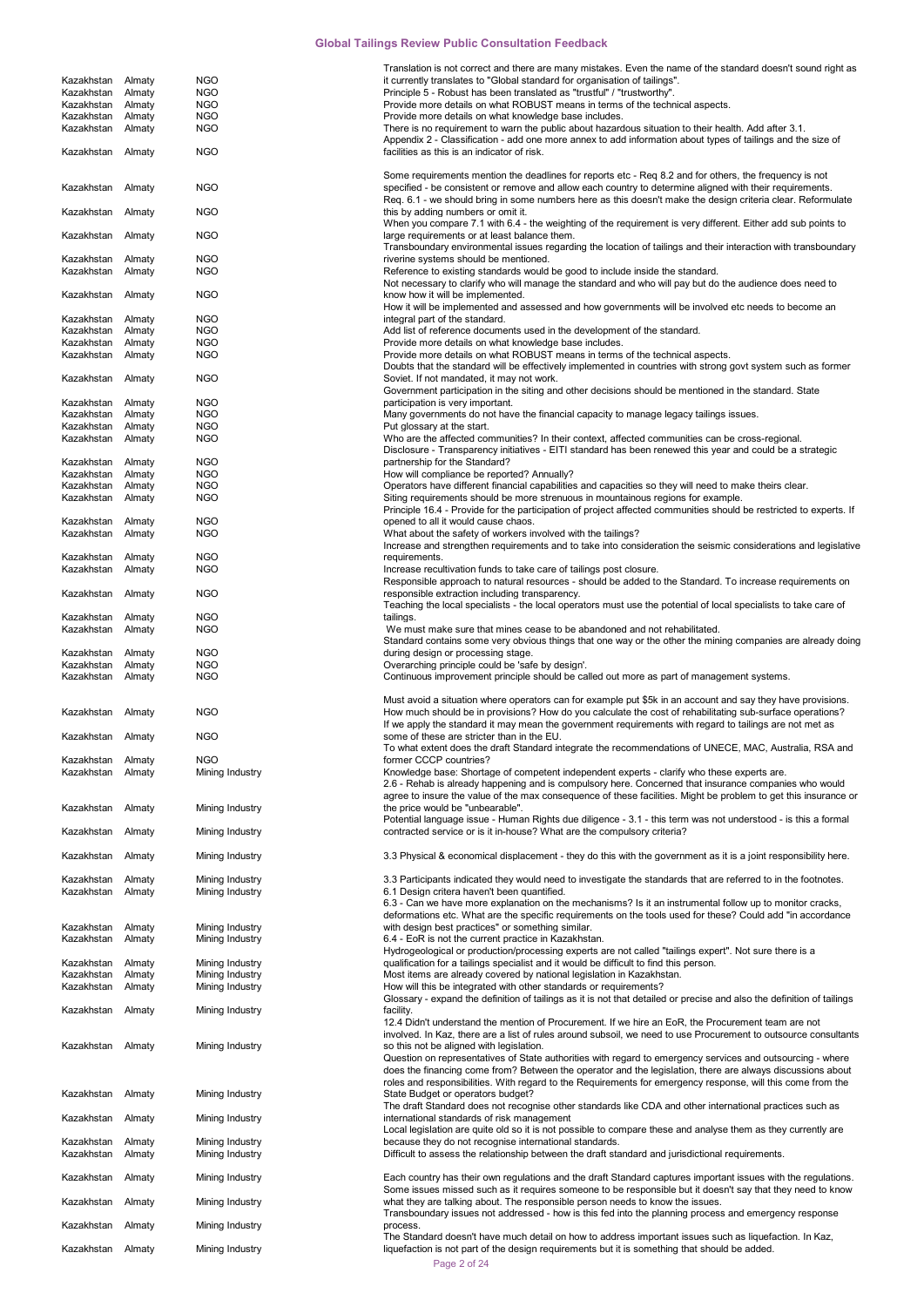|                                 |                      |                                    | With regard to extreme consequences and the measure of 1 in 10,000 year event and risk levels etc. What                                                                                                                        |
|---------------------------------|----------------------|------------------------------------|--------------------------------------------------------------------------------------------------------------------------------------------------------------------------------------------------------------------------------|
|                                 |                      |                                    | about the availability of data? This doesn't exist in most places. We would be extrapolating a 10 year event                                                                                                                   |
| Kazakhstan                      | Almaty               | Mining Industry                    | from limited raw data.<br>Closure and how this affects communities is not adequately addressed in the draft Standard but is a very                                                                                             |
| Kazakhstan Almaty               |                      | Mining Industry                    | important aspect.                                                                                                                                                                                                              |
|                                 |                      |                                    | Maintenance and operational issues and how we guarantee and look after these. The original design is not the                                                                                                                   |
|                                 |                      |                                    | problem usually but rather the loss of intent over the life of the facility. How to maintain this continuity is not                                                                                                            |
| Kazakhstan<br>Kazakhstan        | Almaty<br>Almaty     | Mining Industry<br>Mining Industry | addressed sufficiently though it is a little.<br>What quality of data do you need to collect for the knowledge base?                                                                                                           |
|                                 |                      |                                    |                                                                                                                                                                                                                                |
| Kazakhstan                      | Almaty               | Mining Industry                    | The Standard could go further. I acknowledge that there is a need for a standard but it must be the right one.                                                                                                                 |
| Kazakhstan                      | Almaty               | Mining Industry                    | Why create a new Standard? Why didn't we adopt ICOLD or other globally accepted standards?                                                                                                                                     |
| Kazakhstan Almaty               |                      |                                    | 2.2 There are some specialists and we could create an ITRB but not sure how to do this. With these people<br>they could have created a new council but the concept of the ITRB is unclear.                                     |
|                                 |                      | Mining Industry                    |                                                                                                                                                                                                                                |
| Kazakhstan Almaty               |                      | Mining Industry                    | Closure is important to be taken into account in the design phase but it should be explicitly mentioned.                                                                                                                       |
|                                 |                      |                                    | UNEA global resolution on mineral resource governances including tailings and closure in particular. Who                                                                                                                       |
| Kazakhstan Almaty               |                      | Mining Industry                    | would pay if there is a failure?<br>Don't see the relation between the Standard and the safety guidelines. Should have a much clearer link and                                                                                 |
| Kazakhstan Almaty               |                      | Mining Industry                    | should not reinvent the wheel.                                                                                                                                                                                                 |
|                                 |                      |                                    | Concerns about whether disclosure would undermine safety efforts. Recommend defining more clearly to                                                                                                                           |
| Kazakhstan<br>Kazakhstan Almaty | Almaty               | Mining Industry                    | which aspects the concept of participation refers.<br>1.1 - Environmental, social and economic context must include ERP report.                                                                                                |
|                                 |                      | Mining Industry                    | Transboundary issues such as emergency response planning and prevention including information sharing and                                                                                                                      |
| Kazakhstan Almaty               |                      | Mining Industry                    | joint preventative measures.                                                                                                                                                                                                   |
|                                 |                      |                                    | If the standard aligns with legal instruments such as UN declarations, implementation would mean operators                                                                                                                     |
| Kazakhstan Almaty               |                      | Mining Industry                    | are also complying with these international requirements that already exist.                                                                                                                                                   |
| Kazakhstan                      | Almaty               | Mining Industry                    | With regard to disclosure, some companies tend to keep quiet so the standard could help change the culture<br>here.                                                                                                            |
| Kazakhstan Almaty               |                      | Mining Industry                    | Audits on facilities can sometimes be visual only.                                                                                                                                                                             |
| Kazakhstan                      | Almaty               | Mining Industry                    | Siting decisions are covered by legislation.                                                                                                                                                                                   |
| Kazakhstan                      | Almaty               | Mining Industry                    | Almost all points regarding emergency response planning are covered by legislation.                                                                                                                                            |
| Kazakhstan<br>Kazakhstan        | Almaty<br>Almaty     | Mining Industry<br>Mining Industry | Req. 2.2 - What kind of body is an ITRB?<br>Req. 2.2 - Translation suggests it refers to a Council.                                                                                                                            |
| Kazakhstan                      | Almaty               | Mining Industry                    | Competent people are very hard to find.                                                                                                                                                                                        |
| China                           | Beijing              | Mining Industry / Government       | Title of Topic V is called III.                                                                                                                                                                                                |
| China                           | Beijing              | Mining Industry / Government       | Please describe the background to the programme and what we can do to support.                                                                                                                                                 |
| China                           | Beijing              | Mining Industry / Government       | How China can engage will be a key question for the Ministry.                                                                                                                                                                  |
| China                           | Beijing              | Mining Industry / Government       | Where does the mission come from? I will need to know this before we can engage further with the Ministry.                                                                                                                     |
| China                           | Beijing              | Mining Industry / Government       | Who is funding this work?                                                                                                                                                                                                      |
| China                           | Beijing              | Mining Industry / Government       | Who is the agency to issue this standard?                                                                                                                                                                                      |
| China                           | Beijing              | Mining Industry / Government       | The standard is mostly about safety but in China safety is managed by a separate ministry to the ministry for<br>natural resources.                                                                                            |
| China                           | Beijing              | Mining Industry / Government       | There will need to be modifications for each jurisdiction.                                                                                                                                                                     |
| China                           | Beijing              | Mining Industry / Government       | What does the term "private entity mean"?                                                                                                                                                                                      |
| China                           | Beijing              | Mining Industry / Government       | An analysis will need to be done of the standard against Chinese system to be able to explain it.                                                                                                                              |
| China                           | Beijing              | Mining Industry / Government       | What's the relationship with government and the standard in China? We need to clearly understand what a<br>private standard is.                                                                                                |
|                                 |                      |                                    | It's possible that the CMA could take the place of this entity in China as the intermediary between the                                                                                                                        |
| China                           | Beijing              | Mining Industry / Government       | government and the co-convenors, for example                                                                                                                                                                                   |
| China                           |                      | Mining Industry / Government       | Who are the Chinese representatives on PRI, ICMM and UNEP? We need to talk to those local entities. Are<br>there Chinese banks associated with PRI?                                                                            |
|                                 | Beijing              |                                    | With regard to existing regulations, will the draft standard overrule local legislation and who will maintain the                                                                                                              |
| China                           | Beijing              | Mining Industry                    | draft Standards? How does it all fit together?                                                                                                                                                                                 |
| China                           |                      | Mining Industry                    | Does the standard cover dry tailings or just wet? Chinese companies have implemented dry stacking quite                                                                                                                        |
|                                 | Beijing              |                                    | successfully.                                                                                                                                                                                                                  |
|                                 |                      |                                    | Scope is to make wet tailings safe but it doesn't force companies to switch to dry. This is an important question                                                                                                              |
|                                 |                      |                                    | in China as lots of discussions are currently ongoing with regard to dry tailings. Many dry tailings around the                                                                                                                |
| China<br>China                  | Beijing<br>Beijing   | Mining Industry<br>Mining Industry | world but if your standard doesn't improve the situation on dry tailings it might be a wasted opportunity.<br>What encouragement do you give to countries to sign up?                                                          |
| China                           | Beijing              | Mining Industry                    | What are the costs?                                                                                                                                                                                                            |
| China                           | Beijing              | Mining Industry                    | What are the benefits?                                                                                                                                                                                                         |
|                                 |                      |                                    | What is the relationship between this an the Equator Principles with regard to financing requirements as there                                                                                                                 |
| China                           | Beijing              | Mining Industry                    | seems to be some alignment?<br>What is the objective? It doesn't seem to be focussed on the environment. There are 6 topics but not focussed                                                                                   |
| China                           | Beijing              | Mining Industry                    | on the environment?                                                                                                                                                                                                            |
| China                           | Beijing              | Mining Industry                    | Will your group tie all of the global information together?                                                                                                                                                                    |
|                                 |                      |                                    | To make tailings safer, you have to start with why they collapsed but your report won't deal with that. The main<br>reason dams fail is because they keep growing and get too big. There shoud be an emphasis on investigation |
| China                           | Beijing              | Mining industry                    | data.                                                                                                                                                                                                                          |
|                                 |                      |                                    | Your visit is timely not only because not only is the country undergoing a change but also Chile is in the middle                                                                                                              |
| Chile                           | Santiago             | Government                         | of an amendment process on the legislation with regard to mining.                                                                                                                                                              |
|                                 |                      | Government                         | There are currently a number of duplications in terms of permitting and there is a clear understanding that                                                                                                                    |
| Chile<br>Chile                  | Santiago<br>Santiago | Government                         | tailings are more specific than other storage facilities.<br>Lots of issues in the standard have been considered as very important for the state of Chile.                                                                     |
|                                 |                      |                                    |                                                                                                                                                                                                                                |
|                                 |                      |                                    | The water authority is working with Sergeonamin and there have been a number of resolutions from the private                                                                                                                   |
| Chile                           | Santiago             | Government                         | sector. They are planning a 1st draft in January after which they will enter a period of consultation.<br>There is a productivity committee to deal with the duplications of process within the water permitting               |
|                                 |                      |                                    | department with a view to creating a one stop shop. Sergeonamin are consulting with the water department on                                                                                                                    |
| Chile                           | Santiago             | Government                         | this issue.                                                                                                                                                                                                                    |
|                                 |                      |                                    | In response to Brumadinho, Chile has been considering a lot of the aspects covered by the Draft Standard                                                                                                                       |
| Chile                           | Santiago             | Government                         | such as the expert review panel, Engineer of Record, a strengthening of internal controls and external<br>certification, closure and new technologies.                                                                         |
|                                 |                      |                                    |                                                                                                                                                                                                                                |
| Chile                           | Santiago             | Government                         | They are introducing a distinction between deposits based on size and the consequence classification.                                                                                                                          |
|                                 |                      |                                    | They are also introducing supplementary regulations which will improve closure aspects (closure legislation                                                                                                                    |
| Chile<br>Chile                  | Santiago<br>Santiago | Government<br>Government           | last updated in 2001).<br>D248 is the mining code that is being reviewed and this will force a change in the closure regulations.                                                                                              |
|                                 |                      |                                    | Other work that is ongoing in Chile is the Programma Tranque which is a relationship between the public and                                                                                                                    |
| Chile                           | Santiago             | Government                         | private sectors as the government is working with Fundación Chile.                                                                                                                                                             |
| Chile                           | Santiago             | Government                         | Monitoring the environmental impact is important.                                                                                                                                                                              |
| Chile                           | Santiago             | Government                         | Efficient water management - construction requirements, environmental and communities issues.<br>Physical stability - the GTR standard must introduce clear seismic design criteria, consequence classifications               |
| Chile                           | Santiago             | Government                         | and international standards in this respect.                                                                                                                                                                                   |
| Chile                           | Santiago             | Government                         | Chemical stability programme has risk criteria for various types of tailings.                                                                                                                                                  |
| Chile                           | Santiago             | Government                         | Introduce run off and storage of water issues into the design aspects of the draft standard.                                                                                                                                   |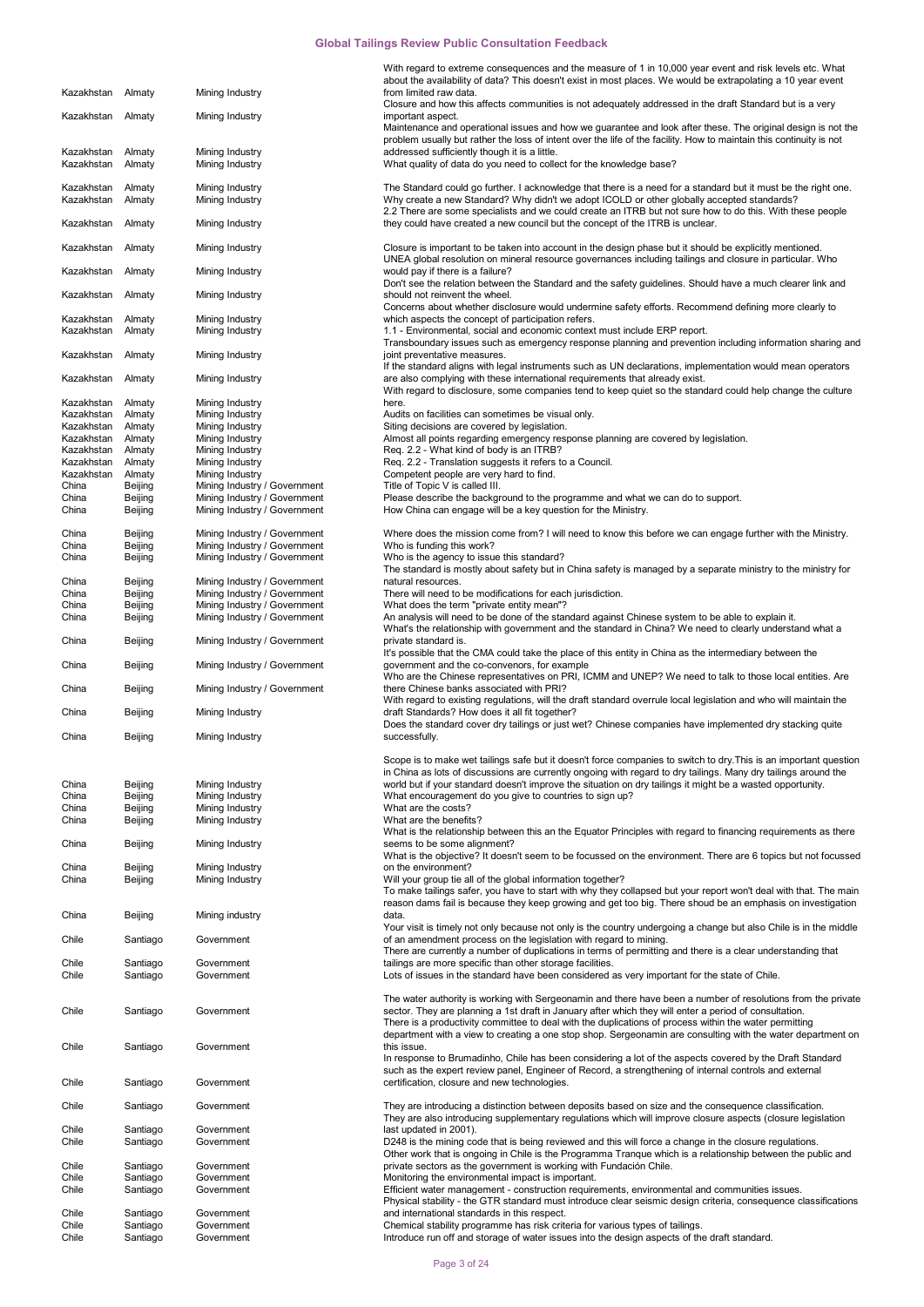|                |                      |                          | It is very important to have these workshops because this is how we might implement the Standard through                                                                    |
|----------------|----------------------|--------------------------|-----------------------------------------------------------------------------------------------------------------------------------------------------------------------------|
| Chile          | Santiago             | Government               | mandatory compliance for companies based on best practices.<br>We envisage a soft launch for new facilities but the challenge will be what can we learn here from the draft |
| Chile          | Santiago             | Government               | Standard in terms of implementation.                                                                                                                                        |
|                |                      |                          | Environmental management methodology will be used and we will implement a system of means-based                                                                             |
| Chile          | Santiago             | Government               | obligations rather than results-based on a gradual basis.                                                                                                                   |
|                |                      | Government               | The issue with current facilities compared with the principles and requirements required for new facilities will<br>need to be addressed.                                   |
| Chile          | Santiago             |                          | Two aspects are important - 1. what does it mean for the gradual / incremental application for existing facilities                                                          |
| Chile          | Santiago             | Government               | and 2. new facilities.                                                                                                                                                      |
|                |                      |                          | There is an internal debate ongoing with regard to what to do in terms of the environmental qualification                                                                   |
|                |                      |                          | resolution. Chile is introducing new elements to the generic environmental assessments which were not in                                                                    |
| Chile          | Santiago             | Government               | there before.<br>It is important for our industry to learn and for the State of Chile to make comments and suggestions.                                                     |
| Chile          | Santiago             | Government               | We are here to talk about problems with regard to chemical and physical stability when it comes to sludge and                                                               |
| Chile          | Santiago             | Government               | slurry.                                                                                                                                                                     |
|                |                      |                          | Concerned with protecting the lives of mine workers. There are requirements in the environmental liabilities                                                                |
| Chile          | Santiago             | Government               | legislation around mine engineering and environmental protection aspects.                                                                                                   |
|                |                      |                          | We must balance safety and the environmental protection with developing and fostering the groups of the                                                                     |
| Chile          | Santiago             | Government               | mining industry.<br>How can we improve or update the mining regulations? We do this by engaging with other ministries and with                                              |
| Chile          | Santiago             | Government               | industry.                                                                                                                                                                   |
| Chile          | Santiago             | Government               | Risk assessments is one way we add value through research, advising and assessing.                                                                                          |
| Chile          | Santiago             | Government               | Programma Tranque is a collaborative programme with private and public partners.                                                                                            |
|                |                      |                          | We have developed a high level standard for national Chilean companies who have volunteered to participate                                                                  |
| Chile<br>Chile | Santiago<br>Santiago | Government<br>Government | in the programme.<br>We looked for counterparts within this conversation to get different perspectives.                                                                     |
|                |                      |                          |                                                                                                                                                                             |
| Chile          | Santiago             | Government               | We must service the industry and we are therefore looking for professionals with competencies in technology.                                                                |
|                |                      |                          | Difficult to get different parties around the table for example to develop new technology when participation is                                                             |
| Chile          | Santiago             | Government               | not linked to their remuneration or bonuses.                                                                                                                                |
| Chile          | Santiago             | Government               | The basis for safe engineering, design and construction is to be found in legislation from the 1970s after El<br>Cobre.                                                     |
| Chile          | Santiago             | Government               | Regulation works. It is respected by large and small scale miners.                                                                                                          |
| Chile          | Santiago             | Government               | Storms, seismic issues are addressed in Closure legislation which is currently also being reviewed.                                                                         |
|                |                      |                          | The review will be based on learnings since implementation for example, re-processing and developing a                                                                      |
| Chile          | Santiago             | Government               | market for this.                                                                                                                                                            |
|                |                      |                          | We evaluate a number of risks via many projects: People, environment, internal erosion, overtopping, storms,                                                                |
| Chile          | Santiago             | Government               | external environmental impacts, operations and mining techniques, closure, water effluence, chemical risks<br>(guidelines on chemical stability) etc.                       |
| Chile          | Santiago             | Government               | Closures must be designed to minimise liabilities.                                                                                                                          |
| Chile          | Santiago             | Government               | Water content management - the safety of environment and humans.                                                                                                            |
|                |                      |                          | Characterisation of tailings (some 577 TSFs and 700 deposits in Chile alone which have approx. 56 elements                                                                  |
| Chile          | Santiago             | Government               | or species of tailings in each (e.g. trace elements, rare earth etc).                                                                                                       |
|                |                      |                          | Prevention / Mitigation and management of risks done on the basis of stages - preparation - disasters -                                                                     |
| Chile          | Santiago             | Government               | recovery - rehabilitation - reclamation.<br>Emergency tailings table - national emergency. We provide guidelines for first responders and on public and                     |
| Chile          | Santiago             | Government               | private coordination.                                                                                                                                                       |
|                |                      |                          | We focus on economic rehabilitation of tailings with the idea being to provide positive support to industry to                                                              |
| Chile          | Santiago             | Government               | develop recovery aspects.                                                                                                                                                   |
|                |                      |                          | We have a national observatory of geological mining risks (emergencies are only one element). The                                                                           |
| Chile          | Santiago             | Government               | observatory receives data to help the agency and companies to provide a comprehensive response.                                                                             |
|                |                      |                          |                                                                                                                                                                             |
|                |                      |                          | They use algorithms to monitor and manage safety indicators. In-house monitoring system to be connected to                                                                  |
| Chile          | Santiago             | Government               | the observatory.<br>Technical and scientific agreement on which elements should be monitored. This should develop an effective                                              |
| Chile          | Santiago             | Government               | and enforced monitoring system.                                                                                                                                             |
| Chile          | Santiago             | Government               | We need specialists to run this and it is focussed on active dams only.                                                                                                     |
| Chile          | Santiago             | Government               | This is also connected with volcanic-related tailings activity.                                                                                                             |
|                |                      |                          | With regard to community relations, how to work with communities and to provide information in a simple way                                                                 |
| Chile<br>Chile | Santiago<br>Santiago | Government<br>Government | so as to not cause panic but to keep trust.<br>Check the translation of the Thema - Issue or Topic?                                                                         |
|                |                      |                          | A request was made for specific feedback on the water management aspects of the draft Standard as the                                                                       |
| Chile          | Santiago             | Government               | Chilean regulatory systems seems to differ.                                                                                                                                 |
| Chile          | Santiago             | Government               | In terms of graduality, implementation needs to be financially attractive to operators.                                                                                     |
| Chile          | Santiago             | Government               | What is the deadline for the online consultation?                                                                                                                           |
|                |                      |                          | It is a great honour to be invited and it is extraordinary work. In terms of getting contributions from Chile, can                                                          |
| Chile          | Santiago             | Government               | we do this online or can we do it face to face?<br>This is interesting, deep work and we hope that there will be Chilean people on these boards. No Chileans on             |
| Chile          | Santiago             | Government               | the UN.                                                                                                                                                                     |
|                |                      |                          | There have been 60% more accidents in Chile than listed. Chile is the vanguard of mining and we innovate on                                                                 |
| Chile          | Santiago             | Government               | an ongoing basis.                                                                                                                                                           |
| Chile          | Santiago             | Government               | In the draft, why do you not consider upstream construction?                                                                                                                |
|                |                      |                          | There is empirical evidence to support that upstream dams are all in the extreme category. No down stream                                                                   |
| Chile          | Santiago             | Government               | dams have failed - only upstream. You say you won't deal with this but to do this would be to ignore empirical<br>evidence.                                                 |
|                |                      |                          | There are some surprising aspects for example using risk as an aspect of permitting. Risks are not                                                                          |
| Chile          | Santiago             | Government               | quantitative so far (in the draft) but it would be great to be clearer that Risk should be main criteria.                                                                   |
| Chile          | Santiago             | Government               | Safety is an important aspect. Chile adopted international standards which state that siting is critical.                                                                   |
|                |                      |                          | Chile has looked for abandoned facilities and produced an atlas of Chile and a register of data of the chemical                                                             |
| Chile          | Santiago             | Government               | properties of all of these so that there is an oversight of the volume of arsenic and lead on which people can<br>base decisions on where to live.                          |
|                |                      |                          |                                                                                                                                                                             |
|                |                      |                          | The knowledge base has one interesting aspect I would like to discuss and this is the topic of geochemistry.                                                                |
|                |                      |                          | There is a big question about the geochemistry of deposits and studying their geochemical behaviour. The                                                                    |
|                |                      |                          | draft standard should focus on this more in terms of the differences between types of clays and heavy metals                                                                |
| Chile          | Santiago             | Government               | and how these interact with water. This is very relevant with regard to water balance.                                                                                      |
|                |                      |                          | Geochemical balance should be considered, materials/minerals should be considered and it is important to                                                                    |
| Chile          | Santiago             | Government               | evaluate and quantify these risks. There are of course a number of aspects but this should be one.                                                                          |
|                |                      |                          | Risk is always present. Chile started dealing with closure risks in 2012. We must look at the deposit to be                                                                 |
| Chile          | Santiago             | Government               | closed without interfering with the environment.                                                                                                                            |
| Chile<br>Chile | Santiago<br>Santiago | Government<br>Government | Siting decisions should incorporate closure considerations.<br>There are 3 different regulatory bodies looking at if from risk perspectives to certify for investment.      |
|                |                      |                          | The standard for monitoring physical and chemical stability - there is an opportunity to globalise some of this                                                             |
| Chile          | Santiago             | Government               | standard.                                                                                                                                                                   |
|                |                      |                          | Quantifying the severity level / consequences that focuses on the environmental impact on fauna but not on                                                                  |
| Chile<br>Chile | Santiago<br>Santiago | Government<br>Government | flora. We have regulations on re-forestation but what about fauna?<br>Once launched, how can we help you implement it? What will the process be?                            |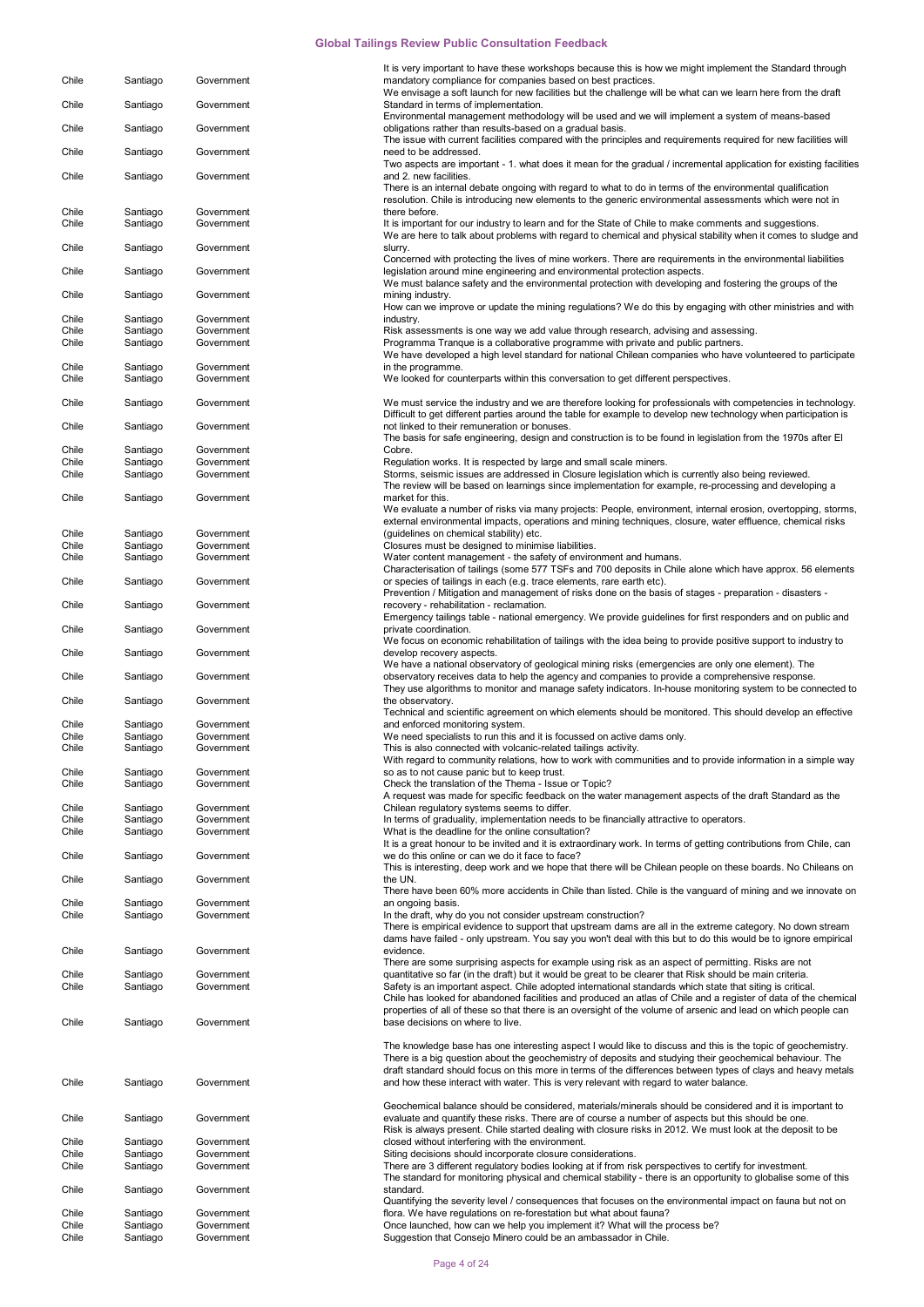| Chile          | Santiago             | Government                                                | Are you considering meeting with communities as this is one of the most important and complicated issues in<br>Chile?                                                                                                                                                                                                                                                                                                                            |
|----------------|----------------------|-----------------------------------------------------------|--------------------------------------------------------------------------------------------------------------------------------------------------------------------------------------------------------------------------------------------------------------------------------------------------------------------------------------------------------------------------------------------------------------------------------------------------|
|                |                      |                                                           | Don't feel informed technically so don't know how effective the science is and how detrimental it could be living                                                                                                                                                                                                                                                                                                                                |
| Chile          | Santiago             | <b>Project Affected People</b>                            | so close to the TSF.                                                                                                                                                                                                                                                                                                                                                                                                                             |
| Chile          | Santiago             | <b>Project Affected People</b>                            | Here to learn more about tailings and in particular the health impacts.                                                                                                                                                                                                                                                                                                                                                                          |
| Chile<br>Chile | Santiago<br>Santiago | <b>Project Affected People</b><br>Project Affected People | The draft Standard is a more studious approach and very interesting to read.<br>Interested to learn what could really happen to us and to learn more about the standard.                                                                                                                                                                                                                                                                         |
|                |                      |                                                           | We have heard general global information but we want specifics to take back to our communities with regard                                                                                                                                                                                                                                                                                                                                       |
| Chile          | Santiago             | <b>Project Affected People</b>                            | to floodable areas and more certainty about tailings in the neighbourhood.                                                                                                                                                                                                                                                                                                                                                                       |
| Chile          | Santiago             | <b>Project Affected People</b>                            | Anything that contaminates the water is crucial and we are very concerned about the water.                                                                                                                                                                                                                                                                                                                                                       |
| Chile          | Santiago             | <b>Project Affected People</b>                            | Social media tell us that operators are sucking up the ground water so we have a lot of fear.                                                                                                                                                                                                                                                                                                                                                    |
| Chile          | Santiago             | <b>Project Affected People</b>                            | We get accused of taking the mining companies side when we engage with them and I worry that I am being<br>mislead by the company. It is difficult to make people understand as there is a lot of negative media.                                                                                                                                                                                                                                |
| Chile          | Santiago             | <b>Project Affected People</b>                            | Why now? Why is this being done so quickly? Mining has been going on for so long with the same human<br>needs, what's the hurry right now?<br>The mining industry will be more aware of the impacts on communities. That's why we are being called upon                                                                                                                                                                                          |
| Chile          | Santiago             | <b>Project Affected People</b>                            | now to discuss this so that we can further educate ourselves.<br>The province is aware of the issues with tailings for over 12 years. The province has been informed, they know                                                                                                                                                                                                                                                                  |
| Chile          | Santiago             | <b>Project Affected People</b>                            | the concepts and the facilities.                                                                                                                                                                                                                                                                                                                                                                                                                 |
| Chile          | Santiago             | <b>Project Affected People</b>                            | I have browsed the document and the language is very careful and it doesn't feel honest or candid. "Minimize<br>risk" suggests risk is a soft thing. To me tailings deposited in our communities are causing danger. The text<br>doesn't talk about failure. Failure means there is a problem. All of this to me spells danger. None of the<br>operators tell us that "every second you are in danger but we are working towards reducing this". |
|                |                      |                                                           | The soil is our livelihoods - "common house" we call it. Mining companies don't care about their footprint or                                                                                                                                                                                                                                                                                                                                    |
| Chile          | Santiago             | <b>Project Affected People</b>                            | surface area and this is never been confirmed despite me asking. From above, it looks like a lake.<br>Catastrophic failure means we die. I don't accept this. We need a way to protect human life from imminent                                                                                                                                                                                                                                  |
| Chile          | Santiago             | <b>Project Affected People</b>                            | danger. Use of the word risk doesn't confer this severity.<br>Visual, environmental, contamination impacts - the companies are aware. Do companies equate the money                                                                                                                                                                                                                                                                              |
| Chile          | Santiago             | <b>Project Affected People</b>                            | they give us for projects with the value of human life?<br>There is a problem with language limitations - I like when I hear people (being honest and) saying they are                                                                                                                                                                                                                                                                           |
| Chile          | Santiago             | <b>Project Affected People</b>                            | afraid.<br>Everyday I take pictures at different times of the day. 9 years ago, it was a white dot - now it is huge and I                                                                                                                                                                                                                                                                                                                        |
| Chile          | Santiago             | <b>Project Affected People</b>                            | have watched it grow over the years. This is how people feel. We need information.<br>We are the privileged ones who get to attend these types of meetings and we are responsible to relate this                                                                                                                                                                                                                                                 |
| Chile          | Santiago             | <b>Project Affected People</b>                            | information to our communities.<br>Maybe it is necessary in your position to start to develop education and training programmes. We have 12<br>years of education in schools - this is education for life. Companies should teach people that they are                                                                                                                                                                                           |
| Chile          | Santiago             | <b>Project Affected People</b>                            | neighbours and provide education.<br>I have read the standard and with regard to tailings that have been lying there for years - will this standard                                                                                                                                                                                                                                                                                              |
| Chile          | Santiago             | <b>Project Affected People</b>                            | apply to these as they don't comply now?<br>If they are here and non-compliant then something is missing and something hasn't worked. We Chileans are<br>used to disasters so it would be good to educate people that we are in constant danger and if so, what                                                                                                                                                                                  |
| Chile          | Santiago             | <b>Project Affected People</b>                            | chances do we have?                                                                                                                                                                                                                                                                                                                                                                                                                              |
| Chile          | Santiago             | Project Affected People                                   | Will the standard replace our policies here?                                                                                                                                                                                                                                                                                                                                                                                                     |
| Chile          | Santiago             | Project Affected People                                   | Companies part of ICMM - are they going to adopt this? Are our operators members?                                                                                                                                                                                                                                                                                                                                                                |
| Chile          | Santiago             | <b>Project Affected People</b>                            | Maybe we should clarify the incentive because voluntary stuff doesn't happen here as we like laws. What is the<br>advantage of the Standard?                                                                                                                                                                                                                                                                                                     |
|                |                      |                                                           |                                                                                                                                                                                                                                                                                                                                                                                                                                                  |
| Chile          | Santiago             | <b>Project Affected People</b>                            | On the issue of water, we are very concerned. I've heard that in the 20 years the water will be polluted and that<br>the underground water is contaminated - it already tastes funny. If it is contaminated, what do we drink?                                                                                                                                                                                                                   |
| Chile          | Santiago             | <b>Project Affected People</b>                            | Concerned about water but mostly about the amount of water companies use. Why not use sea water?                                                                                                                                                                                                                                                                                                                                                 |
| Chile          | Santiago             | <b>Project Affected People</b>                            | Also concerned about air quality and the fact that the hills are turning black. What about our kids' futures?<br>Chile is a seismic country and we have the worst earthquakes in the world. We have attended a seminar<br>during which an expert employed by one of the operators was asked what kind of an earthquake would be<br>needed to make the dam fail. The response was that it would need to be a 10 on the scale. We are more likely  |
| Chile          | Santiago             | <b>Project Affected People</b>                            | than any other country to have a quake measuring 10.                                                                                                                                                                                                                                                                                                                                                                                             |
| Chile          | Santiago             | <b>Project Affected People</b>                            | Chile has different construction systems and are doing better than Brazil for example.                                                                                                                                                                                                                                                                                                                                                           |
| Chile          | Santiago             | <b>Project Affected People</b>                            | What has happened over time has shown that preventing upstream dams is a good measure.                                                                                                                                                                                                                                                                                                                                                           |
|                |                      |                                                           | With regard to consequence descriptors, when constructing we must take consequences into account. 5                                                                                                                                                                                                                                                                                                                                              |
| Chile          | Santiago             | <b>Project Affected People</b>                            | categories aligned to Chilean regulations with regard to extreme consequences for example.<br>Information needs to be made public. Does the standard apply any conditions on public disclosure of studies                                                                                                                                                                                                                                        |
| Chile          | Santiago             | <b>Project Affected People</b>                            | or assessments?<br>What about when a project is presented to the community and project decisions have to be made. At what                                                                                                                                                                                                                                                                                                                        |
| Chile          | Santiago             | <b>Project Affected People</b>                            | stage does engagement start? Pre-project or project?                                                                                                                                                                                                                                                                                                                                                                                             |
| Chile          | Santiago             | <b>Project Affected People</b>                            | Consider summarising everything that needs to be reported & when engagements have to happen.                                                                                                                                                                                                                                                                                                                                                     |
| Chile          | Santiago             | <b>Project Affected People</b>                            | Why set up a TSF so close to where communities are if there are so many risks? Why aren't they sited far<br>away? 20 years ago they just built it, they asked no-one, someone sold up their property and they just set it up.                                                                                                                                                                                                                    |
| Chile          | Santiago             | <b>Project Affected People</b>                            | The regulator currently provides an opinion on the plans and we do have situations with old TSF where the law<br>wasn't applied but all the regulations are clear now.                                                                                                                                                                                                                                                                           |
| Chile          | Santiago             | <b>Project Affected People</b>                            | Why this site? We asked the operator and their answer was that the space met the requirements they need.<br>It's like a basin. It met their requirements in terms of footprint and they thought the distance was ok.                                                                                                                                                                                                                             |
| Chile          | Santiago             | <b>Project Affected People</b>                            | We don't really understand the kind of work that's going to be done. When the standard talks about knowledge<br>base, I think that everything that happened us was not here. This would have been so useful to us when they<br>were building the dams.                                                                                                                                                                                           |
| Chile          | Santiago             | <b>Project Affected People</b>                            | Suggest you be more practical and didactic.                                                                                                                                                                                                                                                                                                                                                                                                      |
| Chile          | Santiago             | <b>Project Affected People</b>                            | Knowledge base (1.3) - Credible hypothetical failure including estimates and 1.4 - I approve of these and they<br>should have been in place before. What can we do to get this in place?<br>2.2 states "engage an ITRB", I believe this ITRB should consider civil society. The standard is only                                                                                                                                                 |
| Chile          | Santiago             | <b>Project Affected People</b>                            | considering senior technical reviewers and the technical focus should be expanded as we don't trust the expert<br>panel.                                                                                                                                                                                                                                                                                                                         |
| Chile          | Santiago             | <b>Project Affected People</b>                            | Whenever the ITRB are there, the community should be the ITRB do not consider other's perspectives.                                                                                                                                                                                                                                                                                                                                              |
| Chile          | Santiago             | <b>Project Affected People</b>                            | 3.3 - Good Faith - can you talk about that please?                                                                                                                                                                                                                                                                                                                                                                                               |
| Chile          | Santiago             | <b>Project Affected People</b>                            | Can you explain the intent of 3.3?                                                                                                                                                                                                                                                                                                                                                                                                               |
| Chile          | Santiago             | <b>Project Affected People</b>                            | Is there a requirement to mark off safe or unsafe areas?<br>What do you think you would like to see in dam construction? You are talking about tailings but really the                                                                                                                                                                                                                                                                           |
| Chile          | Santiago             | <b>Project Affected People</b>                            | problem is water. Downstream project affected communities are concerned about earthquakes etc which we<br>will know about but we will not necessarily know about water seepage.<br>People think the craziest things - they see a toxic cloud and they related it to the tailings. People think they are                                                                                                                                          |
| Chile          | Santiago             | Project Affected People                                   | connected. Why don't the companies come out and say it's not true? We need to hear from the companies<br>that these connections that the public are making are not true.                                                                                                                                                                                                                                                                         |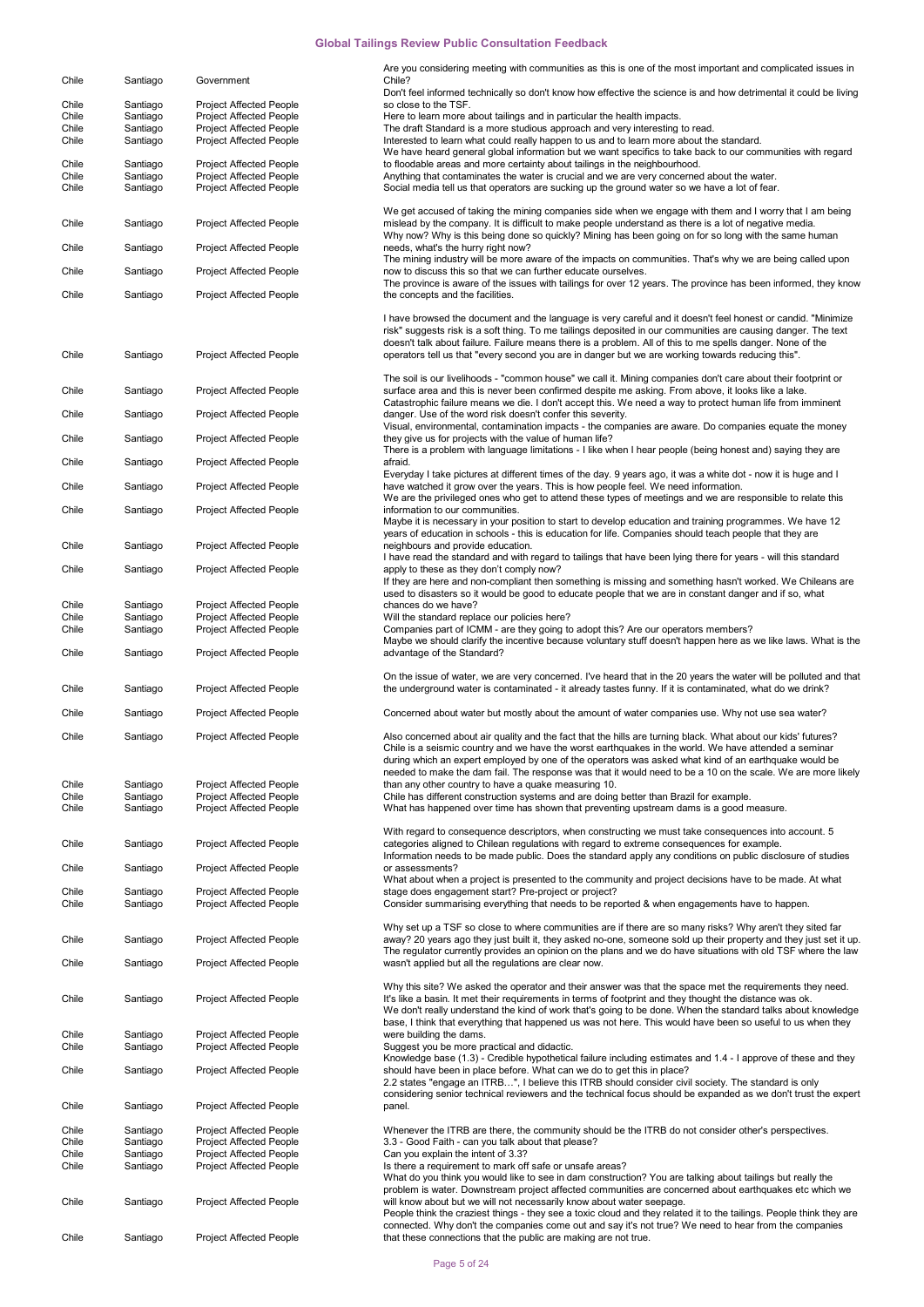|                |                      |                                                                              | What we need goes further and we need more actually. When there is extra rainfall for example, I don't know if                                                                                                                                                                                                                                                                                                                                                                |
|----------------|----------------------|------------------------------------------------------------------------------|-------------------------------------------------------------------------------------------------------------------------------------------------------------------------------------------------------------------------------------------------------------------------------------------------------------------------------------------------------------------------------------------------------------------------------------------------------------------------------|
| Chile          | Santiago             | <b>Project Affected People</b>                                               | the standard asks the companies to inform the communities about the technical aspects of the TSF. We need<br>more information about mining so that we know what's going on.                                                                                                                                                                                                                                                                                                   |
| Chile          | Santiago             | <b>Project Affected People</b>                                               | I suggest that we need to build and install capacity in the local community. They only do specific things when<br>we ask for them.                                                                                                                                                                                                                                                                                                                                            |
| Chile          | Santiago             | <b>Project Affected People</b>                                               | Part of the responsibility of those involved to participate in this engagement but how are we supposed to be<br>meaningfully engaged if we didn't get the standard?                                                                                                                                                                                                                                                                                                           |
| Chile          | Santiago             | <b>Project Affected People</b>                                               | When I realised how many pros are involved in this project, I realised there were only 4 human interest people<br>involved. Out of all the people involved, how many people understand what we need?                                                                                                                                                                                                                                                                          |
|                |                      |                                                                              |                                                                                                                                                                                                                                                                                                                                                                                                                                                                               |
| Chile          | Santiago             | <b>Project Affected People</b>                                               | Can you be more specific about "good faith"? How will I know if a dam is about to collapse? Do I have to wait<br>for the EoR and ITRB to write their reports? How can I trust that the EoR won't prioritise the company?<br>How will I know if a dam is about to collapse? Do I have to wait for the EoR and ITRB to write their reports?                                                                                                                                     |
| Chile<br>Chile | Santiago<br>Santiago | <b>Project Affected People</b><br><b>Project Affected People</b>             | How can I trust that the EoR won't prioritise the company?<br>What about whistleblowers?                                                                                                                                                                                                                                                                                                                                                                                      |
| Chile          | Santiago             | <b>Project Affected People</b>                                               | I have talked with people in the community and they say maybe they would be more at ease if we had an<br>evacuation route and a muster point etc.<br>We need an alarm system. Something to give us enough time to escape and we need signage everywhere. If                                                                                                                                                                                                                   |
| Chile<br>Chile | Santiago<br>Santiago | <b>Project Affected People</b><br><b>Project Affected People</b>             | you have 15/20 minutes in the event of a breach or earthquake, at least let everyone know they only have 20<br>minutes. There are no hills that we can climb up to safety.<br>Signage should be a minimum. Does the standard require this?<br>When there are issues with tsunami in the north, you can calculate how many minutes it would take. You need<br>adequate signage. We have done many drills but in reality, it did not work. They told us not to drive but others |
| Chile<br>Chile | Santiago<br>Santiago | <b>Project Affected People</b><br><b>Project Affected People</b>             | did drive so lots of education is required.<br>When preparing an ERP, it should be prepared by the technical people with civil society.<br>Here, we do not have engagement with ERPs. We don't impact these plans but communities need to be                                                                                                                                                                                                                                  |
| Chile          | Santiago             | <b>Project Affected People</b>                                               | involved in these plans.                                                                                                                                                                                                                                                                                                                                                                                                                                                      |
| Chile          | Santiago             | <b>Project Affected People</b>                                               | Technical plans are well engineered and they are trained in it but we would trust them more if a community<br>member was involved.                                                                                                                                                                                                                                                                                                                                            |
| Chile          | Santiago             | <b>Project Affected People</b>                                               | We feel fear but since 2010, we can't sleep at night. We should join the efforts to find a solution. We have<br>agreed that discussion was preferable to protesting.                                                                                                                                                                                                                                                                                                          |
| Chile          | Santiago             | <b>Project Affected People</b>                                               | If ICMM companies are trying to sell their products abroad - ICMM Principle 9 is how we should push them.                                                                                                                                                                                                                                                                                                                                                                     |
| Chile          | Santiago             | <b>Project Affected People</b>                                               | We cannot take care of ourselves when we don't have the information.                                                                                                                                                                                                                                                                                                                                                                                                          |
| Chile<br>Chile | Santiago<br>Santiago | <b>Project Affected People</b><br><b>Project Affected People</b>             | Consider local regulations to be basic so we started banging on their door with regard to ICMM principles.<br>Seamless dialogue leads to greater trust.                                                                                                                                                                                                                                                                                                                       |
| Chile          | Santiago             | <b>Project Affected People</b>                                               | Lots of elements in this standard that are essential. We must work on the ERP. How are we going to connect<br>to this? How do we face our communities?                                                                                                                                                                                                                                                                                                                        |
| Chile          | Santiago             | <b>Project Affected People</b>                                               | There may be some aspects we can implement. We have spen 9 years knocking on doors. If we had seen this<br>standard earlier, it would have saved us so much time.<br>I agree that civil society must be recognised and that this is needed in towns that are neighbours with tailings                                                                                                                                                                                         |
| Chile          | Santiago             | <b>Project Affected People</b>                                               | dams.                                                                                                                                                                                                                                                                                                                                                                                                                                                                         |
| Chile          | Santiago             | <b>Project Affected People</b>                                               | How can we involve civil leaders more in the standard as they will be the ones using this document?<br>This issue has almost destroyed families. We are not on an equal platform so how can we engage with<br>government.                                                                                                                                                                                                                                                     |
| Chile          | Santiago             | <b>Project Affected People</b>                                               | Educating companies too about us (social leaders). The new generation rising in the ranks to educate and                                                                                                                                                                                                                                                                                                                                                                      |
| Chile<br>Chile | Santiago<br>Santiago | <b>Project Affected People</b><br><b>Project Affected People</b>             | train them so that they don't go through what we did.<br>Tough to go up against large companies. Small communities are more intimate and you can't hide.                                                                                                                                                                                                                                                                                                                      |
| Chile          | Santiago             | <b>Project Affected People</b>                                               | (Being a social leader) is like being in a small town circus - you have to wear many different hats. Civil society<br>are empowered but some people don't like to put their neck on the line.                                                                                                                                                                                                                                                                                 |
| Chile<br>Chile | Santiago<br>Santiago | <b>Project Affected People</b><br><b>Project Affected People</b>             | I expected to have the state to be an "insurance company" to protect us on these environmental issues.<br>We shouldn't fall prey to being the protagonists - other civil society organisations need to be involved.<br>What we want is for the mine to leave or at least to understand the lifecycle and provide a clear path forward                                                                                                                                         |
| Chile          | Santiago             | <b>Project Affected People</b>                                               | so that we can rest easy.<br>15.4 states "to train local organisations". We realise we had gaps at state level. Onami, (emergency                                                                                                                                                                                                                                                                                                                                             |
| Chile          | Santiago             | Project Affected People                                                      | response organisation) the people supervising tailings, only work until 7pm. There is a huge gap after 7pm and<br>we need more.                                                                                                                                                                                                                                                                                                                                               |
| Chile          | Santiago             | <b>Project Affected People</b>                                               | Sergeonamin's responsibility to collect the information and this is why they are developing the observatory.                                                                                                                                                                                                                                                                                                                                                                  |
|                |                      |                                                                              | The company has to inform the State and once an emergency is declared it is up to Onami to respond and it<br>would take at least 3 hours. During this time the EoR is contacted and writes a report. They want to the hear<br>from the State via the EoR at which point it is too late to respond. The response needs to be more specific.                                                                                                                                    |
| Chile          | Santiago             | <b>Project Affected People</b>                                               | Company doesn't have the authority to respond but we want them to rase the alarm.<br>If there is a 200 year rainfall event and we reach the limit for evacuation, signage and express routes are very                                                                                                                                                                                                                                                                         |
| Chile          | Santiago             | <b>Project Affected People</b>                                               | important.                                                                                                                                                                                                                                                                                                                                                                                                                                                                    |
| Chile          | Santiago             | <b>Project Affected People</b>                                               | Good that we are no longer invisible after so many years. We might have been confused but you listened to us<br>and explained it.                                                                                                                                                                                                                                                                                                                                             |
| Chile          | Santiago             | <b>Project Affected People</b>                                               | We are very glad that you speak Spanish. It makes it easier because we can understand you. It is nice when<br>visitors speak our language.                                                                                                                                                                                                                                                                                                                                    |
| Chile          | Santiago             | <b>Project Affected People</b>                                               | I would like to see more cutting edge technology and more experts. Mining isn't going away and neither are<br>tailings. We need to involve mere participants and we need to know more about what's going on.                                                                                                                                                                                                                                                                  |
| Chile<br>Chile | Santiago<br>Santiago | <b>Project Affected People</b><br><b>Project Affected People</b>             | We are demanding that things are done well because we have so many tall, large walls dividing countries.<br>Why is it so hard to have safety measures for these things as it is all about protecting lives?<br>We do want young people involved as far as tailings are concerned.                                                                                                                                                                                             |
| Chile          | Santiago             | <b>Project Affected People</b>                                               | We are more worried about when the company leaves and leave legacy sites that are more dangerous.                                                                                                                                                                                                                                                                                                                                                                             |
| Chile<br>Chile | Santiago<br>Santiago | <b>Project Affected People</b><br>Geotechnical Consultants / Academics       | Thanks for trying to provide information. We are afraid but it's good to know we are not alone.<br>It was noted early on that this would take 5 years to implement.                                                                                                                                                                                                                                                                                                           |
|                |                      |                                                                              | Feedback on the translation was that it was quite clearly done by software but obvious that it had been                                                                                                                                                                                                                                                                                                                                                                       |
| Chile<br>Chile | Santiago<br>Santiago | Geotechnical Consultants / Academics<br>Geotechnical Consultants / Academics | checked. It remains a little stiff.<br>We should focus on weak links both in terms of management and technology.                                                                                                                                                                                                                                                                                                                                                              |
| Chile          | Santiago             | Geotechnical Consultants / Academics                                         | In Chile we follow codes - written rules unlike common law where you can rely on case law. You cannot refer to<br>a standard like this unless it is part of the code.                                                                                                                                                                                                                                                                                                         |
| Chile<br>Chile | Santiago<br>Santiago | Geotechnical Consultants / Academics<br>Geotechnical Consultants / Academics | Decree 248 is being reviewed and could include as many recommendations of the draft standards.<br>It would be a guideline like ICOLD which is not law.                                                                                                                                                                                                                                                                                                                        |
| Chile          | Santiago             | Geotechnical Consultants / Academics                                         | Big companies are ok as they are already following their sustainability practices so this is not a problem but<br>what about the others?                                                                                                                                                                                                                                                                                                                                      |
| Chile          | Santiago             | Geotechnical Consultants / Academics                                         | Brazil copied MAC guidelines, translated them quickly and put them in place as a temporary law.<br>1.3 Potential liquefactions - updating the inundation study - Chilean law requires this study but maybe the                                                                                                                                                                                                                                                                |
| Chile          | Santiago             | Geotechnical Consultants / Academics                                         | difference is in terms of the frequency of the update. What is the intent for the frequency of 1.3?<br>What about failure modes other than liquefaction? Maybe a translation issue. In English, "flow failure"                                                                                                                                                                                                                                                                |
| Chile<br>Chile | Santiago<br>Santiago | Geotechnical Consultants / Academics<br>Geotechnical Consultants / Academics | (liquefaction or other reason) - not the same meaning.<br>Interested to know if it includes construction material (In Topic 3).                                                                                                                                                                                                                                                                                                                                               |
|                |                      |                                                                              |                                                                                                                                                                                                                                                                                                                                                                                                                                                                               |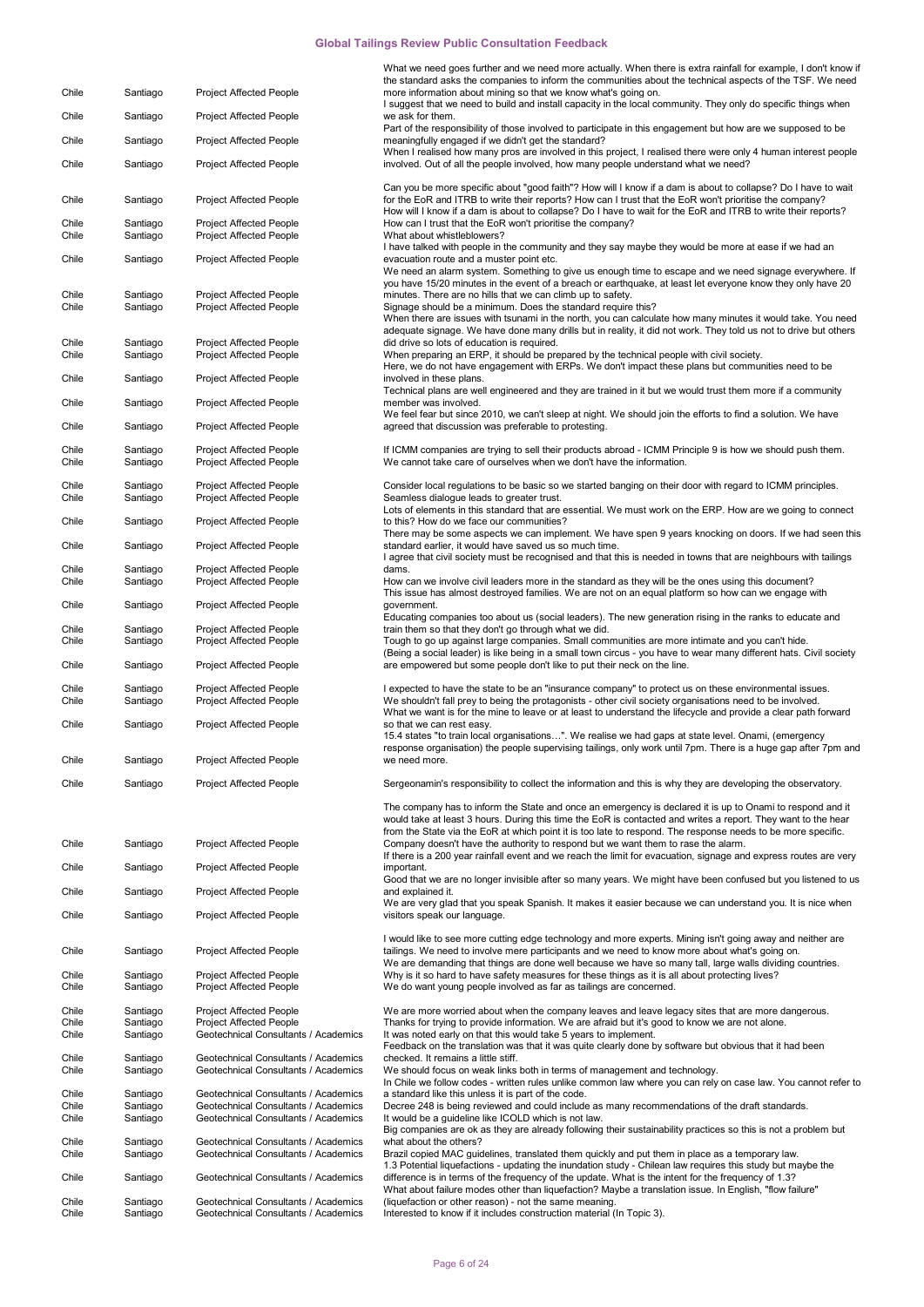| Chile                   | Santiago                         | Geotechnical Consultants / Academics                                                                                 | Flood area - the estimate of the inundation area could be done on a number of calculation methodologies<br>which will be dependent on the company doing the work as there are not any regulations or riles for this. There<br>may be a variation of the consequences of a flow failure in terms of environment or communities. The<br>principles are too broad. We shouldn't have one methodology or another specifically but we need more<br>prescription.                                                                              |
|-------------------------|----------------------------------|----------------------------------------------------------------------------------------------------------------------|------------------------------------------------------------------------------------------------------------------------------------------------------------------------------------------------------------------------------------------------------------------------------------------------------------------------------------------------------------------------------------------------------------------------------------------------------------------------------------------------------------------------------------------|
|                         |                                  |                                                                                                                      | Usually consequence classification is done for the end state of its life when it is at its height. The standard                                                                                                                                                                                                                                                                                                                                                                                                                          |
| Chile                   | Santiago                         | Geotechnical Consultants / Academics                                                                                 | requires every 3 years for the inundation study - if you consider the current deposit, this will change at the end<br>of 40 years. The consequences will be different for the first 5-10 years. The standard should refer to this.                                                                                                                                                                                                                                                                                                       |
| Chile                   | Santiago                         | Geotechnical Consultants / Academics                                                                                 | Minimum compliance v best practise? Is the standard aiming for minimum compliance. It is an important point<br>to communicate that the standard can be exceeded.                                                                                                                                                                                                                                                                                                                                                                         |
| Chile                   | Santiago                         | Geotechnical Consultants / Academics                                                                                 | 1.4 - Investigating complex evaluation of foundation conditions, contractors are under extreme pressure to<br>reduce the data collection they do.<br>Congratulations on the work - it is in line with international trends. In Chile, same efforts with D248. To ground                                                                                                                                                                                                                                                                  |
| Chile<br>Chile          | Santiago<br>Santiago             | Geotechnical Consultants / Academics<br>Geotechnical Consultants / Academics                                         | things, how I do inundation studies per 1.4 - Impact (flow) and inundation area (livelihood and people)? How do<br>we reach a consequence within the area as it involves many criteria?<br>How can we connect this with current practices, especially for new projects?                                                                                                                                                                                                                                                                  |
| Chile                   | Santiago                         | Geotechnical Consultants / Academics                                                                                 | The tailings community needs to look at hazard and risk communities. Excellent practice from all over the<br>world so we must look at other jurisdictions.<br>2.2 - Role of the ITRB, common practice in Chile for some time, as is the EoR which has become a key role                                                                                                                                                                                                                                                                  |
| Chile                   | Santiago                         | Geotechnical Consultants / Academics                                                                                 | within many companies but there is too much responsibility with the EoR when you consider the resources at<br>their disposal. It is important to define the roles of the players - ITRB, STR with no conflicts of interest. What<br>happens if ITRB members have actually been involved in the design?                                                                                                                                                                                                                                   |
|                         |                                  |                                                                                                                      | Chile issue that is not well regulated is the issue of settlement of communities close to tailings facilities. You<br>talk about project affected communities but these change. Many restrictions with regard to where sites can be                                                                                                                                                                                                                                                                                                      |
| Chile                   | Santiago                         | Geotechnical Consultants / Academics                                                                                 | located but they are not strong enough and don't cover in-migration.<br>Might be better to include meaningful engagement while ensuring the communities have the tools and capacity                                                                                                                                                                                                                                                                                                                                                      |
| Chile                   | Santiago                         | Geotechnical Consultants / Academics                                                                                 | to be informed. They need to be on a par with technical knowledge to engage appropriately.<br>With regard to tailings treatment, there are three different types - Thickened, paste and filtered deposits.<br>Ideally from a risk and water recovery perspective, filtered is best. Usually the most ideal is the most costly.<br>The size of the operators and the volume of treatment is a cost factor (e.g. equipment is huge and the number                                                                                          |
| Chile                   | Santiago                         | Geotechnical Consultants / Academics                                                                                 | of pieces of kit required is high).<br>The best solution includes the involvement of OEMs. Have you taken into consideration the comments of the<br>technical companies developing the equipment? It is important to know what they are seeing and how they                                                                                                                                                                                                                                                                              |
| Chile                   | Santiago                         | Geotechnical Consultants / Academics                                                                                 | plan to develop.                                                                                                                                                                                                                                                                                                                                                                                                                                                                                                                         |
| Chile                   | Santiago                         | Geotechnical Consultants / Academics                                                                                 | 4.1 with regard to extreme consequences, Chilean legislation already stipulates this for maximum flood and<br>earthquake. If we consider them to be extreme, how can that be reflected in the real design? What degree of<br>care will have to be taken? If you are designing to high, you should have a risk assessment to cover all failure<br>modes but no other extreme safety conditions are covered in the standard. Make it clearer across the board<br>what actions are required for extreme consequences outside of the design. |
| Chile                   | Santiago                         | Geotechnical Consultants / Academics                                                                                 | 5.2. Emphasize water. The process engineers work upstream but the behaviour of the dam depends on what<br>is happening in the concentrator which impacts the chemical and physical stability of the tailings (Mine to mill<br>and mine to tailings). It makes a difference which reagents are used.                                                                                                                                                                                                                                      |
| Chile                   | Santiago                         | Geotechnical Consultants / Academics                                                                                 | Sometimes there is a lack of communication so can we be more explicit on the link between production and<br>tailings? For the whole operation, it would change how it works together.                                                                                                                                                                                                                                                                                                                                                    |
| Chile                   | Santiago                         | Geotechnical Consultants / Academics                                                                                 | 8.2 & Annex 2 - it is quite good to define critical controls but it is not detailed enough in terms of the frequency,<br>the numbers and types tailings etc.                                                                                                                                                                                                                                                                                                                                                                             |
| Chile                   | Santiago                         | Geotechnical Consultants / Academics<br>Geotechnical Consultants / Academics                                         | Connect consequence classification to the level of monitoring.<br>Applied consequence analysis should be expanded outside of floods and earthquakes. Defined the thresholds                                                                                                                                                                                                                                                                                                                                                              |
| Chile<br>Chile          | Santiago<br>Santiago             | Geotechnical Consultants / Academics                                                                                 | for frequencies and types of monitoring as these are not currently defined.<br>8.2 in the Spanish version is numbered 14.2.<br>With regard to closure, facilities start as a downstream deposit but end up as a paste tailings dam - how do                                                                                                                                                                                                                                                                                              |
| Chile                   | Santiago                         | Geotechnical Consultants / Academics                                                                                 | you deal with the situation where you have multiple tailings leftover when it comes to closure? Have you<br>considered this?                                                                                                                                                                                                                                                                                                                                                                                                             |
| Chile                   | Santiago                         | Geotechnical Consultants / Academics                                                                                 | Definition has to be general, I understand that but for a few general concepts, such as flow failure aspects,<br>these are not clear.                                                                                                                                                                                                                                                                                                                                                                                                    |
| Chile<br>Chile          | Santiago<br>Santiago             | Geotechnical Consultants / Academics<br>Geotechnical Consultants / Academics                                         | 6.2 - Apply safety factors - probability analysis is not mentioned.<br>Risk management doesn't mention risk analysis at all stages and for all failure modes.                                                                                                                                                                                                                                                                                                                                                                            |
| Chile                   | Santiago                         | Geotechnical Consultants / Academics                                                                                 | Congratulations on 6.4 (DBR) - We have been fighting for this for years and I hope this is included in the<br>revised D248.<br>Help to control safety from a monitor - direct monitoring is critical - these aspects that are picked up by visual                                                                                                                                                                                                                                                                                        |
| Chile                   | Santiago                         | Geotechnical Consultants / Academics                                                                                 | inspections and not be monitoring instruments. For daily patrolling, you need a trained eye. These visual<br>inspections are not often recorded but would be very valuable in predicting events.<br>Topic 4 / Footnote 1 - It is not clear enough that the owner is totally responsible. Talks about Board of<br>Directors as operator but it doesn't make crystal clear that it is the owner who is responsible. The owner is                                                                                                           |
| Chile                   | Santiago                         | Geotechnical Consultants / Academics                                                                                 | represented by the BoD who delegate accountability for management. The owner is ultimately responsible - we<br>need to clarify the wording.                                                                                                                                                                                                                                                                                                                                                                                              |
| Chile                   | Santiago                         | Geotechnical Consultants / Academics                                                                                 | EoR requirements are fine.<br>With regard to the role fo the state and the role of the operator, for the communities, the draft Standard should                                                                                                                                                                                                                                                                                                                                                                                          |
| Chile<br>Chile          | Santiago<br>Santiago             | Geotechnical Consultants / Academics<br>Geotechnical Consultants / Academics                                         | clarify their rights through enforcement.<br>Vulnerability ranking - The state must do its job and cannot blame lack of resources.<br>Missing - be clearer about the responsibility of owner and that regulators & enforcers to do the job they are                                                                                                                                                                                                                                                                                      |
| Chile                   | Santiago                         | Geotechnical Consultants / Academics                                                                                 | supposed to do.<br>EoR - Now a clear understanding across the world. Opportunity to clarify this in the standard. The idea of                                                                                                                                                                                                                                                                                                                                                                                                            |
| Chile                   | Santiago                         | Geotechnical Consultants / Academics                                                                                 | having an EoR internally is not a guarantee of sufficient independence from the operator.                                                                                                                                                                                                                                                                                                                                                                                                                                                |
| Chile                   | Santiago                         | Geotechnical Consultants / Academics                                                                                 | 12.1 for example, the industry needs a definition of what the role is meant to do and how the roles inter-relate.                                                                                                                                                                                                                                                                                                                                                                                                                        |
|                         |                                  |                                                                                                                      | Economics and cost has come up across all 3 themes so far. Standard could be stronger on the fact that it is<br>no longer appropriate to talk abut not having these things in place and it's not appropriate to cut costs on these<br>issues. Society should not be paying the full cost of failures. Cost-benefit analysis is always used so maybe the                                                                                                                                                                                  |
| Chile                   | Santiago                         | Geotechnical Consultants / Academics                                                                                 | standard should nuance it somewhere that the costs can't be the only driver.<br>Employee with expertise puts the same value on their independence. Could add that in exceptional                                                                                                                                                                                                                                                                                                                                                         |
| Chile                   | Santiago                         | Geotechnical Consultants / Academics                                                                                 | circumstances only and justified but don't agree with it now (in terms of independence).                                                                                                                                                                                                                                                                                                                                                                                                                                                 |
| Chile                   | Santiago                         | Geotechnical Consultants / Academics                                                                                 | Topic 5 - In house activities - if you separate ops from maintenance for example, the same activities end up in<br>no mans land. There needs to be guidance on where these gaps go in times of an emergency.<br>Organisation structure and operating model are key. You can't have emergency services reporting to the                                                                                                                                                                                                                   |
| Chile                   | Santiago                         | Geotechnical Consultants / Academics                                                                                 | concentrator department for example.<br>Topic 5 can be used to integrate some other requirements. Dynamic risk model (hazard, vulnerabilities,                                                                                                                                                                                                                                                                                                                                                                                           |
| Chile                   | Santiago                         | Geotechnical Consultants / Academics                                                                                 | resilience & recovery).<br>Emergency preparedness and response needs to go hand in hand with the change in circumstances and when                                                                                                                                                                                                                                                                                                                                                                                                        |
| Chile                   | Santiago                         | Geotechnical Consultants / Academics                                                                                 | parameters change - this is connected with knowledge base - risk is powerful.                                                                                                                                                                                                                                                                                                                                                                                                                                                            |
| Chile<br>Chile<br>Chile | Santiago<br>Santiago<br>Santiago | Geotechnical Consultants / Academics<br>Geotechnical Consultants / Academics<br>Geotechnical Consultants / Academics | Calculating probabilities and if not possible then use deterministic approach - take a scenario approach.<br>Risk can tie this document together.<br>Get people prepared or get them out. Don't let them in or have good evacuation mechanisms.                                                                                                                                                                                                                                                                                          |
| Chile                   | Santiago                         | Geotechnical Consultants / Academics                                                                                 | Chile is considering using tsunami warning systems and earthquake emergency response procedures.<br>Page 7 of 24                                                                                                                                                                                                                                                                                                                                                                                                                         |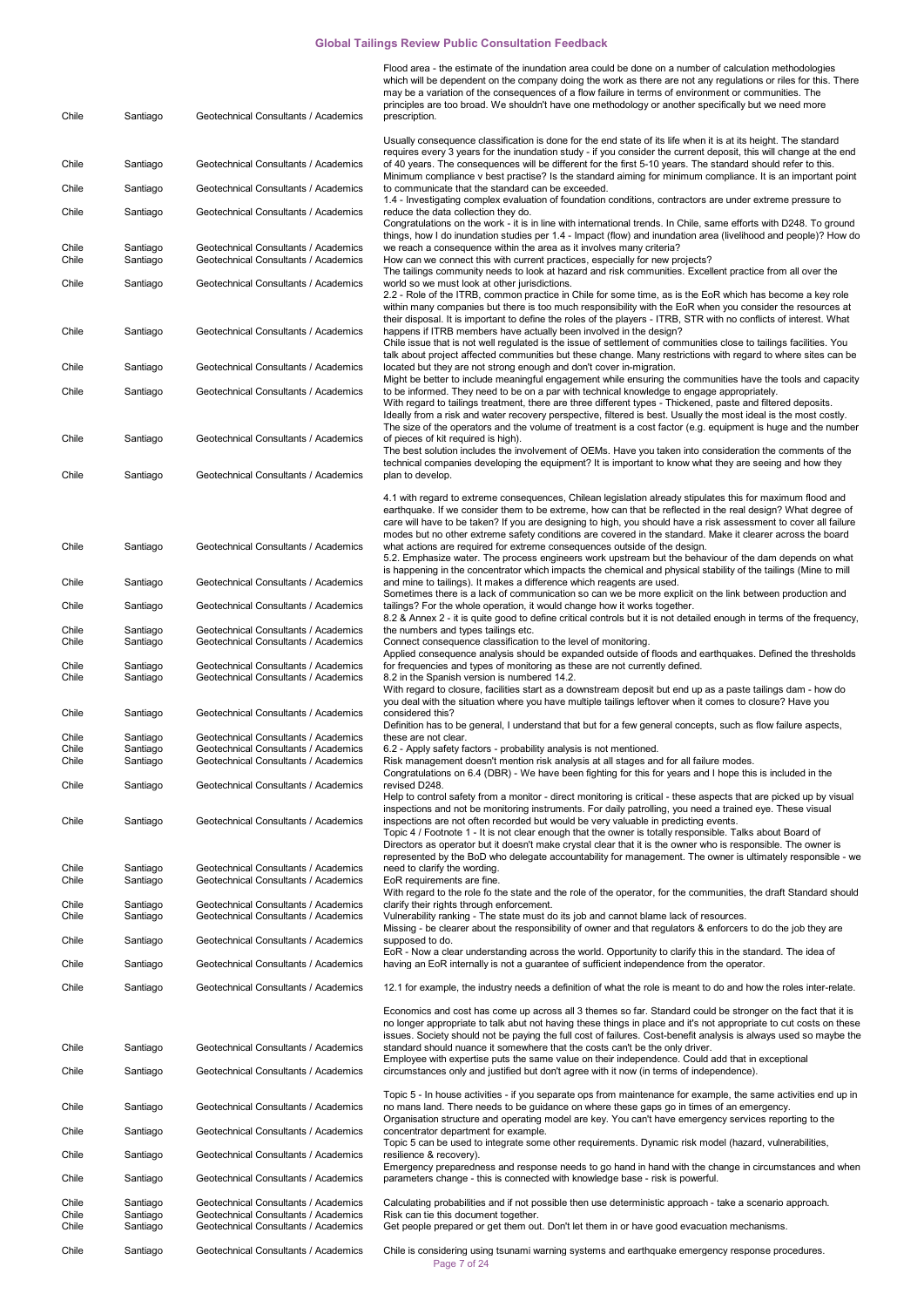| Chile | Santiago | Geotechnical Consultants / Academics | Commitment to repair and recover will involve a lot of costs. This could be made more robust as it seems<br>voluntary.                                                                                             |
|-------|----------|--------------------------------------|--------------------------------------------------------------------------------------------------------------------------------------------------------------------------------------------------------------------|
| Chile | Santiago | Geotechnical Consultants / Academics | Any link to closure planning in terms of creating funds for closure and Principle 16?                                                                                                                              |
|       |          |                                      | Principle 16 - in terms of Brumadinho - this is very general "evaluate the impact" - no recommendation on what                                                                                                     |
| Chile | Santiago | Geotechnical Consultants / Academics | the standards should be but could include international best practices in emergency response planning.                                                                                                             |
| Chile | Santiago | <b>NGO</b>                           | Issues with the GTR communications with NGOs in Chile & response rates were low.                                                                                                                                   |
| Chile | Santiago | <b>NGO</b>                           | The TMS must be integrated fully so as to ensure that production and tailings teams are connected.                                                                                                                 |
|       |          |                                      | Our organisation works with operators and governments on the prevention of conflicts. We don't get a lot of                                                                                                        |
| Chile | Santiago | <b>NGO</b>                           | opportunity to discuss these issues. There are lots of social and environmental conflicts in Chile.                                                                                                                |
|       |          |                                      | Every company has to do a baseline to present the project for approval. Baseline / impact assessments are                                                                                                          |
| Chile | Santiago | <b>NGO</b>                           | logged and each request is publicised each week yet communities don't find about what this.                                                                                                                        |
| Chile | Santiago | <b>NGO</b>                           | Will the standard be an obligation or voluntary?                                                                                                                                                                   |
| Chile | Santiago | <b>NGO</b>                           | How can we help companies improve the standards of tailings management?                                                                                                                                            |
| Chile | Santiago | <b>NGO</b>                           | How are you going to use this information with communities?                                                                                                                                                        |
| Chile | Santiago | <b>NGO</b>                           | There is a challenge with disclosure in Chile.                                                                                                                                                                     |
| Chile | Santiago | <b>NGO</b>                           | Table 2 - Acronym - MCS - doesn't match - Sismo Max. Cred.                                                                                                                                                         |
| Chile | Santiago | <b>NGO</b>                           | The responsibility sits with the owner.                                                                                                                                                                            |
| Chile | Santiago | <b>NGO</b>                           | Does independent mean out side the company?                                                                                                                                                                        |
| Chile | Santiago | <b>NGO</b>                           | Emergency response - involvement by the community is key.                                                                                                                                                          |
|       |          |                                      |                                                                                                                                                                                                                    |
|       |          |                                      | Keyword you have used is "building trust" which is a complex issue. The standard is important but what                                                                                                             |
| Chile | Santiago | <b>NGO</b>                           | happens is that the standards are basic. We should have these as a minimum as it affects the earth forever.                                                                                                        |
|       |          |                                      | Building trust cannot be achieved without engaging with people who are going to be affected. They must have                                                                                                        |
| Chile | Santiago | <b>NGO</b>                           | a voice.<br>8 projects affecting 30,000 people who have no opportunity to address the state. The consequences                                                                                                      |
|       |          |                                      | /permanent impacts are borne by the communities not the companies. Very difficult to deliver on promises of                                                                                                        |
| Chile | Santiago | <b>NGO</b>                           | the companies.                                                                                                                                                                                                     |
|       |          |                                      | Employment offices set up to recruit in areas with no economic opportunities so they accept any employment                                                                                                         |
| Chile | Santiago | <b>NGO</b>                           | conditions.                                                                                                                                                                                                        |
|       |          |                                      | Impacts on the territories are not identified in time. How to measure the impact of Samarco for example and                                                                                                        |
| Chile | Santiago | <b>NGO</b>                           | incorporate that into the standard?                                                                                                                                                                                |
| Chile | Santiago | <b>NGO</b>                           | Projects create a lot of noise at impact assessment time but then it goes quiet.                                                                                                                                   |
| Chile | Santiago | <b>NGO</b>                           | International standards should apply everywhere.                                                                                                                                                                   |
| Chile | Santiago | <b>NGO</b>                           | Lack of guarantee the government gives to their communities is a very important aspect of this issue.                                                                                                              |
| Chile | Santiago | <b>NGO</b>                           | Who is ensuring enforcement?                                                                                                                                                                                       |
| Chile | Santiago | <b>NGO</b>                           | The damage is forever. If a community has to agree a decision, the engagement should be full.                                                                                                                      |
|       |          |                                      | For example, companies have dried out an area for flamingos which has impacted the mating season yet the                                                                                                           |
| Chile | Santiago | <b>NGO</b>                           | project was allowed to get this water.                                                                                                                                                                             |
|       |          |                                      | Thanks for sharing but a global protocol is very complicated and I suggest adding another aspect to allow for                                                                                                      |
| Chile | Santiago | <b>NGO</b>                           | the interaction with natural regulations to allow flexibility.                                                                                                                                                     |
| Chile | Santiago | <b>NGO</b>                           | Crazy that it is 2019 and we are only now getting a standard like this in Chile. This standard should be the bare<br>minimum and it should be included in our legislation.                                         |
| Chile | Santiago | <b>NGO</b>                           | Human rights due diligence is generally not applied in Chile.                                                                                                                                                      |
|       |          |                                      | EIA system includes identification of communities which includes human development and HR due diligence.                                                                                                           |
| Chile | Santiago | <b>NGO</b>                           | Each one of these requirements appear in various pieces of legislation.                                                                                                                                            |
|       |          |                                      | You talk about trust - The challenge is that it needs to be reliable. Chile has a very bad record and this would                                                                                                   |
| Chile | Santiago | <b>NGO</b>                           | likely be applied to monitoring rather than to design.                                                                                                                                                             |
| Chile | Santiago | <b>NGO</b>                           | The challenge will be to find the correct institution to implement this and to gain this trust.                                                                                                                    |
|       |          |                                      |                                                                                                                                                                                                                    |
|       |          |                                      | All over the country there are many instances of tailings facilities in very close proximity to communities. Might                                                                                                 |
| Chile | Santiago | <b>NGO</b>                           | be better to have a more practical standard. Companies only get minimal fines when there is an event.                                                                                                              |
|       |          |                                      | How do you certify compliance? If this is outside the regulations and companies are trying to certify with these                                                                                                   |
| Chile | Santiago | <b>NGO</b>                           | standards the frequency of verifications may drop.<br>Is there the possibility to involve actors other than those involved in developing this standard? Were are states                                            |
| Chile | Santiago | <b>NGO</b>                           | and communities in this enforcement?                                                                                                                                                                               |
|       |          |                                      |                                                                                                                                                                                                                    |
|       |          |                                      | With regard to verification protocols and the involvement of assurance. How the communities engage in                                                                                                              |
| Chile | Santiago | <b>NGO</b>                           | assurance is by being asked to verify data or information obtained by the assessor to check it's true.                                                                                                             |
|       |          |                                      | If the company doesn't comply with the standard, they can still operate. We have lots of legislation but there is                                                                                                  |
| Chile | Santiago | <b>NGO</b>                           | so little trust. There is a history of industry failing the state here in Chile.                                                                                                                                   |
| Chile | Santiago | <b>NGO</b>                           | Why is there no chance this standard could be integrated in law?                                                                                                                                                   |
|       |          |                                      | Chilean president has ignored reports on human rights violations right now. This is a specific challenge here                                                                                                      |
| Chile | Santiago | <b>NGO</b>                           | that doesn't happen elsewhere.                                                                                                                                                                                     |
| Chile | Santiago | <b>NGO</b>                           | Wish this standard could involve more powerful actors.                                                                                                                                                             |
| Chile | Santiago | <b>NGO</b>                           | What's the position of the standard with regard to ocean tailings disposal?                                                                                                                                        |
| Chile | Santiago | <b>NGO</b>                           | Topic III - where is closure?                                                                                                                                                                                      |
| Chile | Santiago | <b>NGO</b>                           | What happens with tailings that exist before the implementation of the standard?                                                                                                                                   |
|       |          |                                      |                                                                                                                                                                                                                    |
| Chile | Santiago | <b>NGO</b>                           | Concerned about the disappearance of operators (we have anecdotal evidence of operators disappearing).<br>1.1 - Knowledge base with regard to urban centres. Do you consider land or soil quality in the knowledge |
| Chile | Santiago | <b>NGO</b>                           | base? No soil quality in the legislation currently.                                                                                                                                                                |
|       |          |                                      | Soil is not usually considered in EIA but it is very important at the end of the facility's life to measure                                                                                                        |
| Chile | Santiago | <b>NGO</b>                           | contamination, including that caused by wind.                                                                                                                                                                      |
|       |          |                                      | Topic 6 - Just published an article on tailings pipelines that rupture and leach into rivers. Most of the time,                                                                                                    |
|       |          |                                      | companies deny it. How can the standard make a change by applying this topic because in Chile, companies                                                                                                           |
| Chile | Santiago | <b>NGO</b>                           | do not supply transparent information?                                                                                                                                                                             |
|       |          |                                      | The Standard could help improving this by involving other agents to enforce what the standard says. Chilean                                                                                                        |
|       |          |                                      | standards are higher than in other south American countries. We can't trust that they won't do negative things                                                                                                     |
| Chile | Santiago | <b>NGO</b>                           | but the standard could push for improvements.                                                                                                                                                                      |
| Chile | Santiago | <b>NGO</b>                           | We strongly recommend you get an implementation partner. (8.1 or 8.4)                                                                                                                                              |
|       |          |                                      | Who is going to manage the information of the standard? How will they manage the information the company                                                                                                           |
| Chile | Santiago | <b>NGO</b>                           | provides?                                                                                                                                                                                                          |
|       |          |                                      | We are currently looking for solutions right now in Chile to our existing problem with regard to the inequality of                                                                                                 |
| Chile | Santiago | <b>NGO</b>                           | information.                                                                                                                                                                                                       |
| Chile | Santiago | <b>NGO</b>                           | The standard is a resource for the community to engage with the companies.                                                                                                                                         |
| Chile | Santiago | <b>NGO</b>                           | We have a role to show them they can use this as a tool to ask "why are you not complying with international<br>standards"?                                                                                        |
|       |          |                                      | We have a programme of "adopt a tailings" and for example, the standard could be trialled within this                                                                                                              |
| Chile | Santiago | <b>NGO</b>                           | programme.                                                                                                                                                                                                         |
| Chile | Santiago | Mining Industry                      | You mentioned the process will take 5 years, is this correct?                                                                                                                                                      |
|       |          |                                      | Regarding implementation, did I hear correctly that the chair will provide guidelines or recommendations on                                                                                                        |
| Chile | Santiago | Mining Industry                      | how to implement the standard? Where will this fit into your process?                                                                                                                                              |
|       |          |                                      | The implementation is my concern. Many of these guidelines fail to be applied in certain jurisdictions and this                                                                                                    |
|       |          |                                      | would be my concern. I imagine many large companies would apply the standard but countries may decide not                                                                                                          |
|       |          |                                      | to apply this standard which would make it difficult for companies to implement it. It will be difficult to convince                                                                                               |
| Chile | Santiago | Mining Industry                      | the states to implement this.                                                                                                                                                                                      |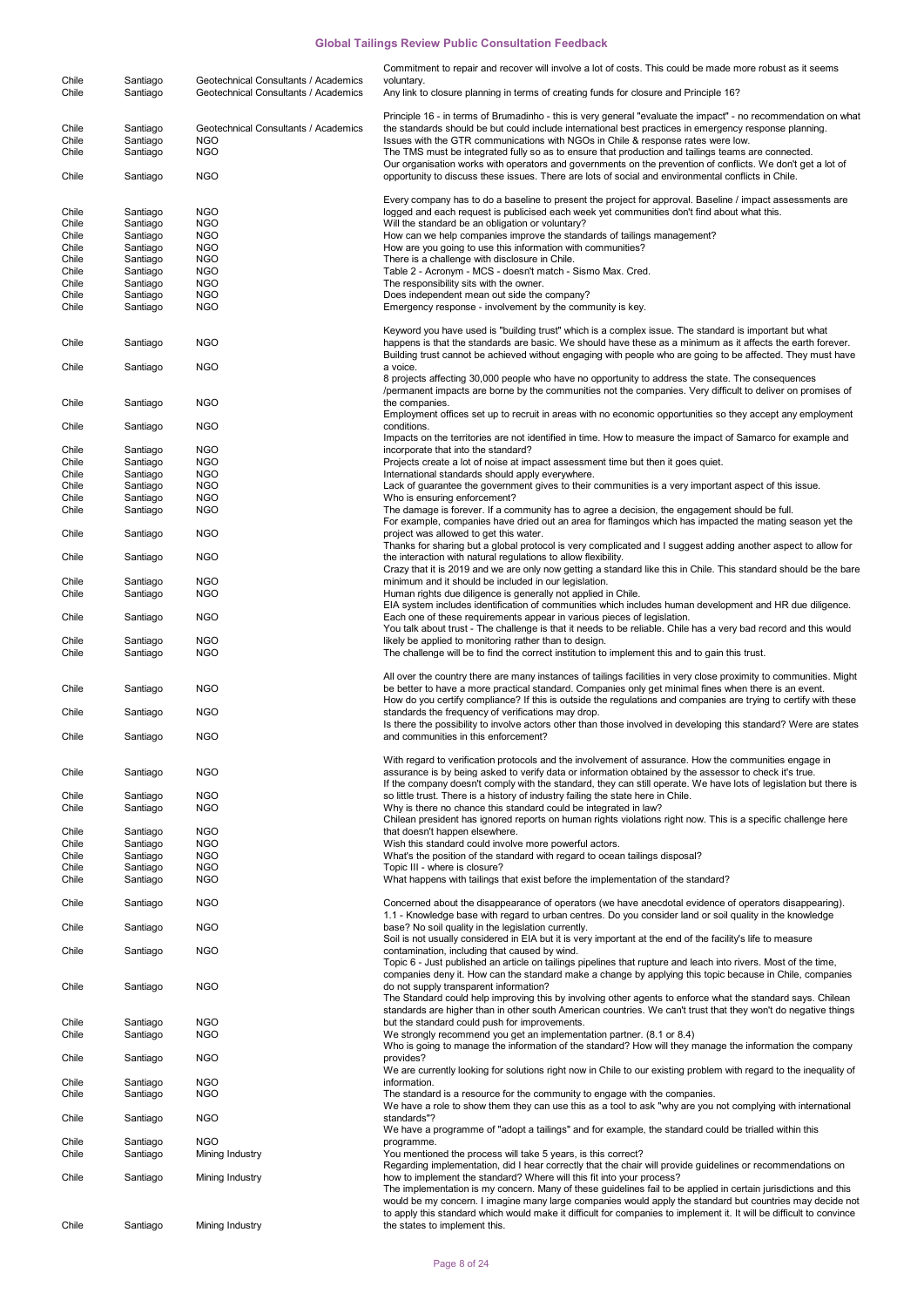|                |                      |                                    | Implementation in different countries will be different and I have noted this in a number of items in the<br>document itself. A couple of other technical issues that will be different from country to country. For example,<br>the EoR, this has a different set of responsibilities in different countries. In Canada the professionals sign their<br>livelihoods away by signing a document. In Chile, they will not be the one who is accountable, the operator will<br>be accountable. This document makes sense when I read it in Canada, but it doesn't make sense in Chile.                                                                                                                                                                                                                                                                                                                                                                                                                                                                                                                                                                                                                                                                                                                                                                                                                                                                                                                                              |
|----------------|----------------------|------------------------------------|-----------------------------------------------------------------------------------------------------------------------------------------------------------------------------------------------------------------------------------------------------------------------------------------------------------------------------------------------------------------------------------------------------------------------------------------------------------------------------------------------------------------------------------------------------------------------------------------------------------------------------------------------------------------------------------------------------------------------------------------------------------------------------------------------------------------------------------------------------------------------------------------------------------------------------------------------------------------------------------------------------------------------------------------------------------------------------------------------------------------------------------------------------------------------------------------------------------------------------------------------------------------------------------------------------------------------------------------------------------------------------------------------------------------------------------------------------------------------------------------------------------------------------------|
| Chile          | Santiago             | Mining Industry                    | EoR can never take accountability as there is no certification for EoR.<br>By creating a position such as this internally, you can create accountability under criminal law so prosecution                                                                                                                                                                                                                                                                                                                                                                                                                                                                                                                                                                                                                                                                                                                                                                                                                                                                                                                                                                                                                                                                                                                                                                                                                                                                                                                                        |
| Chile          | Santiago             | Mining Industry                    | can still happen.                                                                                                                                                                                                                                                                                                                                                                                                                                                                                                                                                                                                                                                                                                                                                                                                                                                                                                                                                                                                                                                                                                                                                                                                                                                                                                                                                                                                                                                                                                                 |
| Chile          | Santiago             | Mining Industry                    | Technicality here in that the EoR is external. In Canada even though the EOR is external, they are<br>accountable. In Chile the EoR is external but the company remains accountable.                                                                                                                                                                                                                                                                                                                                                                                                                                                                                                                                                                                                                                                                                                                                                                                                                                                                                                                                                                                                                                                                                                                                                                                                                                                                                                                                              |
| Chile          | Santiago             | Mining Industry                    | Are there requirements that cover what these exceptions are? Chile is changing it's D248 so moving towards<br>this.                                                                                                                                                                                                                                                                                                                                                                                                                                                                                                                                                                                                                                                                                                                                                                                                                                                                                                                                                                                                                                                                                                                                                                                                                                                                                                                                                                                                               |
|                |                      |                                    | The 6 Topics put a lot of responsibility on the operator but there is nothing that defines the role of the State.<br>You could start a TSF in a new area, the state can still issue a permit to extract water downstream after the<br>construction or they may give a permit to establish a new community. How will you educate the State around<br>these key issues e.g. insurance based on X situation, if the community changes/increases, my insurances will<br>increase and this might make my business less viable. Not sure if there will be another document to try to<br>engage with the states or should there be one new topic areas to cover the role of the state in terms of the                                                                                                                                                                                                                                                                                                                                                                                                                                                                                                                                                                                                                                                                                                                                                                                                                                    |
| Chile          | Santiago             | Mining Industry                    | operation of a new TSF.<br>If permits are received but conditions change and I have a new circumstances which mean I no longer comply                                                                                                                                                                                                                                                                                                                                                                                                                                                                                                                                                                                                                                                                                                                                                                                                                                                                                                                                                                                                                                                                                                                                                                                                                                                                                                                                                                                             |
| Chile          | Santiago             | Mining Industry                    | with all requirements - will be certification be revoked?<br>Now a lot of the financial companies, e.g. trust funds and investors, that will be looking at this certification. If<br>there are new circumstances which mean you can't meet the requirements and you get your certification                                                                                                                                                                                                                                                                                                                                                                                                                                                                                                                                                                                                                                                                                                                                                                                                                                                                                                                                                                                                                                                                                                                                                                                                                                        |
| Chile          | Santiago             | Mining Industry                    | revoked, this could put your company in a difficult position with regard to financing.<br>Very interesting that there will always be risk that you cannot eliminated. The state should always ensure the<br>safety of the people and in particular the people downstream. The state should be heavily involved in this                                                                                                                                                                                                                                                                                                                                                                                                                                                                                                                                                                                                                                                                                                                                                                                                                                                                                                                                                                                                                                                                                                                                                                                                            |
| Chile          | Santiago             | Mining Industry                    | process given the level of risk to their people.<br>Understand that the government is interested in keeping big business operating. This is a contract between<br>the certification body and the organisation. There is a gap in between which will lead to a market whereby the<br>company will have to make agreements with the communities and to make investments to keep the<br>certification. For example, the obligation to get an agreement with the communities in the situation where the                                                                                                                                                                                                                                                                                                                                                                                                                                                                                                                                                                                                                                                                                                                                                                                                                                                                                                                                                                                                                               |
| Chile          | Santiago             | Mining Industry                    | community divides. In this case there will be the possibility to have split certification within that company. How<br>would this be managed?<br>Gap opens the possibility to have to deal with many players who are not necessarily influential today but who                                                                                                                                                                                                                                                                                                                                                                                                                                                                                                                                                                                                                                                                                                                                                                                                                                                                                                                                                                                                                                                                                                                                                                                                                                                                     |
| Chile          | Santiago             | Mining Industry                    | could become more influential. In order to get certification we would need to reach agreements with these new<br>communities to maintain the certification.                                                                                                                                                                                                                                                                                                                                                                                                                                                                                                                                                                                                                                                                                                                                                                                                                                                                                                                                                                                                                                                                                                                                                                                                                                                                                                                                                                       |
| Chile          | Santiago             | Mining Industry                    | You should focus only on an English version of the document as it is distracting to compare the translated<br>versions to check the meaning.                                                                                                                                                                                                                                                                                                                                                                                                                                                                                                                                                                                                                                                                                                                                                                                                                                                                                                                                                                                                                                                                                                                                                                                                                                                                                                                                                                                      |
|                |                      |                                    | Concerns that might apply to several of the principles and requirements. The objective of the standard is to<br>prevent catastrophic failures. There is a need to reinforce this as a lot of the requirements could lead to<br>distractions or even counter the objective of preventing catastrophic failure so for example some                                                                                                                                                                                                                                                                                                                                                                                                                                                                                                                                                                                                                                                                                                                                                                                                                                                                                                                                                                                                                                                                                                                                                                                                  |
| Chile          | Santiago             | Mining Industry                    | environmental aspects don't necessarily relate to catastrophic failures. When we talk about human rights etc<br>they need to be related to the consequences of failures.<br>If it is too broad, it will distract from ensuring safety - there are a lot of other inputs that come into the process<br>that could lead to distractions or prevent the achievement of the objectives. It needs to have some sort of                                                                                                                                                                                                                                                                                                                                                                                                                                                                                                                                                                                                                                                                                                                                                                                                                                                                                                                                                                                                                                                                                                                 |
| Chile          | Santiago             | Mining Industry                    | focus. Safety and environmental aspects in particular.                                                                                                                                                                                                                                                                                                                                                                                                                                                                                                                                                                                                                                                                                                                                                                                                                                                                                                                                                                                                                                                                                                                                                                                                                                                                                                                                                                                                                                                                            |
| Chile          | Santiago             | Mining Industry                    | We will submit detailed feedback so should we focus on big issues today as we want to focus on good<br>conversations. Principles 9 & 10, I think this is a great project and you are doing a great effort putting this<br>together. I recommend you take further advice from a corporate lawyer as I don't think the corporate<br>governance aspects are right just yet through they are going the right direction. There is a delicate balance to<br>be met between moving accountability up but the Board and management are different. Management need<br>more competence on tailings. JV references don't strike the right balance. In some instances the JV would be<br>non-operated which has specific governance. Definition of roles are different in JVs. Talks about a delegated<br>system of corporate governance but get it right. This is a highly technical matter and the more you go into the<br>conversation it becomes more general the higher you go up. It appears in several aspects including<br>organisational design. I would recommend discussing with larger organisations about how to organise the first<br>and second lines of defence. You want independence but you also want the local knowledge. The wish for<br>autonomy is too prescriptive in how you have presented it. Best way would be to separate it between 1st and<br>2nd lines of defence. Reflect more on the governance and the org design issues. There are many experts out<br>there who have a lot of experience in this matter. |
| Chile          | Santiago             | Mining Industry                    | You don't move managerial functions into the board. Management is a function of organisational design. When<br>you have large organisations, if you have complete autonomy it comes at a cost as you don't have the<br>knowledge. This deserves more thinking and discussion in the interests of finding the best solution.<br>16.4 - Environmental - maybe in the last part of this requirement in particular. The standard is to restore to the                                                                                                                                                                                                                                                                                                                                                                                                                                                                                                                                                                                                                                                                                                                                                                                                                                                                                                                                                                                                                                                                                 |
| Chile          | Santiago             | Mining Industry                    | status quo. This is particularly valuable to people who have been impacted significantly for hundreds of years<br>potentially. If you have an incident, you cannot be responsible for issues that arose hundreds of years ago.<br>You need to go back to the situation before the incident. The way it's written is that the standard is pushing<br>more into the domain of policy which is full of complexity. Maybe you could stay away from entering the area of<br>policy. Might be easier to avoid this. You could have the government as liable for this, there are several<br>solutions.                                                                                                                                                                                                                                                                                                                                                                                                                                                                                                                                                                                                                                                                                                                                                                                                                                                                                                                                   |
| Chile          | Santiago             | Mining Industry                    | Public disclosure - for consideration. The concern is that the requirements for disclosure could become very<br>onerous in some jurisdictions more than others and because they could lead to additional requests or reviews<br>that could hamper operations. We agree that it is important to be transparent but the reactions that this<br>creates could affect the normal operation without really producing the outcome of a safe facility. E.g. we know<br>there are some stakeholders that are not constructive and they could use public information to cause<br>problems. Finding a way to limit the information might be good - the list states that almost everything needs to<br>be disclosed. Concerned about the impact that could have in terms of diverting attention.                                                                                                                                                                                                                                                                                                                                                                                                                                                                                                                                                                                                                                                                                                                                             |
|                |                      |                                    | The particular items that cause concern include: 4.2, 4.3, 9.1, 9.2, 7.3 & 7.8, 11.1, 11.4, 11.5 & 13.5. These                                                                                                                                                                                                                                                                                                                                                                                                                                                                                                                                                                                                                                                                                                                                                                                                                                                                                                                                                                                                                                                                                                                                                                                                                                                                                                                                                                                                                    |
| Chile          | Santiago             | Mining Industry                    | would not be helpful to publish.                                                                                                                                                                                                                                                                                                                                                                                                                                                                                                                                                                                                                                                                                                                                                                                                                                                                                                                                                                                                                                                                                                                                                                                                                                                                                                                                                                                                                                                                                                  |
| Chile<br>Chile | Santiago<br>Santiago | Mining Industry<br>Mining Industry | Principle 15.2 (public sector) - with regard to the role of the state. And 16. Of course we understand the<br>principle that when preparing for an emergency, you should involve the government but when you say<br>"significant participation" of public sector, not every local state has the same capabilities in terms of capacity<br>or resources. They may not have an expert in every region so it would be difficult to participate in the planning<br>processes. We are not sure how we manage this when we as a company start to take responsibilities that<br>should sit with the government where they don't exist. If you have an accident and the local services are not<br>able, this would be difficult where there is no capability so the sensitivity is how the operator takes this on this<br>responsibility. As written, it is expected that the company does this and it could be strengthened.<br>The language "act accordingly" needs to be strengthened.<br>Does the Standard only look at catastrophic failures or all failures. I can't imagine a catastrophic failure that<br>would have any lower consequences than very high or extreme. For non-catastrophic failures, you may not                                                                                                                                                                                                                                                                                                                 |
|                |                      |                                    | have to have all of these requirements for those situations. If it is just as a general rule that the failures<br>determine your standard, how do you consider the alternative situations in your analysis. The standard in                                                                                                                                                                                                                                                                                                                                                                                                                                                                                                                                                                                                                                                                                                                                                                                                                                                                                                                                                                                                                                                                                                                                                                                                                                                                                                       |
| Chile          | Santiago             | Mining Industry                    | general has a lot or restrictions and my impression is that implementation is to prevent catastrophic failures<br>only.                                                                                                                                                                                                                                                                                                                                                                                                                                                                                                                                                                                                                                                                                                                                                                                                                                                                                                                                                                                                                                                                                                                                                                                                                                                                                                                                                                                                           |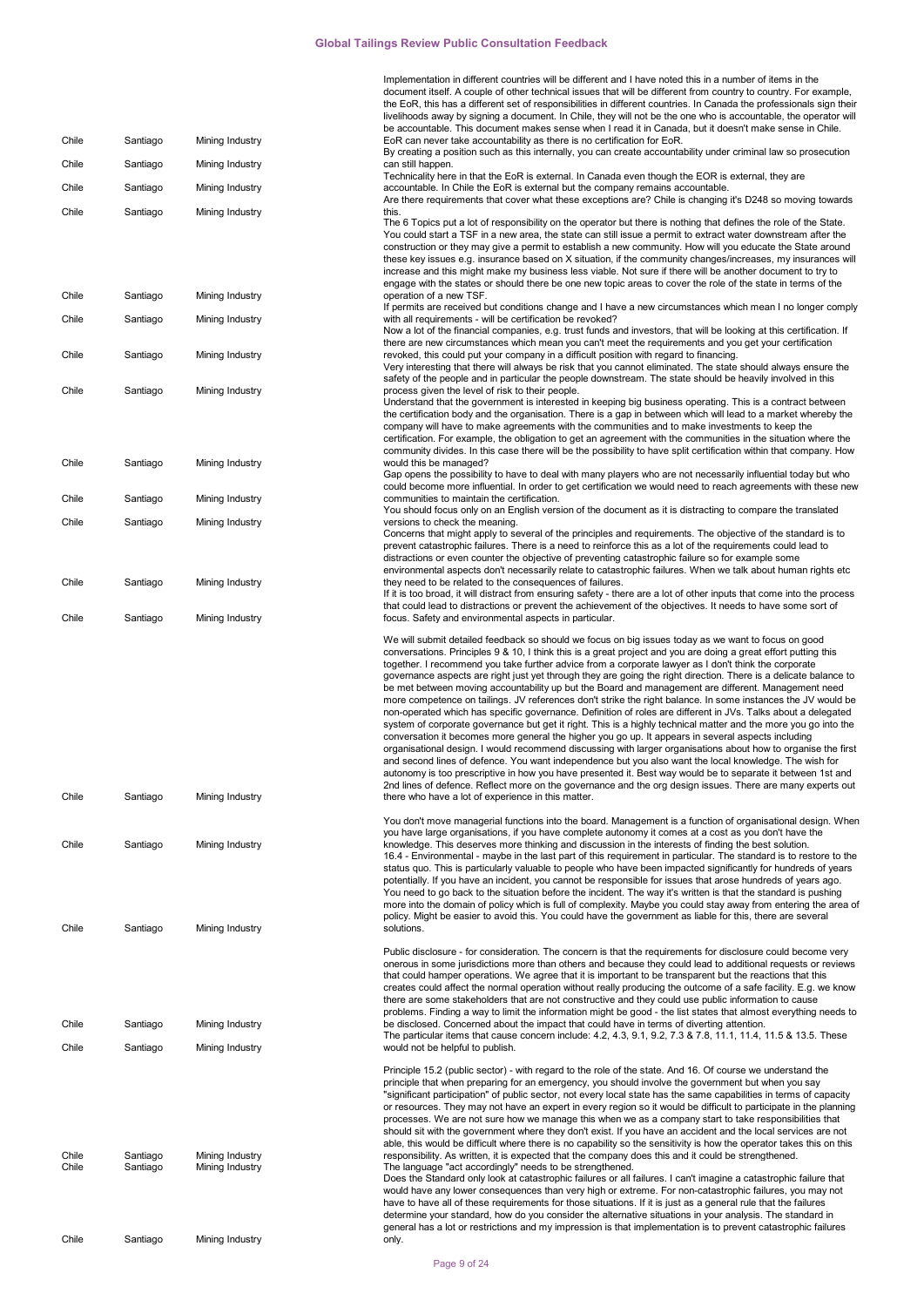| Chile                   | Santiago                | Mining Industry                    | We thought the original intent was referring to management measures that addressed the issue of<br>catastrophic failures. You could address other failures in a different way. Not necessarily analysing those types<br>of failures. E.g. if you don't comply with this standard on some aspects of the standard that are not relevant to<br>catastrophic failures.                                                                                                                                                                                                                                                                                                                                                                                                       |
|-------------------------|-------------------------|------------------------------------|---------------------------------------------------------------------------------------------------------------------------------------------------------------------------------------------------------------------------------------------------------------------------------------------------------------------------------------------------------------------------------------------------------------------------------------------------------------------------------------------------------------------------------------------------------------------------------------------------------------------------------------------------------------------------------------------------------------------------------------------------------------------------|
|                         |                         |                                    | Maybe the concern is around the amount of information we should provide to the communities. The earlier<br>point with regard to the amount of technical information and internal information that, if issued externally, could                                                                                                                                                                                                                                                                                                                                                                                                                                                                                                                                            |
| Chile                   | Santiago                | Mining Industry                    | be handled by unsupportive people could cause a safety issue on site.<br>Concern with access to information because it is too much information that could create stress or tension in a<br>community that is not very well informed. We would suggest that it is aligned with the consequence category<br>so that you could have a baseline of information available about the day to day operations that would increase<br>as the severity increases. We can inform on a regular basis and not just bad news only but not on all things at<br>all times. It's not good for communities to have a lot of information that they don't understand. We work with<br>community specialists who speak to them to provide the information they need which is not the scientific |
| Chile                   | Santiago                | Mining Industry                    | information. The standard requirements on disclosure should focus on the disclosure of information in a<br>reasonable manner in a format that is applicable.<br>We are concerned that new tailings deposits and older tailings deposits seem to be treated in a similar way.<br>For example the capture of information is not always possible for existing facilities. Today it is very difficult to<br>try to establish what was there before. In Chile we have a lot of older facilities and the standard should be                                                                                                                                                                                                                                                     |
| Chile<br>Chile          | Santiago<br>Santiago    | Mining Industry<br>Mining Industry | clearer that there are differences.<br>Req. 3.3 with regard to resettlement in particular, should be explicit about existing v new.<br>We understand that there will be information that will be disclosed to communities so they can understand and<br>know the risks so it would be good to see how that information could be delivered so that it is understood.<br>There are TSFs in poorer areas so it can be complex or sensitive to have a relationship with communities in                                                                                                                                                                                                                                                                                        |
| Chile<br>Chile          | Santiago<br>Santiago    | Mining Industry<br>Mining Industry | this situation. Consider this as part of the standard.<br>Principle 5 or 6 - These could be merged as I cannot see the difference.                                                                                                                                                                                                                                                                                                                                                                                                                                                                                                                                                                                                                                        |
| Chile                   | Santiago                | Mining Industry                    | Consequences that are very high or extreme, you don't do a true risk analysis you go into consequences only.<br>If you have a low consequences, you can sometimes accept a higher probability. You cannot do a trade off if<br>both are high. You are always and immediately out of the risk analysis and into the probability. Maximum<br>consequence management could be putting in a secondary containment dam which may not be economical, or<br>filter your tailings and add cement so that they become solid. The decision about your tailings dam solution has<br>to be at the highest level of consequences. It's not the project manager to take the decisions to ensure that the<br>cheapest action is not taken so as to meet their KPIs.                      |
| Chile                   | Santiago                | Mining Industry                    | Could the expert panel be made responsible to make public information? They could also be the ones to<br>decide what information and what level of information could be appropriate. There should be an entity who<br>decides what level of disclosure is appropriate.                                                                                                                                                                                                                                                                                                                                                                                                                                                                                                    |
| Chile                   | Santiago                | Mining Industry                    | One of the things we discussed among us is the glossary term 'significant participation'. It doesn't consider<br>that there are communities that don't want to engage, what happens then? How can an operator prove they<br>have significant participation when they can't do it. Consider adding something on what to do in this case.<br>Best practice in this issue is to keep a register to demonstrate that you are making best efforts and that they                                                                                                                                                                                                                                                                                                                |
| Chile                   | Santiago                | Mining Industry                    | refuse. It is important to everyone who reads the standard that it is meant for communities who want to<br>engage with you.<br>Resettlement reference in 3.3 - it's one of the measures that you can take but it is not the only one. One of our                                                                                                                                                                                                                                                                                                                                                                                                                                                                                                                          |
| Chile                   | Santiago                | Mining Industry                    | comments was to eliminate this requirement OR mention other actions you can take.<br>Human rights due diligence - when we do this, it of course includes the tailings dams. Should this be just for<br>the dam or is included as part of our overall HRDD process? The dam is part of my whole operation. Clarify in                                                                                                                                                                                                                                                                                                                                                                                                                                                      |
| Chile                   | Santiago                | Mining Industry                    | the standard that we don't need to do an entire separate process.<br>Footnote 11 - when we talk about minimising impacts - we think that maybe it would be better to say future                                                                                                                                                                                                                                                                                                                                                                                                                                                                                                                                                                                           |
| Chile                   | Santiago                | Mining Industry                    | remedies rather than "allow future compensations".<br>Minster of Environment instructed the Tailings Committee (comprised of representatives from EPA, Minerals<br>Commission, Chamber of Mines, University of Mines and Technology, et al) to convene, review the draft and                                                                                                                                                                                                                                                                                                                                                                                                                                                                                              |
| Ghana<br>Ghana          | Accra<br>Accra          | Government<br>Industry             | provide written feedback.<br>With regard to implementation will this be voluntary or compulsory? How does it relate to local regulation?                                                                                                                                                                                                                                                                                                                                                                                                                                                                                                                                                                                                                                  |
| Ghana<br>Ghana<br>Ghana | Accra<br>Accra<br>Accra | Industry<br>Industry<br>Industry   | In the future it will become compulsory even if it starts as a voluntary initiative<br>How long would it take to get certified? How long does the certification last for?<br>How is it different to ICOLD, ANCOLD and MAC quidelines? What does it add?                                                                                                                                                                                                                                                                                                                                                                                                                                                                                                                   |
| Ghana                   | Accra                   | Industry                           | With regard to audit and Implementation, often such initiatives create work for foreign auditors and don't really<br>make a difference.<br>Req. 3.3 - Too general and does not consider local regulation. It suggests there are only two options: relocate<br>or compensate. The company has already put measures in place, following local regulation, and if cases are                                                                                                                                                                                                                                                                                                                                                                                                  |
| Ghana                   | Accra                   | Industry                           | reopened because of such a general requirement, there is a risk of conflict - many people would just move<br>downstream and claim compensation.                                                                                                                                                                                                                                                                                                                                                                                                                                                                                                                                                                                                                           |
| Ghana<br>Ghana          | Accra<br>Accra          | Industry<br>Industry               | Classification is based on consequences of failure which defeats the purpose of "re-engineering" a dam.<br>The focus should be on preventing catastrophic failure, not general management.                                                                                                                                                                                                                                                                                                                                                                                                                                                                                                                                                                                |
| Ghana                   | Accra                   | Industry                           | What are the critical controls to prevent failure? I didn't see that clearly stated in the document. Who puts<br>stronger measures to prevent failure? How? How do we prevent the failure is the driving force.<br>Too general at times. Use of words like "specific" and "reasonable" - who determines what is reasonable?                                                                                                                                                                                                                                                                                                                                                                                                                                               |
| Ghana                   | Accra                   | Industry                           | What is the point of reference?<br>Shortage of specialists - not enough good technical experts. Need to build capacity both in government and                                                                                                                                                                                                                                                                                                                                                                                                                                                                                                                                                                                                                             |
| Ghana                   | Accra                   | Industry                           | private sector.<br>Many good technical/civil engineers in Ghana (e.g. qualified geotechnical engineers in Golder Associates,                                                                                                                                                                                                                                                                                                                                                                                                                                                                                                                                                                                                                                              |
| Ghana                   | Accra                   | Industry                           | Ghana) with over 10 years of experience. What is required is an assessment of the schools of engineering and<br>capacity (e.g. ICMM could do an assessment).<br>Good to see that the governance of the tailings structure has now expanded to include other stakeholder. This                                                                                                                                                                                                                                                                                                                                                                                                                                                                                             |
| Ghana                   | Accra                   | Industry                           | would minimize risk.<br>The governance chapter is the "innovation" and step change; it is what is needed as most of the tailings issues                                                                                                                                                                                                                                                                                                                                                                                                                                                                                                                                                                                                                                   |
| Ghana<br>Ghana          | Accra<br>Accra          | Industry<br>Industry               | come from poor management.<br>You need to clearly differentiate between upstream and downstream.<br>Don't see how this global Standard can influence permitting. Some companies are ISO and ICMM certified and                                                                                                                                                                                                                                                                                                                                                                                                                                                                                                                                                            |
| Ghana                   | Accra                   | Industry                           | still don't get permits in country. A step change would be compliance with this Standard ensures "easier"<br>permitting process.<br>TSFs are generally managed well in Ghana, perhaps thanks to good national regulation. It is important to be                                                                                                                                                                                                                                                                                                                                                                                                                                                                                                                           |
| Ghana                   | Accra                   | Industry                           | able to rely on national legislation and to reference back to it.                                                                                                                                                                                                                                                                                                                                                                                                                                                                                                                                                                                                                                                                                                         |
| Ghana                   | Accra                   | Industry                           | Certain statements in the Standard can't be implemented in Ghana: e.g. Req 15.1: In Ghana there are<br>operations in very remote areas where government services (hospitals) are sometimes non-existent or clinics<br>are many kilometres away. Does that mean that the company need to set up a hospital there?                                                                                                                                                                                                                                                                                                                                                                                                                                                          |
| Ghana                   | Accra                   | Industry                           | Principle 15 puts a lot of burden on industry requiring to build hospitals where government hasn't built one.                                                                                                                                                                                                                                                                                                                                                                                                                                                                                                                                                                                                                                                             |
| Ghana                   | Accra                   | Industry                           | Emergency response - close the loop by engaging closely with government so that responsibility is shared.<br>Public disclosure: good for the public to know the risks; important for companies to look at social and cultural                                                                                                                                                                                                                                                                                                                                                                                                                                                                                                                                             |
| Ghana                   | Accra                   | Industry                           | aspects. The company needs to speak to communities downstream in case there is a risk of dam break. How<br>do we engage though? Do we just go and speak to them?<br>Public disclosure - importance of explaining the information to avoid communities using the information as                                                                                                                                                                                                                                                                                                                                                                                                                                                                                            |
| Ghana                   | Accra                   | Industry                           | leverage to jeopardise the project.                                                                                                                                                                                                                                                                                                                                                                                                                                                                                                                                                                                                                                                                                                                                       |

Page 10 of 24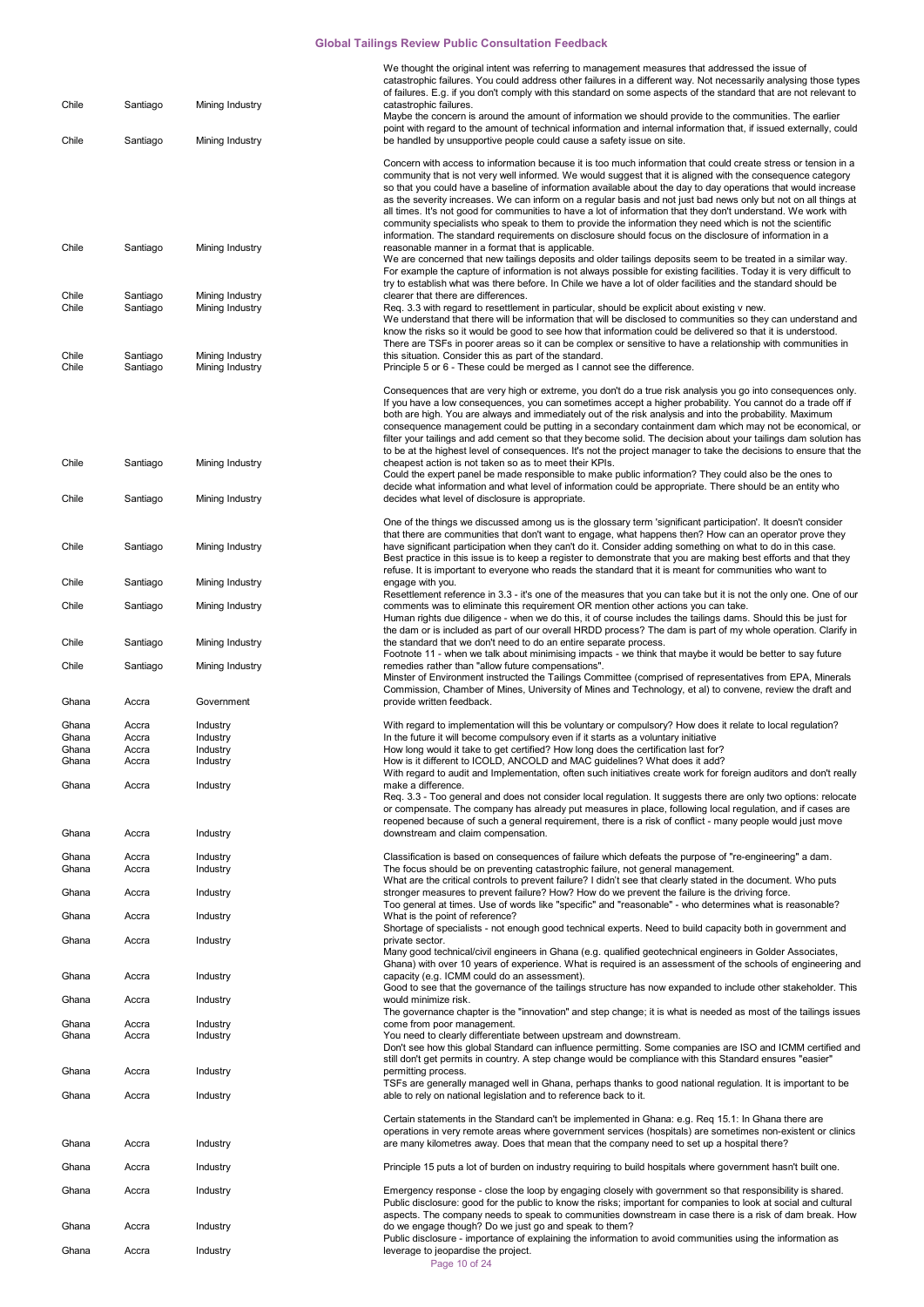|              |              |                              | Req. 13.4: "senior independent technical reviewer" who defines what is a "senior expert"?? In Ghana we have             |
|--------------|--------------|------------------------------|-------------------------------------------------------------------------------------------------------------------------|
| Ghana        | Accra        | Industry                     | maximum of 25 experts with 15+ experience. You would run out of people.                                                 |
|              |              |                              | Be aware of surface rights and access to land and how that is integrated in the Standard. Resettlement and              |
| Ghana        | Accra        | Industry                     | compensation shouldn't be the only options.                                                                             |
| Ghana        | Tarkwa       | Multi-stakeholder            | Important to state (in Intro) what is the gap. Make clear what needs to be done to raise the bar.                       |
|              |              |                              |                                                                                                                         |
| Ghana        | Tarkwa       | Multi-stakeholder            | Most of the tailings requirements are already legislated in Ghana - government regulation: LI 2182 - MinCom.            |
|              |              |                              | For the technical construction of the dam, we need more detail. We need the "how" and detail proceedings,               |
|              |              |                              |                                                                                                                         |
| Ghana        | Tarkwa       | Multi-stakeholder            | not general requirements.                                                                                               |
| Ghana        | Tarkwa       | Multi-stakeholder            | Importance of ongoing engagement with flora and fauna NGOs.                                                             |
| Ghana        | Tarkwa       | Multi-stakeholder            | General management and governance of a tailings facility is not well captured; need more guidance.                      |
|              |              |                              | What is needed is best practice on design and construction and technical detail and parameters so it can be             |
| Ghana        | Tarkwa       | Multi-stakeholder            | compared to practices in Ghana.                                                                                         |
|              |              |                              | Importance of creating a special unit designated to tailings management, with specific focus (many companies            |
| Ghana        | Tarkwa       | Multi-stakeholder            | manage tailings under "Environment" units).                                                                             |
| Ghana        | Tarkwa       | Multi-stakeholder            | Dedicated tailings unit is critical.                                                                                    |
|              |              |                              | "Mainstreaming" affected people in all the discussions down the value chain; should not be left to technocrats          |
| Ghana        | Tarkwa       | Multi-stakeholder            | who have limited knowledge; respect the right of the citizen to explain.                                                |
|              |              |                              | Construction stage is the problem, because do not follow engineering design and requirements - due to poor              |
| Ghana        | Tarkwa       | Multi-stakeholder            | execution, then contaminate the environment.                                                                            |
|              |              |                              | If constructing tailings facilities without liners in protected forest we need government oversight and sanctions.      |
| Ghana        | Tarkwa       | Multi-stakeholder            | Companies choose cheaper options to save money.                                                                         |
|              |              |                              |                                                                                                                         |
|              |              |                              | Need a shorter recertification cycle to have the standard contribute to assurance. Include specific reference to        |
| Ghana        | Tarkwa       | Multi-stakeholder            | credibility for the investors to have more up to date information.                                                      |
|              |              |                              | Audits have to include affected communities. There is now no communication or transparency about how                    |
| Ghana        | Tarkwa       | Multi-stakeholder            | auditors arrive at their conclusions, how they give a score.                                                            |
|              |              |                              | Good regulation but poor implementation and enforcement. There are also contradictions between Minerals                 |
|              |              |                              | Commission (COI as it has requirements but also promotes mining) and EPA (which has higher requirements                 |
| Ghana        | Tarkwa       | Multi-stakeholder            | but not followed).                                                                                                      |
|              |              |                              | Communities do not know whether the land will be productive after closure. Perception that tailings will be             |
|              |              |                              | removed and linings removed at closure to restore the land to what it was before. If EPA's requirement for              |
|              |              |                              |                                                                                                                         |
| Ghana        | Tarkwa       | Multi-stakeholder            | liners is met, how will the land be restored (liner removed)?                                                           |
|              |              |                              | No transparency or involvement in closure decisions, even though the land belongs to the communities. There             |
| Ghana        | Tarkwa       | Multi-stakeholder            | should be involvement of communities.                                                                                   |
| Ghana        | Tarkwa       | Multi-stakeholder            | Communities should be involved at the stage of siting the tailings facilities.                                          |
|              |              |                              |                                                                                                                         |
|              |              |                              | Communities being involved can be a problem. Operators are limited to their concession. They don't have a lot           |
| Ghana        | Tarkwa       | Multi-stakeholder            | of choices as they can't put it on minerals, so often need to locate the tailings facilities near communities.          |
|              |              |                              | Need transparency all along the value chain. Communities can be in the same catchment as the tailings facility          |
| Ghana        | Tarkwa       | Multi-stakeholder            | and have no idea what is going on there or at the mine.                                                                 |
|              |              |                              | Communities aren't even told about the hazards. Being informed about the hazards they are exposed to is the             |
|              | Tarkwa       | Multi-stakeholder            |                                                                                                                         |
| Ghana        |              |                              | most important aspect.                                                                                                  |
|              |              |                              |                                                                                                                         |
|              |              |                              | Communities need to know about technical standards as they have to play an oversight role to ensure that the            |
|              |              |                              | dam is being build as specified (implies no one else is doing it). How can the community know if this is being          |
| Ghana        | Tarkwa       | Multi-stakeholder            | done right, if contractor is not using substandard material etc, if they aren't trained.                                |
|              |              |                              | Engagement with communities cannot just be with employees from communities. Should do monitoring with                   |
| Ghana        | Tarkwa       | Multi-stakeholder            | communities so that they can trust the results.                                                                         |
| Ghana        | Tarkwa       | Multi-stakeholder            | Communities should be told the safety factor for the dams.                                                              |
| Ghana        | Tarkwa       | Multi-stakeholder            | In Ghana communities have the right to hire an independent inspector but don't know that.                               |
|              |              |                              |                                                                                                                         |
|              |              |                              | Concerns about the idea of having a different bonus structure for those who work on the tailings facility. How          |
|              |              |                              | do you make theirs separate from that of others who have safety in their bonus structure? There are different           |
|              |              |                              | opinions. You could separate bonuses for team responsible for the tailings facility stability. Some companies           |
|              |              |                              | have strong safety cultures and report bad news and where reporters tend to be protected. It has been                   |
|              |              |                              | observed that people don't report incidents so that bonuses are not affected.                                           |
| Ghana        | Tarkwa       | Multi-stakeholder            |                                                                                                                         |
|              |              |                              |                                                                                                                         |
|              |              |                              | Safety of the tailings facility is based on design and construction, so if those are done wrong, how can you            |
|              |              |                              | penalize the people later who have to try to manage it? (relative to linking bonuses to performance on                  |
| Ghana        | Tarkwa       | Multi-stakeholder            | stability).                                                                                                             |
|              |              |                              | ERPs are not shared with communities or with workers. As a worker, they will have extensive training in                 |
|              |              |                              | Cyanide exposure and risks but nothing related to tailings risks or hazards. Workers have no idea of how to             |
|              |              |                              | respond to incidents or failures. The communities have even less information. Noting again difference in                |
| Ghana        | Tarkwa       | Multi-stakeholder            | treatment between cyanide and tailings.                                                                                 |
|              |              |                              |                                                                                                                         |
|              |              |                              |                                                                                                                         |
|              |              |                              | So many things influence tailings, speaking as a metallurgist, but the right people are not involved in tailings        |
| Ghana        | Tarkwa       | Multi-stakeholder            | management and they don't have all the needed skills involved, including a knowledge of reagents.                       |
|              |              |                              | This document is open for public consultation but the accompanying report is going to be extremely important.           |
| South Africa | Johannesburg | Mining Industry              | Is there any opportunity for consultation on the accompanying report?                                                   |
|              |              |                              |                                                                                                                         |
|              |              |                              | I understand the urgency in getting the standard out and the motivation to get it out there soon but doesn't it         |
|              |              |                              | defeat the point if we have to compromise on the extent of the consultation? Especially for the                         |
|              |              |                              | recommendations report, this will contain detail that will impact on how well the standard will be adopted?             |
| South Africa | Johannesburg | Mining Industry              | Shouldn't this be open for consultation even if it means a delay to the publication of the standard?                    |
|              |              |                              |                                                                                                                         |
|              |              |                              | I've heard you mentioning certification which is not something I remember reading in the standard itself. Can           |
| South Africa | Johannesburg | Mining Industry              | you elaborate on this please?                                                                                           |
|              |              |                              | Currently, we already undertake the majority of these aspects. It adequately covers and is realistic in terms of        |
| South Africa | Johannesburg | Mining Industry              | effectively managing companies especially when companies change hands                                                   |
| South Africa | Johannesburg | Mining Industry              | We should be complying with these things but we don't have the money to do this.                                        |
| South Africa | Johannesburg | Mining Industry              | With regard to retrospective application, how would we do this with smaller companies?                                  |
|              |              |                              | We would automatically have to revert to extreme consequences if we were to comply with the standard which              |
| South Africa | Johannesburg | Mining Industry              | would mean money and time.                                                                                              |
|              |              |                              | It's an industry wide problem with no straightforward solution but I would be interested to see how this would be       |
| South Africa | Johannesburg | Mining Industry              | rolled out in RSA.                                                                                                      |
| South Africa | Johannesburg | Mining Industry              | I don't disagree with anything in the standard and as a consultant I would love to comply.                              |
|              |              |                              | Seismic stuff is not monitored and there is limited information. To update your risk level it's quite difficult. In     |
|              |              |                              | some countries you have to get information from the USA in order to for example to get the design criteria.             |
|              |              |                              |                                                                                                                         |
| South Africa | Johannesburg | Mining Industry              | Also there are gaps with data on rainfall.                                                                              |
| South Africa | Johannesburg | Mining Industry              | Inundation maps - we usually do one now and for final. We don't do it on a continual basis.                             |
| South Africa | Johannesburg | Mining Industry              | Do you actualise your inundation study if you see changes to the community? Not that I know of.                         |
|              |              |                              | I wonder if the companies think about impact zones. They are inclined to focus on immediate surroundings. If            |
|              |              |                              | we have a failure, no community will be directly affected so we are inclined to sit back and think there is time.       |
|              |              |                              | But if you look at the extent of your impact zone, this can be considerably larger. It's important to keep doing        |
|              |              |                              | this as we have seen climate change and rain fall changes. 4 Tropical cyclones brewing in the south Indian              |
| South Africa |              |                              |                                                                                                                         |
|              | Johannesburg | Mining Industry              | ocean which could affect us.                                                                                            |
| South Africa | Johannesburg | Mining Industry              | Industry's mindset has to really change with regard to the scale of impact.                                             |
|              |              |                              | In the UK and the USA, there are databases on geology etc. In RSA, there is no database, all studies are                |
|              |              |                              |                                                                                                                         |
|              |              |                              | privately owned and information is not shared. Excavations etc, a database where this is summarised would               |
| South Africa |              | Johannesburg Mining Industry | be very helpful and we need to work together which would help with the design and monitoring of tailings<br>facilities. |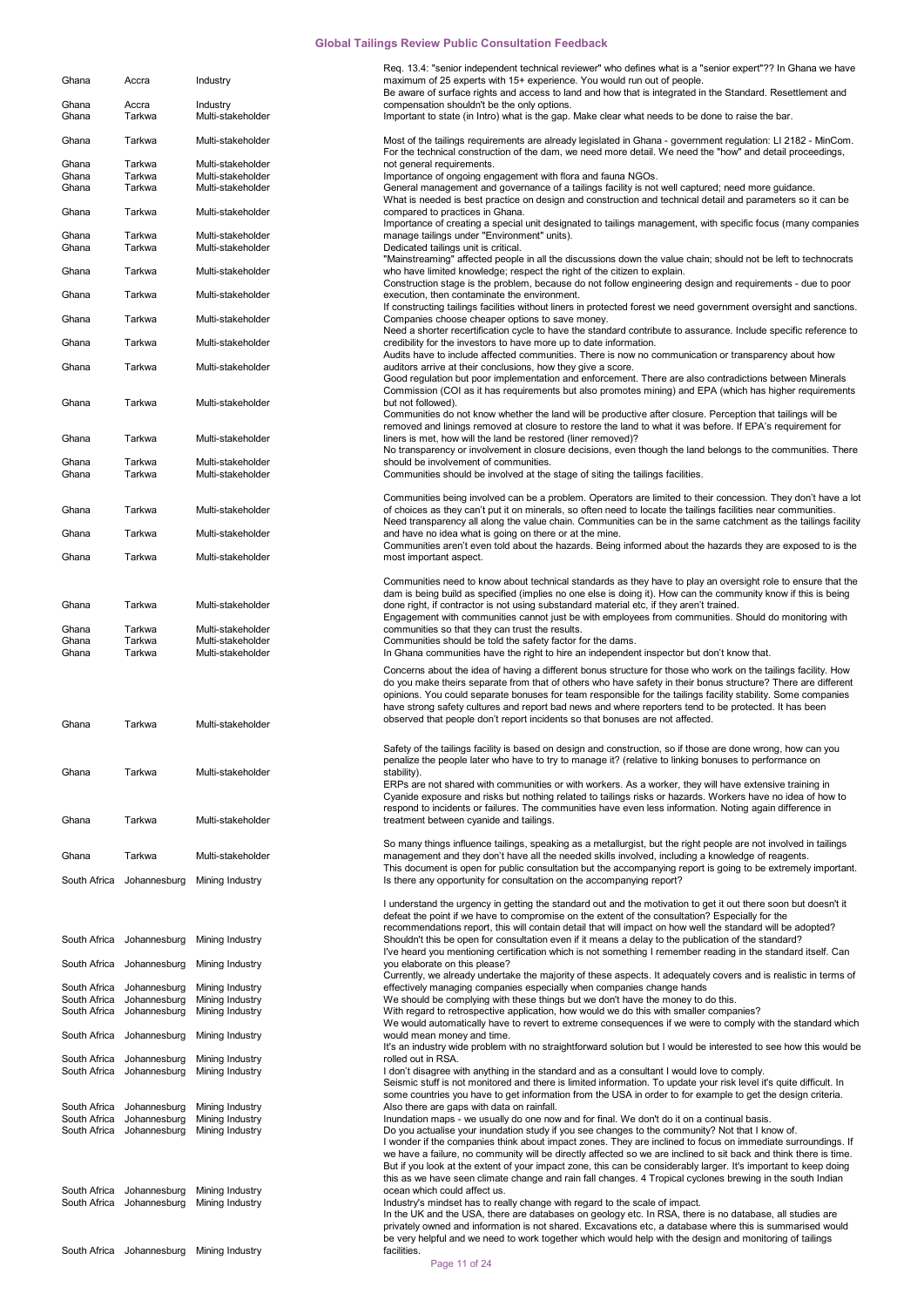|                                              |                                              | South Africa Johannesburg Mining Industry             | Is ICMM sharing information between companies on stuff like this?                                                                                                                                                                                                                                                                                                                                                                                                                                                                                                                                                                                                                                                                                                                                                                                                                                                                                                                                                                           |
|----------------------------------------------|----------------------------------------------|-------------------------------------------------------|---------------------------------------------------------------------------------------------------------------------------------------------------------------------------------------------------------------------------------------------------------------------------------------------------------------------------------------------------------------------------------------------------------------------------------------------------------------------------------------------------------------------------------------------------------------------------------------------------------------------------------------------------------------------------------------------------------------------------------------------------------------------------------------------------------------------------------------------------------------------------------------------------------------------------------------------------------------------------------------------------------------------------------------------|
|                                              | South Africa Johannesburg                    | Mining Industry                                       | What is critical is that the conversation is happening. If you look at recent failure in Brazil, the response has<br>been focused on structural safety but we didn't update the zone of influence and the potential consequences.<br>When you look at gold for example, most mines are approaching closure or are changing hands. The costs of<br>these MUST be included in the costs of closure. It should be a deal breaker to know what would happen in                                                                                                                                                                                                                                                                                                                                                                                                                                                                                                                                                                                  |
|                                              | South Africa Johannesburg                    | Mining Industry                                       | terms of potential take overs etc.                                                                                                                                                                                                                                                                                                                                                                                                                                                                                                                                                                                                                                                                                                                                                                                                                                                                                                                                                                                                          |
|                                              | South Africa Johannesburg                    | Mining Industry                                       | If you look at social protocols, we do require the operation to update their information on a regular basis e.g.<br>new settlements. The information is there but we must make is specific and link it to tailings and to the<br>operational management generally. We don't need to add anything else, just to connect it together.<br>You also have other challenges with communities legal settlements, what happens with a mine that has been<br>around for 30 years, at some point you cannot move them because of legal entitlement. Could we include                                                                                                                                                                                                                                                                                                                                                                                                                                                                                  |
|                                              | South Africa Johannesburg                    | Mining Industry                                       | something in the standard about how to deal with this situation?<br>On the same topic if you think about it, I would imagine that if a tailings facility were to breach and do harm to                                                                                                                                                                                                                                                                                                                                                                                                                                                                                                                                                                                                                                                                                                                                                                                                                                                      |
| South Africa                                 | Johannesburg                                 | Mining Industry                                       | an informal community who have settled there, even if that community arrived decades after a facility was<br>established, the reputational impact would be huge. The operators carry a moral obligation regardless.                                                                                                                                                                                                                                                                                                                                                                                                                                                                                                                                                                                                                                                                                                                                                                                                                         |
|                                              | South Africa Johannesburg                    | Mining Industry                                       | Should the standard not at least recommend some open discussion or transparency with such a community<br>who have moved in.<br>Thinking about it practically, we manage a large facility which if failed would take out thousand people, how do<br>you begin to start that conversation? What is meaningful? How do I disseminate that information that should<br>there be 1,000mm rain, the dam could fail and as such your life is at risk? Is meaningful that I put it on the<br>webpage and interested people will go look for it. These are some of the real challenges for us. We don't want<br>to harm the industry by creating hype around a failure risk that is very low. How do we educate people about                                                                                                                                                                                                                                                                                                                          |
| South Africa                                 | Johannesburg                                 | Mining Industry                                       | this risk? How to do this responsibly is a challenge.<br>Is it something that each operation does or does the government or other organisation bring it into the public                                                                                                                                                                                                                                                                                                                                                                                                                                                                                                                                                                                                                                                                                                                                                                                                                                                                     |
| South Africa<br>South Africa<br>South Africa | Johannesburg<br>Johannesburg<br>Johannesburg | Mining Industry<br>Mining Industry<br>Mining Industry | discourse?<br>The EIA consultations that we do includes this (engagement with communities).<br>Knowing that they are at risk will increase expectations.<br>The most difficult conversations facing mining currently is tailings and closure. We have been saying no to                                                                                                                                                                                                                                                                                                                                                                                                                                                                                                                                                                                                                                                                                                                                                                     |
| South Africa                                 | Johannesburg                                 | Mining Industry                                       | transparency but we need to get them to a level where we can communicate this without causing distress.<br>Government has to come to the table to support the standard and their involvement in this standard is critical                                                                                                                                                                                                                                                                                                                                                                                                                                                                                                                                                                                                                                                                                                                                                                                                                   |
| South Africa<br>South Africa                 | Johannesburg                                 | Mining Industry<br>Mining Industry                    | as it will be scratching something they don't want to scratch at all.<br>How you package very technical information in a way that is understandable is key. What does it look like<br>when a dam falls down? They need to know this so that they can conceptualise it and prepare.                                                                                                                                                                                                                                                                                                                                                                                                                                                                                                                                                                                                                                                                                                                                                          |
| South Africa                                 | Johannesburg<br>Johannesburg                 | Mining Industry                                       | We talk of life of mine planning but we don't use the word closure.<br>With regard the government, part of the concern will be that the responsibility would be left with the<br>consultants. The regulator was therefore not checking the dams which now means that they do not have the                                                                                                                                                                                                                                                                                                                                                                                                                                                                                                                                                                                                                                                                                                                                                   |
| South Africa<br>South Africa                 | Johannesburg<br>Johannesburg                 | Mining Industry<br>Mining Industry                    | skills to do this. We need to train our regulators because if they are not checking, who is?<br>The standard doesn't call out that the responsibility is handed over however.                                                                                                                                                                                                                                                                                                                                                                                                                                                                                                                                                                                                                                                                                                                                                                                                                                                               |
| South Africa                                 | Johannesburg                                 | Mining Industry                                       | Principle 13 could include a suggestion on training for government.<br>If we don't spend money to educate the regulators, they won't be able to review our work. We train them at our                                                                                                                                                                                                                                                                                                                                                                                                                                                                                                                                                                                                                                                                                                                                                                                                                                                       |
| South Africa<br>South Africa                 | Johannesburg<br>Johannesburg                 | Mining Industry<br>Mining Industry                    | own costs.<br>We have some ownerless tailings facilities in RSA and the government has responsibility for these.<br>If I am the government, I have costs that I need to manage, these guys, by their suggestions alone are                                                                                                                                                                                                                                                                                                                                                                                                                                                                                                                                                                                                                                                                                                                                                                                                                  |
| South Africa<br>South Africa                 | Johannesburg<br>Johannesburg                 | Mining Industry<br>Mining Industry                    | imposing additional costs on the regulator as I will need a whole new department.<br>UN guiding principles already infer these responsibilities on the governments.                                                                                                                                                                                                                                                                                                                                                                                                                                                                                                                                                                                                                                                                                                                                                                                                                                                                         |
|                                              | South Africa Johannesburg                    | Mining Industry                                       | There is no prescriptive things in Topic III. Nothing about safety factors in 6.2. Will there be anything that<br>comes out later that will provide this level of prescription?<br>For example in Brazil, if they had used a different methodology to determine safety factors, the outcome might<br>have been different. No specificity in this document about drained v undrained. Amongst consultants, there is a                                                                                                                                                                                                                                                                                                                                                                                                                                                                                                                                                                                                                        |
| South Africa                                 | Johannesburg                                 | Mining Industry                                       | lot of arguments about which method is best.                                                                                                                                                                                                                                                                                                                                                                                                                                                                                                                                                                                                                                                                                                                                                                                                                                                                                                                                                                                                |
| South Africa<br>South Africa                 | Johannesburg<br>Johannesburg                 | Mining Industry<br>Mining Industry                    | I like that you make the senior executive responsible at the end of the day.<br>Will the factors of safety come into the recommendations report?                                                                                                                                                                                                                                                                                                                                                                                                                                                                                                                                                                                                                                                                                                                                                                                                                                                                                            |
|                                              | South Africa Johannesburg                    | Mining Industry                                       | We already have factors of safety for different scenarios and activities around the mine.<br>It would be quite difficult in a lawsuit to say you have done x.y.z to comply with the standard when someone<br>can rebut this and say that other things would have been done. If the risk is lower you can adjust the factor of                                                                                                                                                                                                                                                                                                                                                                                                                                                                                                                                                                                                                                                                                                               |
|                                              | South Africa Johannesburg                    | Mining Industry                                       | safety accordingly.<br>Will it not be prudent if perhaps the standard was to provide guidance on timeframes regarding the upgrading                                                                                                                                                                                                                                                                                                                                                                                                                                                                                                                                                                                                                                                                                                                                                                                                                                                                                                         |
|                                              | South Africa Johannesburg                    | Mining Industry                                       | of current tailings facility? Otherwise we will take forever to do this.                                                                                                                                                                                                                                                                                                                                                                                                                                                                                                                                                                                                                                                                                                                                                                                                                                                                                                                                                                    |
|                                              |                                              |                                                       | EoR and responsible tailings facility engineer - for me these are very key people. Req. 6.4. In RSA, my<br>experience is that the EoR is invariably a consultant and is offsite in most cases with possibility of site visits for<br>inspections and audits. The RTFE is often a metallurgist or sometimes someone who is getting close to<br>pension and is perceived as someone who manages waste. We are sitting with knowledgeable people that are<br>feeding the operators with important information based on the ground compared with these external people<br>who don't have as much context etc. For me there is a gap, not with what the standard says but with what is<br>happening on the ground in terms of the right knowledge and being able to apply what the engineer might want<br>to apply on the ground. There is a training gap. It's not just for state officials but also for people on the ground.<br>Not necessarily retrain as an engineer but some training material to ensure competence of individuals working |
| South Africa                                 | Johannesburg                                 | Mining Industry                                       | on tailings facilities. We need to have something in place to train these people.<br>Principle 13 - organisational culture that promotes learning covers that conversation with the CEO about why                                                                                                                                                                                                                                                                                                                                                                                                                                                                                                                                                                                                                                                                                                                                                                                                                                           |
|                                              | South Africa Johannesburg                    | Mining Industry                                       | the money needs to be spent!<br>Does ICMM envision the EoR as having its own contract as EoR? This is not very common. You are not<br>appointed officially as 'the' EoR. Does this include a scope of work that includes you have the power to stop                                                                                                                                                                                                                                                                                                                                                                                                                                                                                                                                                                                                                                                                                                                                                                                         |
| South Africa                                 | Johannesburg                                 | Mining Industry                                       | operations and you are officially the EoR? Principle 12.                                                                                                                                                                                                                                                                                                                                                                                                                                                                                                                                                                                                                                                                                                                                                                                                                                                                                                                                                                                    |
| South Africa                                 | Johannesburg                                 | Mining Industry                                       | In RSA if you are a contractor, you can still be held responsible under mine health and safety regulations.                                                                                                                                                                                                                                                                                                                                                                                                                                                                                                                                                                                                                                                                                                                                                                                                                                                                                                                                 |
|                                              | South Africa Johannesburg                    | Mining Industry                                       | The EoR today can write to the company to flag concerns and ask that they address it but that's as far as they<br>can go - they have no further power.                                                                                                                                                                                                                                                                                                                                                                                                                                                                                                                                                                                                                                                                                                                                                                                                                                                                                      |
|                                              |                                              | South Africa Johannesburg Mining Industry             | We've got a situation at one of our operations where we have a dam which is unstable - we were asked what<br>we see in terms of risks so that they could prepare for emergencies. We have emergency responses for U/G<br>operations but not in the South East. Outside of this we do not have those services available. The public<br>services provider say that we have the proper response team for this situation but we need to check this as it<br>is a very concerning issue. The capacity of the response teams needs to be analysed. You can't keep a<br>response team for one mine but you could have a national strategy where you locate these services in hubs.<br>Our mine rescue services are not skilled or staffed to provide these types of responses.                                                                                                                                                                                                                                                                     |
| South Africa                                 | Johannesburg                                 | Mining Industry                                       | One of the things I have observed is that they have performed up to 6 drills and went into partnership with local<br>authorities and they have an agreement with them. When the drill happened it was very interesting how<br>different people got involved. It is a model that can be adapted and taken into our own conditions. It's not really<br>dependent on the mine as the damage is outside our fences so it has to be driven largely outside the mine<br>fence. It is something that most operations are perfecting these things and legislation is pushing towards this.                                                                                                                                                                                                                                                                                                                                                                                                                                                          |
| South Africa                                 | Johannesburg                                 | Mining Industry                                       | Ref: Footnote 32 - How would we begin to address this requirement?<br>I agree with it but footnote 32 - with regard to the capacity of the public sector, how can the operator provide                                                                                                                                                                                                                                                                                                                                                                                                                                                                                                                                                                                                                                                                                                                                                                                                                                                      |
| South Africa<br>South Africa                 | Johannesburg<br>Johannesburg                 | Mining Industry<br>Mining Industry                    | all of these? Recommend this is a guideline not a requirement.<br>In the unlikely case of failure, the operators have to provide this anyway.                                                                                                                                                                                                                                                                                                                                                                                                                                                                                                                                                                                                                                                                                                                                                                                                                                                                                               |

Page 12 of 24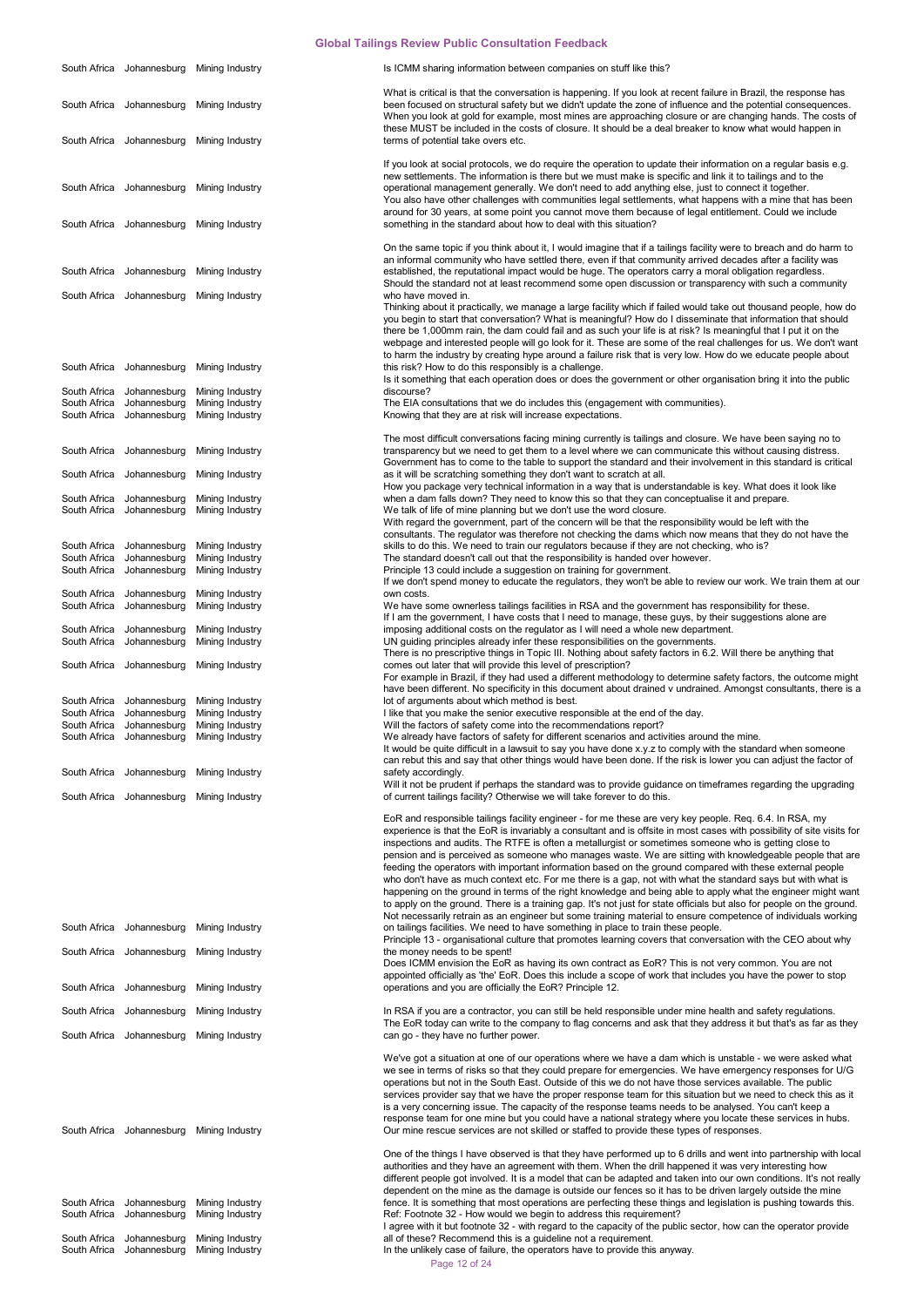One of the challenges is that you are putting a lot of information into the public space that is very technical and

|                              |                                                        |                                           | this can be dangerous. How you package this information is important to avoid misinterpretations. In terms of<br>emergencies, if this dam fails and X,000 people are affected, how to communicate that is a challenge. This      |
|------------------------------|--------------------------------------------------------|-------------------------------------------|----------------------------------------------------------------------------------------------------------------------------------------------------------------------------------------------------------------------------------|
|                              |                                                        | South Africa Johannesburg Mining Industry | affects property prices and livelihoods                                                                                                                                                                                          |
|                              |                                                        |                                           | Do you think people in that situation don't take this risk into account? Citizens are entitled to make decisions                                                                                                                 |
| South Africa                 |                                                        |                                           | based on information provided. Failing to provide the information and having someone ask afterwards, it will                                                                                                                     |
| South Africa                 | Johannesburg<br>Johannesburg                           | Mining Industry<br>Mining Industry        | come across as though you were trying to hide.<br>Annual risk assessments for example are realistic to share.                                                                                                                    |
|                              |                                                        |                                           | As per the disclosure footnotes, would this include communication and engagement plan as we want to avoid                                                                                                                        |
|                              | South Africa Johannesburg                              | Mining Industry                           | a situation where the regulators can force operators to disclose information.                                                                                                                                                    |
| South Africa                 | Johannesburg                                           | Mining Industry                           | In any case, most of our risks are out there and it depends on who is reading them.<br>In terms of disseminating this information, in my experience, when we do this, some interested but unaffected                             |
|                              |                                                        |                                           | party will pick up on this information and start publicly sharing it in a different way. We then need to have a                                                                                                                  |
|                              |                                                        |                                           | large community response when the risk ultimately doesn't exist. I'm not saying it's not right to publish this but                                                                                                               |
| South Africa                 | Johannesburg                                           | Mining Industry                           | it is an absolute nightmare for our industry.<br>Maybe if you had disclosed this information already, the community would have been able to discount the                                                                         |
|                              | South Africa Johannesburg                              | Mining Industry                           | sensational reporting. Some individuals have their own agenda.                                                                                                                                                                   |
|                              |                                                        |                                           | Engagement and interactions - lots of time on communicating risks and other issues. Lots of tension and                                                                                                                          |
|                              | South Africa Johannesburg                              | Mining Industry                           | mistrust; organisations or individuals that might be tempted to undermine and to create additional tension and<br>disruptions.                                                                                                   |
|                              |                                                        |                                           | Potential dangers of failing to communicate, particularly in the case of an incident, are worth considering and                                                                                                                  |
|                              | South Africa Johannesburg                              | Mining Industry                           | reflecting more in the standard.                                                                                                                                                                                                 |
| South Africa                 | Johannesburg                                           | Mining Industry                           | Where settlements spring up that don't have any official status but which are nonetheless there. What are the<br>responsibilities of the owners there in the event of a failure?                                                 |
|                              |                                                        |                                           | This will go nowhere unless the government of RSA are onboard. You need to reach out to them and go to                                                                                                                           |
| South Africa                 | Johannesburg                                           | Mining Industry                           | them in person. They will not come to you.                                                                                                                                                                                       |
|                              |                                                        |                                           | We support the knowledge base as it will enable mines to have the information they need for their particular<br>environment. This is particularly important for changes in ownership.                                            |
|                              | South Africa Johannesburg                              | Mining Industry                           | RSA we have a code of practice on life threatening occurrences. Ensuring the specific risks associated with                                                                                                                      |
|                              |                                                        |                                           | dam failures need to be spelled out. One mine might not be able to cover the emergency preparedness, but                                                                                                                         |
| South Africa                 | Johannesburg                                           | Mining Industry                           | we could do this as a collective.                                                                                                                                                                                                |
| South Africa                 | Johannesburg                                           | Mining Industry                           | RSA is not currently equipped to deal with this in terms of public services.<br>Content and structure of the standard - two big chunks in the middle and affected communities, when you read                                     |
|                              |                                                        |                                           | the standard there is only one principle. Suggestion that we combine disclosure and communities together as                                                                                                                      |
|                              | South Africa Johannesburg                              | Mining Industry                           | a topic.                                                                                                                                                                                                                         |
|                              | South Africa Johannesburg<br>South Africa Johannesburg | Mining Industry<br>Mining Industry        | Cross-functionality and inter-disciplinary issues are very welcome.<br>Consider the loading of the people on the ground with regard to this assurance burden.                                                                    |
|                              | South Africa Johannesburg                              | Mining Industry                           | Periodicity of events and prescription would be welcomed.                                                                                                                                                                        |
|                              |                                                        |                                           | Climate change - request that it be made more visible. How can variability be reflected? Updating the baseline                                                                                                                   |
|                              | South Africa Johannesburg                              | Mining Industry                           | was welcomed in this respect. Understanding that this makes site characterisation more of a challenge but it is<br>welcome.                                                                                                      |
|                              |                                                        |                                           | Topic II and VI and Emergency response - brief discussion on resettlement requirements (which they will feed                                                                                                                     |
|                              | South Africa Johannesburg                              | Mining Industry                           | into the portal)                                                                                                                                                                                                                 |
|                              | South Africa Johannesburg                              | Mining Industry                           | Meaningful engagement - needs to take into account vulnerabilities etc Potentially need to bolster the<br>definition.                                                                                                            |
|                              | South Africa Johannesburg                              | Mining Industry                           | Literacy levels in terms of information sharing must be more strongly reflected.                                                                                                                                                 |
| South Africa                 | Johannesburg                                           | Mining Industry                           | Information overload is a risk and focus required on meaningful information.                                                                                                                                                     |
|                              | South Africa Johannesburg                              | Mining Industry                           | Specificity on dam size etc - Categories of sizes of dams require different management requirements in RSA.                                                                                                                      |
|                              | South Africa Johannesburg                              | Mining Industry                           | Add more quantitative factors of safety.                                                                                                                                                                                         |
|                              | South Africa Johannesburg                              | Mining Industry                           | Query about the use of factors of safety and why brittle mechanisms were used.                                                                                                                                                   |
|                              | South Africa Johannesburg                              | Mining Industry                           | Why have some requirements gone beyond current international standards?<br>Accountable executive and board differentiation could be revisited.                                                                                   |
|                              | South Africa Johannesburg<br>South Africa Johannesburg | Mining Industry<br>Mining Industry        | Question about the number of different roles required in the face of the current level of skills capacity.                                                                                                                       |
|                              |                                                        |                                           |                                                                                                                                                                                                                                  |
|                              | South Africa Johannesburg<br>Johannesburg              | Mining Industry                           | Standard could address, for example, how many facilities an EoR might be likely to have to look after?                                                                                                                           |
| South Africa                 | South Africa Johannesburg                              | Mining Industry<br>Mining Industry        | Observational method has limitations in addressing brittle failure modes.<br>What about reliability and probability of failure in terms of assessing rather than just factors of safety?                                         |
|                              |                                                        |                                           | We didn't feel that we should take out factors of safety completely in terms of mentioning numbers, we would                                                                                                                     |
|                              |                                                        |                                           | prefer to add other aspects. When you do specify FoS - look at international standards which are more                                                                                                                            |
|                              |                                                        | South Africa Johannesburg Mining Industry | specific.<br>Involuntary resettlement - our concern is that if you do an inundation study, you do not differentiate high                                                                                                         |
|                              |                                                        |                                           | probability or low probability of failure. We do it on the premise that it does fail. If we have involuntary                                                                                                                     |
|                              |                                                        |                                           | resettlement in the standard, we could have a situation where a dam is well managed do we then have to                                                                                                                           |
| South Africa<br>South Africa | Johannesburg<br>Johannesburg                           | Mining Industry<br>Mining Industry        | resettle these communities. If we work on that principle, would we not cause mad panic.<br>Why is there no representation here from our regulator?                                                                               |
|                              |                                                        |                                           |                                                                                                                                                                                                                                  |
|                              |                                                        |                                           | Something that occurs to me that from an outside perspective, why aren't we talking about zero waste??                                                                                                                           |
|                              | South Africa Johannesburg Civil Society                |                                           | Where is the advancement in that operational capacity or circular business process to make this happen?<br>Putting my overly cynical hat on - when I see things about human rights and principles - I would like to see the      |
|                              |                                                        |                                           | rubber hitting the tar. These are platitudes unless there is some mechanism where by this is monitored and                                                                                                                       |
|                              |                                                        |                                           | evaluated. I don't see it as being any more than what people are saying already. Very little change in terms of                                                                                                                  |
|                              | South Africa Johannesburg                              | <b>Civil Society</b>                      | the impact on their lives. Mining is more concerned with what suits them from a processing perspective and<br>not the impact on human lives.                                                                                     |
|                              |                                                        |                                           | I have similar concerns, in my initial review of the standard I think it's quite progressive and a lot of what we                                                                                                                |
|                              | South Africa Johannesburg                              | <b>Civil Society</b>                      | want to see is in the law.                                                                                                                                                                                                       |
|                              |                                                        |                                           | I'm surprised that this has come out of ICMM as this seems to go much farther in many ways than they have                                                                                                                        |
|                              | South Africa Johannesburg                              | <b>Civil Society</b>                      | come out with before.<br>What does the standard actually mean? I will be surprised if the ICMM members embrace something so                                                                                                      |
|                              |                                                        |                                           | progressive. What do we do with it then? What does it mean for an ICMM member organisation not to adhere                                                                                                                         |
| South Africa                 | Johannesburg                                           | <b>Civil Society</b>                      | to this standard with regard to the communities?                                                                                                                                                                                 |
| South Africa                 | Johannesburg                                           | <b>Civil Society</b>                      | Useful advocacy tool but beyond this I don't see this going anywhere.<br>Useful to learn about the implementation but I think we are always looking for ways to make binding what are                                            |
|                              |                                                        |                                           | ultimately voluntary principles. If an ICMM member company does not comply with this standard, what does                                                                                                                         |
| South Africa                 | Johannesburg                                           | <b>Civil Society</b>                      | this mean? What would the sanctions be?                                                                                                                                                                                          |
| South Africa                 | Johannesburg                                           | <b>Civil Society</b>                      | What will your grievance mechanism look like?                                                                                                                                                                                    |
|                              | South Africa Johannesburg                              | <b>Civil Society</b>                      | We may need to add more to the explanatory text with regard to best practice on grievance mechanisms.                                                                                                                            |
|                              |                                                        |                                           |                                                                                                                                                                                                                                  |
|                              |                                                        |                                           | You said you have 7 weeks of consultation and you counted about 8 countries. An interesting part will be that<br>from where I am sitting, we welcome the process etc but for 7 weeks to touch all of those countries and to talk |
|                              |                                                        |                                           | to the communities in those countries. How do you do these consultations in these countries? Do you consider                                                                                                                     |
|                              | South Africa Johannesburg Civil Society                |                                           | this to be a full South Africa consultation because I am quite shocked that this is how you are doing it?                                                                                                                        |
|                              |                                                        |                                           | The time is a problem and so is the electronic format. We are doing a perception index on line and in paper.<br>We discovered that in the process of working with PAP, we are much better connected when it comes to the         |
|                              |                                                        |                                           | internet. When you talk of an electronic survey, it's not something that works in South Africa. People in mining                                                                                                                 |
|                              |                                                        |                                           | affected communities are illiterate and only some of them would have technology. To get the means to                                                                                                                             |
|                              | South Africa Johannesburg Civil Society                |                                           | participate is a huge difficulty. When you talk about things that directly affect the communities, it's not going to<br>work.                                                                                                    |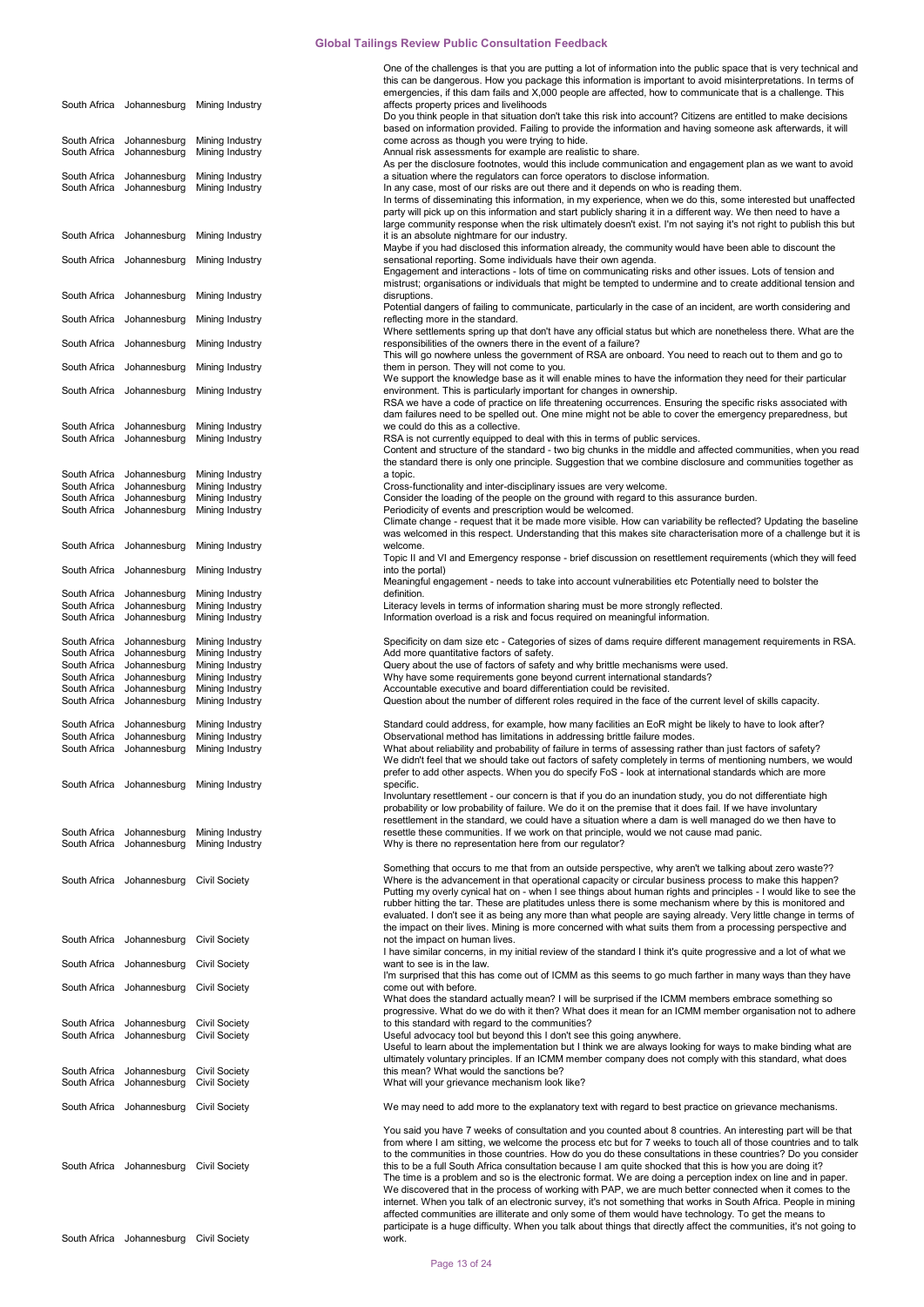|                              | South Africa Johannesburg Civil Society                |                                              | Will this be a voluntary process? We have many voluntary mechanisms which don't really work. There is no<br>punishment if you flaunt them. All you have to do is to write an apology letter.<br>With regard to the consultation process: What we are reflecting here is an exhaustion with these types of<br>principles and standards because things are slow to change. There is a lot of good in the standard and could                                                                                                                                                                                                                                                                                                                                                                                                                                                                                                                                                                                                                                                                                                                                                                                                                |
|------------------------------|--------------------------------------------------------|----------------------------------------------|------------------------------------------------------------------------------------------------------------------------------------------------------------------------------------------------------------------------------------------------------------------------------------------------------------------------------------------------------------------------------------------------------------------------------------------------------------------------------------------------------------------------------------------------------------------------------------------------------------------------------------------------------------------------------------------------------------------------------------------------------------------------------------------------------------------------------------------------------------------------------------------------------------------------------------------------------------------------------------------------------------------------------------------------------------------------------------------------------------------------------------------------------------------------------------------------------------------------------------------|
|                              | South Africa Johannesburg                              | <b>Civil Society</b>                         | be useful to us.<br>Are there any reflections you can share about what the companies are saying about the standard during your                                                                                                                                                                                                                                                                                                                                                                                                                                                                                                                                                                                                                                                                                                                                                                                                                                                                                                                                                                                                                                                                                                           |
|                              | South Africa Johannesburg                              | <b>Civil Society</b>                         | consultations?                                                                                                                                                                                                                                                                                                                                                                                                                                                                                                                                                                                                                                                                                                                                                                                                                                                                                                                                                                                                                                                                                                                                                                                                                           |
|                              | South Africa Johannesburg Civil Society                |                                              | When you spoke of incentivising the adoption of the standards for companies, how would that incentivization<br>take place? Is the intention of the organisation to drive that incentivisation by engaging with the insurers etc.?                                                                                                                                                                                                                                                                                                                                                                                                                                                                                                                                                                                                                                                                                                                                                                                                                                                                                                                                                                                                        |
|                              | South Africa Johannesburg                              | Civil Society                                | When talking about grievances, how do you launch a grievance mechanism? Looks to me like it would go<br>through the company concerned. In my experience, with mining companies, there is a big gap between senior<br>and local level management and some companies have good standards or no standards at all so that the<br>system of grievance lodging within organisations is not smooth and transparent within companies. The<br>opportunity for things to get lost or not addressed is very great. If this standard was aiming to introduce<br>transparency, you could consider that grievances be logged directly via a portal that is independent perhaps<br>through the entity. Various parties may take the opportunity to manipulate systems for their own agendas. How<br>would you get around this in a more effective manner so that you can enforce action and it doesn't just get<br>lodged in a grievance file? Req 3.4 & Glossary.                                                                                                                                                                                                                                                                                      |
|                              |                                                        |                                              | We could share some of our internal thinking on our grievance mechanism and how it can be balanced out.<br>The one we have at the moment or the ones we know of are centred around the company. If the head of the<br>household batters the wife all the time, you can't go to the head of the household, you need to find someone<br>else to go to. Most mechanisms lead back to the company - the project affected communities need to go to<br>the very same company to get a resolution. No third party so the companies don't often deal with the<br>problems. Independent Problem Solving Service - members of the community, independent body who will then                                                                                                                                                                                                                                                                                                                                                                                                                                                                                                                                                                       |
|                              | South Africa Johannesburg Civil Society                |                                              | assess with the company to come to a conclusion. It's very balanced. (3.4 & 17.2)<br>I want to share what I had in the back of my mind before I came here about my concerns with regard to<br>affected impacted communities. (Seismic vibration e.g. = impacted), I thought to raise the concern from our<br>research around 2 years ago with regard to dust from tailings. Our research revealed that in one community<br>they have started to discover cancers that they didn't know existed. This community is between two tailings<br>dams. Our research covered a number of areas close to the tailings and the types of illnesses that come from<br>tailings. When operators close down, they do not take care of the tailings. Lots of skin conditions particularly in<br>children, eye problems, asthma - visible problems from dust. Secondly the proximity to households. We have<br>an argument with the operators who say that communities are encroaching on the TSF. When Soweto was<br>built, it was during apartheid times. They knew it was a slow poison. The wind direction that blows from the<br>tailings blow in the direction of Soweto. It is a hellish town. You would not get the same experience of Soweto if |
|                              | South Africa Johannesburg Civil Society                |                                              | you come with us.<br>Trucks are now transporting tailings to a super dump. Trucks that have a radioactive sign on the side are<br>driving through the townships and cities without covering. Worker education for the truck drivers for example is<br>not highlighting the dangers of the "sands". The operators often try to blame the chain and say that these                                                                                                                                                                                                                                                                                                                                                                                                                                                                                                                                                                                                                                                                                                                                                                                                                                                                         |
| South Africa<br>South Africa | Johannesburg<br>Johannesburg                           | <b>Civil Society</b><br><b>Civil Society</b> | drivers for example are contractors.<br>Water discharge into natural rivers. Leaching etc upstream.                                                                                                                                                                                                                                                                                                                                                                                                                                                                                                                                                                                                                                                                                                                                                                                                                                                                                                                                                                                                                                                                                                                                      |
|                              | South Africa Johannesburg                              | <b>Civil Society</b>                         | Managing tailings dams is one thing from a technical perspective but dust and water pollution are key issues<br>for us.<br>I'm not a technical expert but when you develop a mine, you have to develop it with mine closure already<br>planned for. If you look at life of mine and you have a forecast on closure, surely the whole issue around                                                                                                                                                                                                                                                                                                                                                                                                                                                                                                                                                                                                                                                                                                                                                                                                                                                                                        |
|                              | South Africa Johannesburg                              | <b>Civil Society</b>                         | tailings and taking care of it has been considered. In a utopian world, what is your experience with this. Were<br>the dams not planned for?                                                                                                                                                                                                                                                                                                                                                                                                                                                                                                                                                                                                                                                                                                                                                                                                                                                                                                                                                                                                                                                                                             |
|                              | South Africa Johannesburg                              | Civil Society                                | How does the tailings dam planning relate to mine closure? Surely it's part of the whole process and then the<br>dam is supposed to be cleared?                                                                                                                                                                                                                                                                                                                                                                                                                                                                                                                                                                                                                                                                                                                                                                                                                                                                                                                                                                                                                                                                                          |
|                              | South Africa Johannesburg Civil Society                |                                              | We had two incidents here whereby tailings dams opened up. The exclusion zone - normally we say there<br>should be 500m between any TSF and households - which is problematic because it still hit the community.<br>Currently, at the Snakepit, you can see that there are cracks showing. We are now getting warnings of flash<br>floods so we are now sitting on a ticking time bomb. The issue of consent for me would be - why are tailings<br>dams always on a high plain when the communities are beneath? Why are they always above the height of the<br>communities? In RSA, they are always located near a river - why is this the case? Is it because they want to<br>divert it into the river if it is overfull?<br>We have issues with the late notification and most importantly, our organisation and our communities have no<br>independent significance on our own but we represent constituencies. When matters such as this arise, we                                                                                                                                                                                                                                                                                 |
|                              | South Africa Johannesburg Civil Society                |                                              | appreciate the opportunity to participate so that what is said reflects our views. Consider extending our<br>process to give us an opportunity to comment.<br>From the process point of view, one of the issues would be that the concept of the document is not a<br>bureaucratic issue. In matters such as this that involve a science beyond our knowledge, it means we have to<br>get experts outside our communities to review these and to take us through the science and break it down for<br>us so that their comments are informed. From experience, none of the things are meaningful if communities<br>aren't empowered so that they are able to hold companies accountable. To educate and empower people to                                                                                                                                                                                                                                                                                                                                                                                                                                                                                                                |
|                              | South Africa Johannesburg                              | <b>Civil Society</b>                         | engage confidently.                                                                                                                                                                                                                                                                                                                                                                                                                                                                                                                                                                                                                                                                                                                                                                                                                                                                                                                                                                                                                                                                                                                                                                                                                      |
|                              | South Africa Johannesburg<br>South Africa Johannesburg | Civil Society<br><b>Civil Society</b>        | The consultation time is aggravated by Christmas but I will talk to my colleagues to see what we can do.<br>If it was any other issues, quite frankly, we wouldn't have come. We are talking about a mahor issue here. This<br>is a legacy that will be with us for hundreds of years. It has a huge impact on our community and the issue is<br>more constant than any other.                                                                                                                                                                                                                                                                                                                                                                                                                                                                                                                                                                                                                                                                                                                                                                                                                                                           |
|                              |                                                        |                                              | It is regrettable that this will suffer the injustice of not hearing the voices of those most affected because of the                                                                                                                                                                                                                                                                                                                                                                                                                                                                                                                                                                                                                                                                                                                                                                                                                                                                                                                                                                                                                                                                                                                    |
|                              | South Africa Johannesburg                              | <b>Civil Society</b>                         | way the process has been conducted.<br>It is a concept that is long over due and something that we have been raising in that something has to be<br>done. The way the tailings have been managed in RSA falls short and if this standard addresses them is<br>something that will go along way which is all the more reason why we need to get the voice of those most                                                                                                                                                                                                                                                                                                                                                                                                                                                                                                                                                                                                                                                                                                                                                                                                                                                                   |
|                              | South Africa Johannesburg                              | <b>Civil Society</b>                         | affected.<br>If we are able to get some comments we will just put something in writing. I would be confident if this was                                                                                                                                                                                                                                                                                                                                                                                                                                                                                                                                                                                                                                                                                                                                                                                                                                                                                                                                                                                                                                                                                                                 |
|                              | South Africa Johannesburg Civil Society                |                                              | about law but I am not confident with regard to tailings.                                                                                                                                                                                                                                                                                                                                                                                                                                                                                                                                                                                                                                                                                                                                                                                                                                                                                                                                                                                                                                                                                                                                                                                |
|                              | South Africa Johannesburg Civil Society                |                                              | To the moderators of this process, can you appeal for an extension of the consultation as a common comment<br>that you received? Something that requires the RSA government to pass a white paper takes 3 months, here<br>we are talking about an international standard and you could not reach everybody. If we had known, we could<br>have beamed you in live to reach 600 communities to tell them about this. A bit of an extension maybe to<br>March next year so that we give space for this kind of engagement and this kind of presentation to be made.                                                                                                                                                                                                                                                                                                                                                                                                                                                                                                                                                                                                                                                                         |
|                              | South Africa Johannesburg Civil Society                |                                              | I will share the portal with provincial chapters via Whatsapp across Africa but the challenge will be to find the<br>means to participate. How can we ensure that affected and impacted communities to speak effectively?<br>For me, now that we have this document - next week the country closes down. Nothing really happens until the<br>week of the 11th January when things start to pick up. We can start working on it now but alternative mining<br>Indaba, it is federations of communities. We don't need to go from village to village with the document but we                                                                                                                                                                                                                                                                                                                                                                                                                                                                                                                                                                                                                                                              |
|                              | South Africa Johannesburg Civil Society                |                                              | need to get a sense of what they think about the document and we need to give them a sense of<br>empowerment. We need to be at one with the people we represent.                                                                                                                                                                                                                                                                                                                                                                                                                                                                                                                                                                                                                                                                                                                                                                                                                                                                                                                                                                                                                                                                         |
|                              | South Africa Johannesburg Civil Society                |                                              | Communication is a big problem. Things that are meant to benefit the communities we are told by them that it<br>is not illegal.                                                                                                                                                                                                                                                                                                                                                                                                                                                                                                                                                                                                                                                                                                                                                                                                                                                                                                                                                                                                                                                                                                          |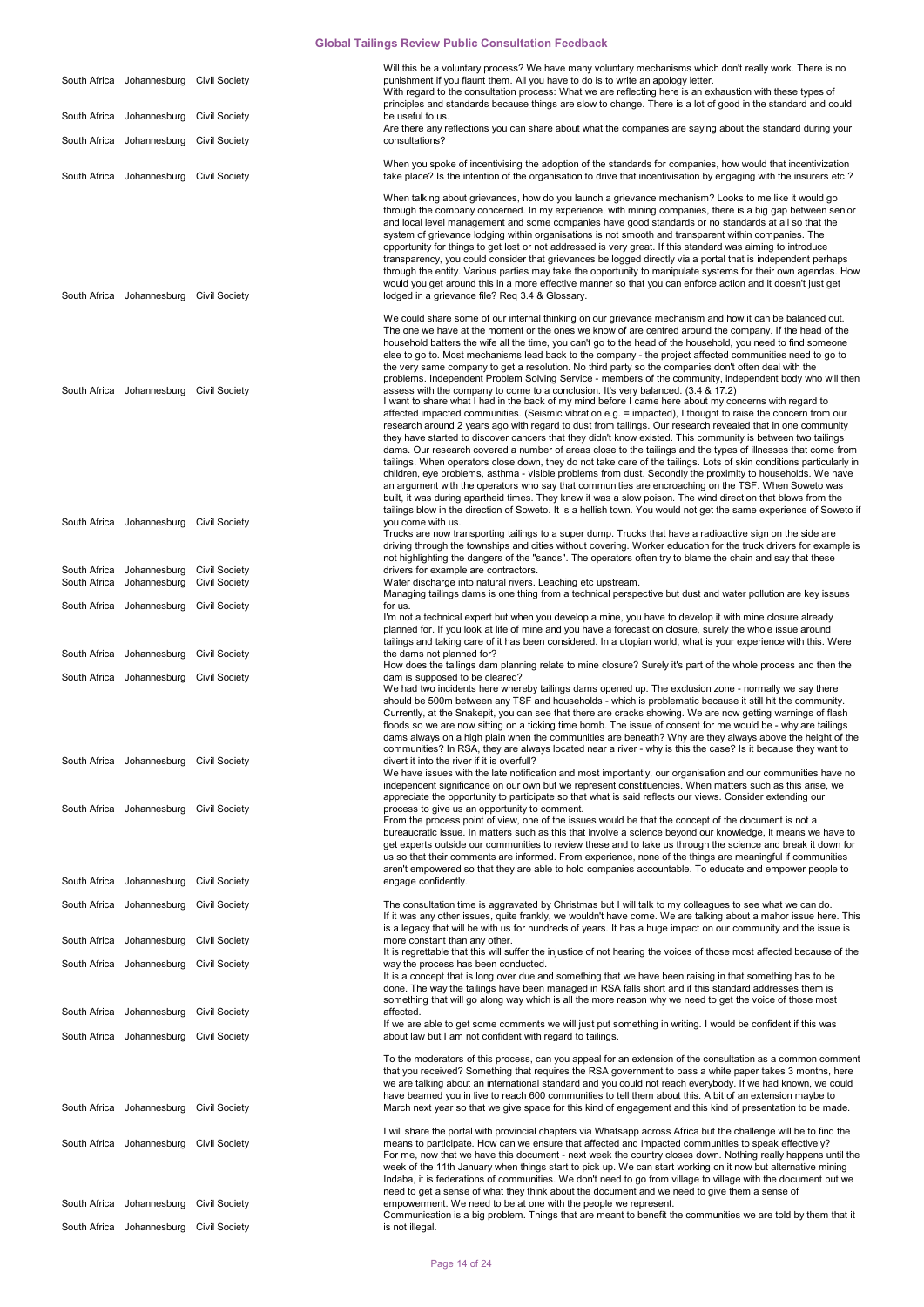|                              |                                                        |                                              | Response from companies is that the information is confidential. We are supposed to be able to see these                                                                                                                         |
|------------------------------|--------------------------------------------------------|----------------------------------------------|----------------------------------------------------------------------------------------------------------------------------------------------------------------------------------------------------------------------------------|
|                              |                                                        |                                              | documents. By law here, social and labour plans are the key instruments in which the companies make<br>commitments which are legally binding and become conditions of the mining right. The people who benefit are               |
|                              |                                                        |                                              | supposed to be informed first. Regulators, companies deliver glowing reports about fulfilment of their plans but                                                                                                                 |
|                              |                                                        |                                              | the rising tide of dissent about the legitimacy of mining. Limpopo, this mine has been there for many years. If                                                                                                                  |
|                              |                                                        |                                              | the money they are claiming has been spent the way they are saying it has been sent. All of the villages would<br>be different to what they are now. They would only need to spend £300k per year to build a school for          |
|                              |                                                        |                                              | example. A small shop owner I know built a school himself. Mines can't even point to which school they                                                                                                                           |
|                              | South Africa Johannesburg Civil Society                |                                              | developed.                                                                                                                                                                                                                       |
|                              | South Africa Johannesburg Civil Society                |                                              | Care and maintenance - this is another problem - what does this even mean? Post closure? All responsibilities<br>go away.                                                                                                        |
|                              |                                                        |                                              | Communities are being forced to allow mining. By law, government can force me to mine my land - if the                                                                                                                           |
|                              |                                                        |                                              | person can continue mining then why do they leave? They are hoarding the minerals, holding the rights, but                                                                                                                       |
|                              | South Africa Johannesburg Civil Society                |                                              | doing nothing for communities.<br>I am surrounded by tailings. So storage and how they are maintained is of interest to me. No reclamation done                                                                                  |
|                              | South Africa Johannesburg Civil Society                |                                              | on closed and abandoned mines.                                                                                                                                                                                                   |
|                              |                                                        |                                              |                                                                                                                                                                                                                                  |
|                              |                                                        |                                              | In our community, they did surface mining where they moved existing tailings to reprocess them. Even after<br>this, there still remains some tailings. The moved them to the outskirts of the city and we find that the dust and |
|                              |                                                        |                                              | the sand from those tailings are even finer than they were in our areas because the remaining gold has been                                                                                                                      |
|                              |                                                        |                                              | removed, and we have possibly even more toxic effluent. I don't see that they can fully rehabilitate those                                                                                                                       |
|                              | South Africa Johannesburg Civil Society                |                                              | tailings. They did experiment with re-vegetation. It grows on one side but on the side which gets direct sunlight<br>doesn't seem to be as successful. Is anywhere else to put these?                                            |
|                              |                                                        |                                              |                                                                                                                                                                                                                                  |
|                              |                                                        |                                              | Failure is a major concern for us because we have raised this that the tailings are quite high and asked if they                                                                                                                 |
|                              | South Africa Johannesburg                              | <b>Civil Society</b>                         | have a plan if there was a landslide. If there is a landslide, it would take away our whole community.<br>Some of the tailings we are talking about are still operational. For example, the super dam. You can't even see        |
|                              | South Africa Johannesburg                              | <b>Civil Society</b>                         | the township for dust.                                                                                                                                                                                                           |
|                              |                                                        |                                              | In the 7 weeks you are giving to consult, you should consider opening this up further especially if people are                                                                                                                   |
|                              | South Africa Johannesburg                              | <b>Civil Society</b>                         | not educated.                                                                                                                                                                                                                    |
|                              | South Africa Johannesburg                              | Civil Society                                | Run off from the local TSF enters the water from which cattle drink and in which some baptisms still occur.                                                                                                                      |
|                              |                                                        |                                              | There was recently a report on water monitoring which found high alkaline levels but they did not test for                                                                                                                       |
|                              | South Africa Johannesburg Civil Society                |                                              | uranium, copper or zinc which is what is in the tailings.<br>By law technically this is not allowed but we have a very strange government that thinks left and acts right. We                                                    |
|                              |                                                        |                                              | live in a country where despite having 600 abandoned mines in Johannesburg alone, they are still giving out                                                                                                                      |
|                              |                                                        |                                              | licenses left right and centre. There is an element of political will which if not present will lead operators to do                                                                                                             |
|                              | South Africa Johannesburg                              | <b>Civil Society</b>                         | what they want.<br>The dams are not closed off or sign posted to say no swimming or that it is dangerous. There is nothing to                                                                                                    |
|                              | South Africa Johannesburg Civil Society                |                                              | stop the children from entering.                                                                                                                                                                                                 |
|                              |                                                        |                                              | When we talk about independent problem solvers, in the event where the government doesn't have the                                                                                                                               |
|                              | South Africa Johannesburg                              | <b>Civil Society</b>                         | capacity to bite, they would have some power to say you have infringed against the law and because the<br>government is there they can target their response.                                                                    |
|                              |                                                        |                                              | We have more complaints than solutions. Our research gives recommended solutions which are hardly ever                                                                                                                           |
|                              | South Africa Johannesburg                              | <b>Civil Society</b>                         | taken up.                                                                                                                                                                                                                        |
| South Africa                 | Johannesburg                                           | <b>Civil Society</b>                         | The problem is with international operators from all over the world - no where specific.<br>You also find that South Africans are shareholders in these companies, many of them Ministers (silent                                |
|                              | South Africa Johannesburg                              | <b>Civil Society</b>                         | partners or they sit on the board and collect the stipend).                                                                                                                                                                      |
|                              |                                                        |                                              |                                                                                                                                                                                                                                  |
|                              | South Africa Johannesburg<br>South Africa Johannesburg | <b>Civil Society</b><br><b>Civil Society</b> | Holders of political office are very connected to operators and vice versa. There is a revolving door system.<br>Black empowerment partners in some cases are not educated or qualified to work in mining.                       |
|                              |                                                        |                                              | The CEOs are very pleasant and understanding but when you talk about implementation at the source, they                                                                                                                          |
|                              |                                                        |                                              | promise to make changes by sending an email and it will then get attention for a week or so but then they go                                                                                                                     |
|                              | South Africa Johannesburg Civil Society                |                                              | back to the way it was.<br>What is the point of taking tailings from one place to another, even closer to the communities? Why don't you                                                                                         |
|                              | South Africa Johannesburg Civil Society                |                                              | put them into the holes you have already created in the ground?                                                                                                                                                                  |
|                              | South Africa Johannesburg Civil Society                |                                              | We call it the silent killer.                                                                                                                                                                                                    |
|                              | South Africa Johannesburg Civil Society                |                                              | We have met people from all over South America, Yugoslavia and other places but we have never met with a<br>global standard. How would you make that happen?                                                                     |
|                              | South Africa Johannesburg Civil Society                |                                              | If companies don't comply then they don't get a certificate but they should also be penalised.                                                                                                                                   |
|                              |                                                        |                                              | It would be good if the independent entity looks at both sides, the operator and the government, so that there                                                                                                                   |
|                              | South Africa Johannesburg                              | <b>Civil Society</b>                         | can't be any golden handshakes.<br>Where do the governments fit in? If the government is issuing a license to the operator, do they need to look                                                                                 |
|                              | South Africa Johannesburg                              | <b>Civil Society</b>                         | for this certification?                                                                                                                                                                                                          |
|                              |                                                        |                                              |                                                                                                                                                                                                                                  |
|                              | South Africa Johannesburg                              | <b>Civil Society</b>                         | There is a real danger with regard to operators transferring assets to smaller operators to avoid liabilities.<br>Introduction - please be more specific about local laws & practices. The highest standard should apply even if |
|                              | South Africa Johannesburg                              | Mining Industry                              | local law is lower standard.                                                                                                                                                                                                     |
|                              |                                                        |                                              |                                                                                                                                                                                                                                  |
| South Africa                 | Johannesburg                                           | Mining Industry                              | Revisit the purpose of the standard - do we look just at this Standard or together with national standards.<br>There is a problem with duplication of standards. Will the Standard become the benchmark?                         |
| South Africa                 | Johannesburg                                           | Mining Industry                              | Discussion around the RSA standard - SANDS 102.                                                                                                                                                                                  |
|                              | South Africa Johannesburg                              | Mining Industry                              | Please give better guidance with regard to the term 'regularly' in line with the Consequence classification e.g.<br>Site characterisation - annually for extreme or every 2/3 years for significant / high?                      |
| South Africa                 | Johannesburg                                           | Mining Industry                              | Does 'reqular' mean monthly? Please be more prescriptive and specify the frequency.                                                                                                                                              |
| South Africa                 | Johannesburg                                           | Mining Industry                              | Is the Standard in line with current standards / or national standards?                                                                                                                                                          |
|                              | South Africa Johannesburg                              | Mining Industry                              | Please make climate change more visible, how we can meet these challenges using the standard to help us -<br>regular updates to the baseline and consequent management measures.                                                 |
|                              |                                                        |                                              |                                                                                                                                                                                                                                  |
|                              |                                                        |                                              | This makes the site characterisation more complex including social & environmental & physical behaviour so it                                                                                                                    |
|                              | South Africa Johannesburg                              | Mining Industry                              | will be difficult to come up with broadly applicable frequency of updates to the Knowledge base.<br>Topics II & VI Affected communities / Public Disclosure & Access to Information & V Emergency Response -                     |
|                              | South Africa Johannesburg                              | Mining Industry                              | Ensure there is a link to the inundation study.                                                                                                                                                                                  |
|                              |                                                        |                                              | Highlight / mention gender-related consequences and vulnerabilities. Focus on response of communities and                                                                                                                        |
|                              | South Africa Johannesburg                              | Mining Industry                              | their resilience & ability to respond to impacts.                                                                                                                                                                                |
|                              | South Africa Johannesburg                              | Mining Industry                              | Req. 15.1 - Because it is site-specific, the knowledge base should to take into account social variability.                                                                                                                      |
|                              |                                                        |                                              | With regard to engagement with different communities who may or may not be literate, is this that covered by                                                                                                                     |
|                              | South Africa Johannesburg                              | Mining Industry                              | meaningful engagement?<br>Discuss level of detail of detail of information that's required to be shared with communities - who decides and                                                                                       |
|                              |                                                        |                                              | who's the messenger. The details of FN37 is information overload. There has to be focus on what's                                                                                                                                |
|                              | South Africa Johannesburg                              | Mining Industry                              | meaningful, what kind of information, by whom, and when.                                                                                                                                                                         |
|                              | South Africa Johannesburg                              | Mining Industry                              | Ways of communication is critical as we don't want to create mass panic. Should this requirement be context-<br>specific? Accountability mechanism already exists.                                                               |
|                              |                                                        |                                              | Disclosure of information leads to ease of scrutiny of performance of the tailings dams and in the long run this                                                                                                                 |
| South Africa<br>South Africa | Johannesburg<br>Johannesburg                           | Mining Industry<br>Mining Industry           | is a good thing for everyone.<br>Will disclosure make the facility safer?                                                                                                                                                        |
| South Africa                 | Johannesburg                                           | Mining Industry                              | Is there a specificity on dam size e.g. water dam safety risk as relevant to national legislation?                                                                                                                               |
| South Africa                 | Johannesburg                                           | Mining Industry                              | I commend the cross-functional approach.                                                                                                                                                                                         |
| South Africa                 | Johannesburg                                           | Mining Industry                              | Industry associations have a role to play in the success of this Standard.                                                                                                                                                       |

Page 15 of 24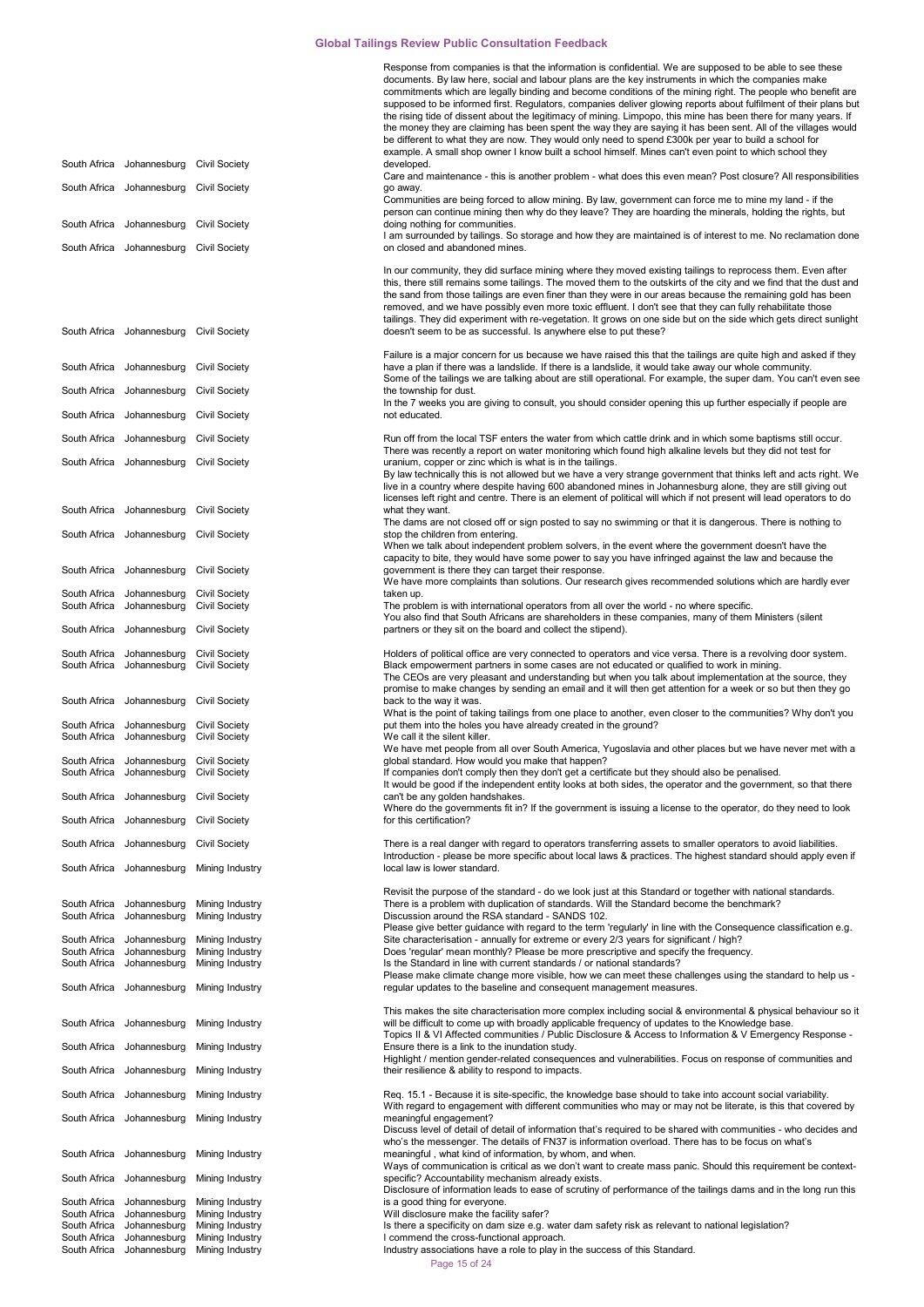|                        |                                                        | South Africa Johannesburg Mining Industry | Topic III - Factors of safety & likelihood of failure = be more quantitative please and align with the<br>consequence classification.                                                                                                                                                                                                                                                                                                                                                                                                                                                   |
|------------------------|--------------------------------------------------------|-------------------------------------------|-----------------------------------------------------------------------------------------------------------------------------------------------------------------------------------------------------------------------------------------------------------------------------------------------------------------------------------------------------------------------------------------------------------------------------------------------------------------------------------------------------------------------------------------------------------------------------------------|
|                        | South Africa Johannesburg                              | Mining Industry                           | Brittle failure mechanism Req 6.3 = we understand why this term has been used (vs undrained analysis) but<br>this may be lost because its only one word but has a major implication - please define this in the Glossary.                                                                                                                                                                                                                                                                                                                                                               |
|                        | South Africa Johannesburg                              | Mining Industry                           | The design criteria is elevated from CDA - why the difference? What difference does this make to facility<br>safety?                                                                                                                                                                                                                                                                                                                                                                                                                                                                    |
|                        | South Africa Johannesburg<br>South Africa Johannesburg | Mining Industry<br>Mining Industry        | Req. 4.2: Why the AE or the Board? Why does it require to go to the Board ? Take out the AE altogether as<br>this implies that the CEO is bypassed.<br>Input from Independent senior tech reviewer - should there also be input from the EOR?                                                                                                                                                                                                                                                                                                                                           |
|                        | South Africa Johannesburg                              | Mining Industry                           | Check the sequencing between classification as extreme and accountability - no need for Board if not extreme.<br>Clarify which facilities and when.                                                                                                                                                                                                                                                                                                                                                                                                                                     |
|                        | South Africa Johannesburg                              | Mining Industry                           | Observational method may not suitable to detect brittle failure mechanisms, OM is not sufficient against brittle<br>failure mechanism. See Peck's paper of 1937 where the original text warns against using this.<br>6.2 & 6.3 With regard to factors of safety, the probability of failure is a more robust description and should be                                                                                                                                                                                                                                                  |
|                        | South Africa Johannesburg                              | Mining Industry                           | on a par, or should be more emphasis on reliability. Factors of safety gives a mathematical approach vs<br>variability / uncertainty. Both should be retained.<br>Positive - I really like the document. National committee (should) look at Standard to adopt as national                                                                                                                                                                                                                                                                                                              |
|                        |                                                        | South Africa Johannesburg Mining Industry | standard                                                                                                                                                                                                                                                                                                                                                                                                                                                                                                                                                                                |
|                        |                                                        | South Africa Johannesburg Mining Industry | Feels like one extra level of control - site engineer + EOR + ITRB + DSR. Seems like too many people / roles.<br>Having a responsible person on site + EOR + ITRB is enough but perhaps this is capacity issue.<br>Perception with regard to safety - why is communities at the start with just one principle? Could the various<br>requirements on safety be pulled together to provide more weight in one place - could Topic II and VI both go                                                                                                                                       |
|                        | South Africa Johannesburg                              | Mining Industry                           | up front to address this perception?<br>Please mention worker safety just to ensure they're mentioned for the alignment with existing labour & worker                                                                                                                                                                                                                                                                                                                                                                                                                                   |
|                        | South Africa Johannesburg                              | Mining Industry                           | H&S systems.<br>Capacity question / technically skilled individuals to all these roles. What would be the number of facilities that                                                                                                                                                                                                                                                                                                                                                                                                                                                     |
|                        | South Africa Johannesburg                              | Mining Industry                           | a single engineer should be looking after? Please consider and discuss somewhere please as we need to<br>address this as an industry.<br>Unintended consequences - consider application in different contexts - developing vs developed countries and                                                                                                                                                                                                                                                                                                                                   |
|                        | South Africa Johannesburg<br>South Africa Johannesburg | Mining Industry<br>Mining Industry        | reasons why this is not applied.<br>Question of state buy-in, especially in RSA.                                                                                                                                                                                                                                                                                                                                                                                                                                                                                                        |
|                        | South Africa Johannesburg                              | Mining Industry                           | Question of conflicting standards with national government imposed standards and the addition of another<br>audit.<br>Communities have no information, and no idea of what would be an indicator of a problem, so that they can                                                                                                                                                                                                                                                                                                                                                         |
| Ghana<br>Ghana         | Tarkwa<br>Tarkwa                                       | Multi-stakeholder<br>Multi-stakeholder    | respond if they see something. Is a dead fish a problem or not? Who do they tell? Who needs to know what<br>information, to whom should they report?<br>Communities need local language to be used, so that they will understand better                                                                                                                                                                                                                                                                                                                                                 |
| Ghana                  | Tarkwa                                                 | Multi-stakeholder                         | Educate the community leaders, and then they can transmit the information back to their communities; they<br>are trusted                                                                                                                                                                                                                                                                                                                                                                                                                                                                |
| Australia              | Perth                                                  | Mining Industry                           | In conversation - Does the Standard ask you to do everything for all dams?? Having to apply these<br>requirements to all dams would be a considerable endeavour and it doesn't feel right that this is required for<br>all. For consultants it means more work and more dollars but I am not sure companies will not appreciate the<br>volume of work required.<br>I respect what you are trying to do but I've been around long enough and have heard that these disasters can                                                                                                         |
|                        |                                                        |                                           | never happen again. In petroleum, after each major incident, there are enquiries and an announcement that<br>this can never happen again. What is going to be different this time with your endeavour so that people can be                                                                                                                                                                                                                                                                                                                                                             |
| Australia<br>Australia | Perth<br>Perth                                         | Mining Industry<br>Mining Industry        | really assured that there will be a change?<br>It seems to me it is also a matter of organisation culture which I hope we will hear more about.<br>Your definition of extreme is 100 people. Being the devil's advocate, if there are 50 people downstream,                                                                                                                                                                                                                                                                                                                             |
| Australia<br>Australia | Perth<br>Perth                                         | Mining Industry<br>Mining Industry        | should we assume that it is not extreme if it should fail?<br>Shouldn't it be that if there is any potential for loss of life, that it is unacceptable?                                                                                                                                                                                                                                                                                                                                                                                                                                 |
| Australia              | Perth                                                  | Mining Industry                           | With regard to Principle 4 - if there are less than 100 people downstream, the principle can be rebutted?<br>When we are talking about elevating things up to the highest point in the organisation - it's not really practical<br>in a very large organisation. The standards seems to be written for a much smaller company. The organisation<br>chart is one thing but if we have to put decisions about 144 facilities to our board or a single accountable<br>executive, that's going to be a challenge. We are all struggling with this. It doesn't flow very well as written but |
| Australia              | Perth                                                  | Mining Industry                           | I understand the context and intent.<br>Lots of different companies and levels and resourcing ability - quite a comprehensive standard - doesn't seem                                                                                                                                                                                                                                                                                                                                                                                                                                   |
| Australia              | Perth                                                  | Mining Industry                           | to be a lot of scale in certain aspects. Resourcing requirements should be considered.<br>For smaller companies the challenge will be how to resource this extra work and for larger companies it will be                                                                                                                                                                                                                                                                                                                                                                               |
| Australia              | Perth                                                  | Mining Industry                           | about how to insert this Standard into existing processes.<br>Are you going to present 150 dams to one CEO as it dilutes the effect & devolves responsibility from the front                                                                                                                                                                                                                                                                                                                                                                                                            |
| Australia              | Perth                                                  | Mining Industry                           | line.<br>With the number of reviews and (especially) independent reviews required - there are only limited number of                                                                                                                                                                                                                                                                                                                                                                                                                                                                    |
| Australia<br>Australia | Perth<br>Perth                                         | Mining Industry<br>Mining Industry        | these experts globally.<br>Smaller companies may only be able to afford smaller or not as qualified consultants.                                                                                                                                                                                                                                                                                                                                                                                                                                                                        |
| Australia<br>Australia | Perth<br>Perth                                         | Mining Industry                           | It worries me that you would lose the access to knowledge as, often, this sits outside the company. (A situation<br>whereby) the EOR has all the information is a risk to a company.<br>With regard to resources - is the ITRB be set up for the company or is it a general global thing?                                                                                                                                                                                                                                                                                               |
| Australia              | Perth                                                  | Mining Industry<br>Mining Industry        | Resourcing - does the EoR have to meet certain qualifications, to be certified etc. The engineering world would<br>have to up their game.                                                                                                                                                                                                                                                                                                                                                                                                                                               |
| Australia              | Perth                                                  | Mining Industry                           | Classification matrix - why was it adapted? Will ICOLD incorporate this?                                                                                                                                                                                                                                                                                                                                                                                                                                                                                                                |
| Australia<br>Australia | Perth<br>Perth                                         | Mining Industry<br>Mining Industry        | Difference with ANCOLD is that it excludes the impact on the business.<br>We report on INCOLD, CDA, DMIRS - and now another one?                                                                                                                                                                                                                                                                                                                                                                                                                                                        |
| Australia              | Perth                                                  | Mining Industry                           | Where does this sit within the bigger picture? Reasonably well regulated here - is there an expectation that the<br>regulators update theirs? Without creating something separate, can we integrate this somehow.                                                                                                                                                                                                                                                                                                                                                                       |
| Australia              | Perth                                                  | Mining Industry                           | With regard to JV partners - they are called out as part of the implementation in various parts which is<br>probably not practical for various parts. What do you do with the various combinations of JV?                                                                                                                                                                                                                                                                                                                                                                               |
| Australia              | Perth                                                  | Mining Industry                           | How do you meaningful engagement with many dams in one areas. What does it mean in Australia as the<br>risks are negligible in so many cases?                                                                                                                                                                                                                                                                                                                                                                                                                                           |
| Australia<br>Australia | Perth<br>Perth                                         | Mining Industry<br>Mining Industry        | Everyone has consultation fatigue in many of our communities.<br>How transparent you are with information about your tailings dams and how educated are the communities<br>with regard to these risks?                                                                                                                                                                                                                                                                                                                                                                                  |
|                        |                                                        |                                           | At the conference in Vancouver, they presented a risk table - consequence and likelihood. Is there an intention                                                                                                                                                                                                                                                                                                                                                                                                                                                                         |
| Australia              | Perth                                                  | Mining Industry                           | to include this in the standard? In many cases, consequence is used as "risk" by many. Do we report design<br>consequence classification or risk assessments? If we go the former, we will lose trust.                                                                                                                                                                                                                                                                                                                                                                                  |
| Australia              | Perth                                                  | Mining Industry                           | Shareholder release lead to much panic and we had regulators on site.                                                                                                                                                                                                                                                                                                                                                                                                                                                                                                                   |
| Australia<br>Australia | Perth<br>Perth                                         | Mining Industry<br>Mining Industry        | ANCOLD & CDA - there is only one table which is being replicated in the standard.<br>Communication with the communities might be better to use likelihood rather than consequence.                                                                                                                                                                                                                                                                                                                                                                                                      |
|                        |                                                        |                                           | Is the intention to do this in all areas? In Australia, most of them will be very unlikely to fail so it would be                                                                                                                                                                                                                                                                                                                                                                                                                                                                       |
| Australia              | Perth                                                  | Mining Industry                           | overkill to go over all of this unless in a high rainfall.<br>Consequence based level of assessments would be good - to align with ANCOLD and CDA (these dictate the<br>level of detail you go into for inundation study) Perhaps vary the levels of detail required based on                                                                                                                                                                                                                                                                                                           |
| Australia              | Perth                                                  | Mining Industry                           | consequence.                                                                                                                                                                                                                                                                                                                                                                                                                                                                                                                                                                            |

Page 16 of 24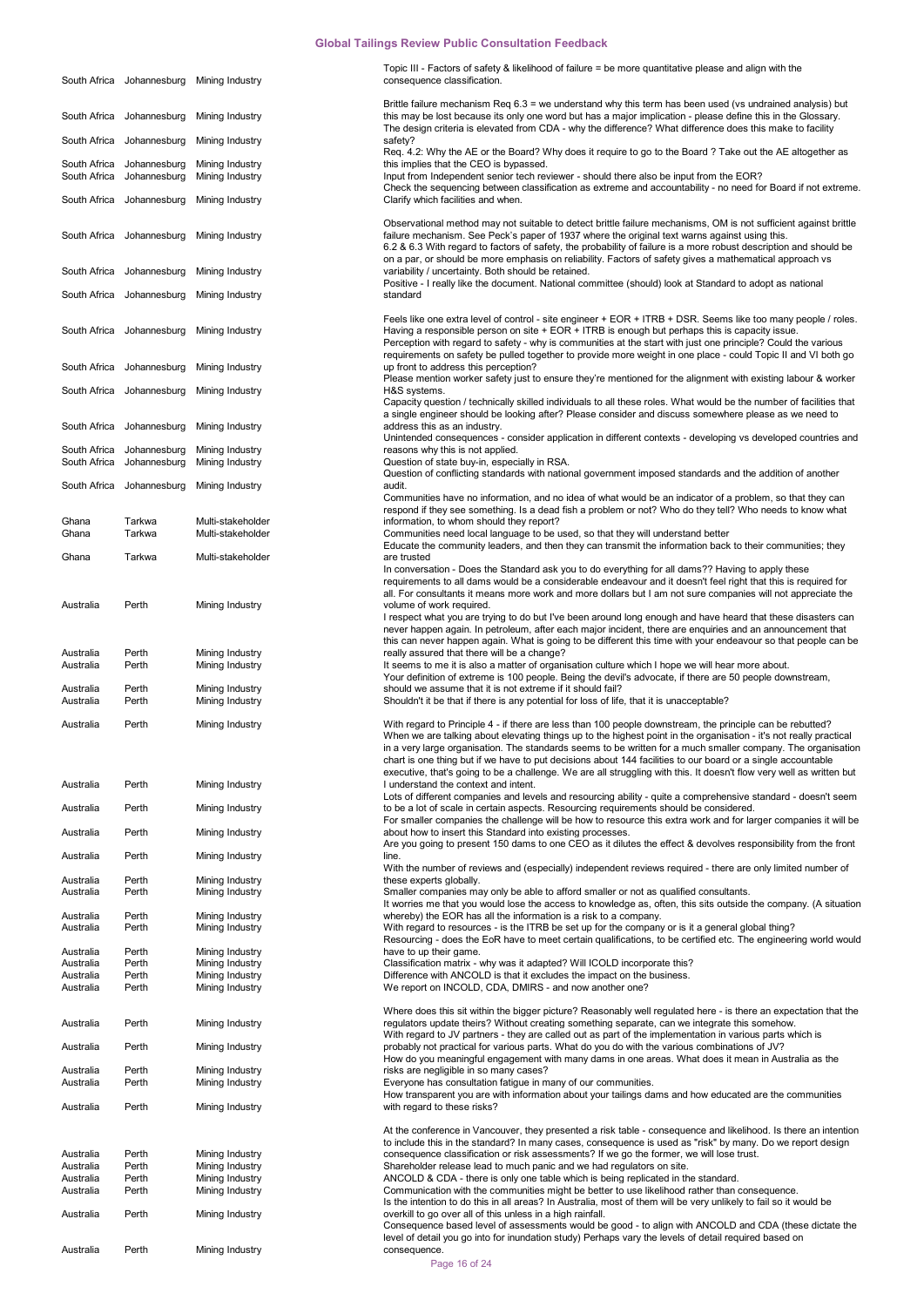|                        |                |                                    | Part of each design raise and part of annual review to the inundation study. You review the assumptions, the                                                                                                             |
|------------------------|----------------|------------------------------------|--------------------------------------------------------------------------------------------------------------------------------------------------------------------------------------------------------------------------|
| Australia<br>Australia | Perth<br>Perth | Mining Industry<br>Mining Industry | method and the results. If they are no longer valid, you update the study.<br>We also (already) have a continuous engagement process with Traditional Owners.                                                            |
|                        |                |                                    | One of our bigger risks is non-fresh water dams - not tailings but impoundments - Is the intent that this                                                                                                                |
| Australia              | Perth          | Mining Industry                    | Standard doesn't cover these? We still have to classify these so our reporting requirements include these<br>which mean an increased burden.                                                                             |
|                        |                |                                    | For TSF you make assumptions on drainage etc - this standard is around the operational issues. Variable                                                                                                                  |
| Australia              | Perth          | Mining Industry                    | water issues. How would we implement the systems and procedures is a challenge?<br>How do you get expertise to operate, manage and monitor these? Capacity at the site level is key. Principle                           |
| Australia              | Perth          | Mining Industry                    | 13.                                                                                                                                                                                                                      |
| Australia              | Perth          | Mining Industry                    | Accountability and culture are important.<br>Monitoring is an issue. For example, having a large decant pump with no one monitoring it. Piezometers not                                                                  |
| Australia              | Perth          | Mining Industry                    | being connected for example but just there to keep the regulators are happy.                                                                                                                                             |
| Australia              | Perth          | Mining Industry                    | This should not be applied in a blanket fashion - this will be down to the implementation stage.<br>Principle 2- minimizing risk - no definition of a risk system - minimise to what level? Should be saying these       |
| Australia              | Perth          | Mining Industry                    | things clearly. If this is a global standard - what is tolerable risk acceptance.                                                                                                                                        |
|                        |                |                                    | If this is a standard - it will form contracts and form part of a legal requirement. Some of them are detailed but                                                                                                       |
| Australia              | Perth          | Mining Industry                    | some are nebulous so difficult to prove some of them. There needs to be more legal rigour.                                                                                                                               |
| Australia              | Perth          | Mining Industry                    | Design for a maximum event and see how bad it is and you might pare back from there depending on the<br>result.                                                                                                          |
| Australia              | Perth          | Mining Industry                    | Risk assessment side, the credible failure modes are important.                                                                                                                                                          |
|                        |                |                                    | 4.1 - being able to down rate from extreme - lower category including impactful flow failure would exclude most                                                                                                          |
|                        |                |                                    | tailings facility. Part of your sunny day failure anyway and would probably prevent you from downgrading any of                                                                                                          |
| Australia              | Perth          | Mining Industry                    | them. It's redundant - dry stacking is just drier. This statement precludes you from downgrading.<br>I don't know if starting with extreme and downgrading it is any different from what we currently do. You still      |
|                        |                |                                    | assess these anyway. If you are missing information you assume extreme anyway. Probably just a drafting                                                                                                                  |
| Australia              | Perth          | Mining Industry                    | issue. Impactful flow failure - not sure what this means.                                                                                                                                                                |
| Australia              | Perth          | Mining Industry                    | Is the intention to have a rebuttal process or can you just say you rebut it? You can either do some work or<br>lots more work that could take 6 months.                                                                 |
| Australia              | Perth          | Mining Industry                    | This should be related to consequence of failure. More work would be required on this.                                                                                                                                   |
| Australia              | Perth          | Mining Industry                    | This should be in a risk based framework rather than a one size fits all.                                                                                                                                                |
| Australia              | Perth          | Mining Industry                    | Public disclosure - what is excessive disclosure? Is there a process or a limit?                                                                                                                                         |
| Australia              | Perth          | Mining Industry                    | External actors can manipulate information and use it against you.<br>International association for public information - we could cross reference with this organisation on how to                                       |
| Australia              | Perth          | Mining Industry                    | engage publicly.                                                                                                                                                                                                         |
| Australia              | Perth          | Mining Industry                    | Putting a consequence list out there will lead to outrage.                                                                                                                                                               |
|                        |                |                                    |                                                                                                                                                                                                                          |
| Australia<br>Australia | Perth<br>Perth | Mining Industry<br>Mining Industry | Balance across requirements - very specific on seismicity and floods but less specific on factors of safety.<br>Rainfall and seismic issues need to be considered on a regional basis.                                   |
|                        |                |                                    | 5.1 - confused by this. External tailings facilities in some places but not in all. Why is it in here and in other                                                                                                       |
| Australia              | Perth          | Mining Industry                    | places? All other requirements bar this.                                                                                                                                                                                 |
| Australia              | Perth          | Mining Industry                    | The independent auditor not reporting to the site but reporting to senior management is one of the most<br>important and strongest thing in the standard.                                                                |
|                        |                |                                    | We should allow some flexibility in how we organise the reporting lines as the way they are worded is not                                                                                                                |
| Australia              | Perth          | Mining Industry                    | scalable.                                                                                                                                                                                                                |
| Australia              | Perth          | Mining Industry                    | Knowledge is the first step in reporting information effectively up the line.                                                                                                                                            |
| Australia              | Perth          | Mining Industry                    | How would incentivisation work to drive the right behaviours?                                                                                                                                                            |
| Australia              | Perth          | Mining Industry                    | Knowledge will also form the basis of performance reviews.<br>Financial assurances depend on state - some have provisions for closure, doubt there are any for                                                           |
|                        |                |                                    | rehabilitation. Pool of insurers is getting smaller as they are no longer willing to take the risk so we will struggle                                                                                                   |
| Australia              | Perth          | Mining Industry                    | to get insurance and struggle to get sufficient sums insured.                                                                                                                                                            |
|                        |                |                                    | More detail on provisions for closure costs these days. It is a very subjective matter. You pay \$x per hectare                                                                                                          |
| Australia              | Perth          | Mining Industry                    | on closure but no need for a geotechnical assessment (essentially an earthworks thing).<br>How would small coal mining companies implement this? Will the one man engineer become the EoR? Can                           |
| Australia              | Perth          | Mining Industry                    | they outsource the operational issues?                                                                                                                                                                                   |
| Australia              | Perth          | Mining Industry                    | Implementing the standard would create a lot more demand for consultants.                                                                                                                                                |
| Australia              | Perth          | Mining Industry                    | AMEC would be interesting to connect with them (juniors and exploration companies). Implementation will be<br>very tricky across range of companies.                                                                     |
|                        |                |                                    |                                                                                                                                                                                                                          |
| Australia              | Perth          | Mining Industry                    | As a consultant, would you work for a company who don't comply with standards? Reputation is at risk.                                                                                                                    |
| Australia              | Perth          | Mining Industry                    | Geotechnical capacity within regulators is limited.                                                                                                                                                                      |
| Australia              | Perth          | Mining Industry                    | It is a high-risk career for prospective candidates.<br>Cyclical nature of the education system doesn't help as it creates a lag between need and the delivery of                                                        |
| Australia              | Perth          | Mining Industry                    | candidates.                                                                                                                                                                                                              |
| Australia              | Perth          | Mining Industry                    | Difference between geotechnical engineer and a tailings engineer.                                                                                                                                                        |
| Australia              | Perth          | Mining Industry                    | Reviewing the operations phase of a dam is difficult. From a regulatory point of view this is a gap.                                                                                                                     |
| Australia              | Perth          | Mining Industry                    | In WA you don't have to be registered to work as a tailings engineer.                                                                                                                                                    |
|                        | Perth          |                                    | 10.3 - RTFE has to report to mine management - some facilities don't have a mine - change to facility for                                                                                                                |
| Australia<br>Australia | Perth          | Mining Industry<br>Mining Industry | example.<br>11.4 - not been able to do successive reviews - can't come to the immediate one but can go back.                                                                                                             |
| Australia              | Perth          | Mining Industry                    | Wherever it says Accountable Executive - change to "AE, or qualified delegate reporting to the AE"                                                                                                                       |
|                        |                |                                    | The term 'Best practice' - there is a legal meaning associated with this. The duty of care would be the average                                                                                                          |
|                        |                |                                    | of what the practitioners would be able to provide (not many can do this or therefore review against). Legally                                                                                                           |
| Australia              | Perth          | Mining Industry                    | challenging. Suggest - Accepted standard of care or something similar.                                                                                                                                                   |
|                        |                |                                    | Most important issues were insufficient specification or differentiation between existing and old facilities on the                                                                                                      |
|                        |                |                                    | one site and insufficient differentiation between high consequence and lower consequence facilities. The                                                                                                                 |
|                        |                |                                    | insufficiency might make it difficult to concentrate on the most urgent issues during implementation. Largely                                                                                                            |
| Australia              | Perth          | Mining Industry                    | recognised that we are confronted with a serious shortage in terms of competent people.<br>Referenced at various moments: What can the standard deliver and what has to be described and                                 |
|                        |                |                                    | emphasised in the implementation document once the standard has been implemented bearing in mind that                                                                                                                    |
|                        |                |                                    | there are possibilities within the standard to clarify about being more cautious of the words, use of footnotes                                                                                                          |
| Australia              | Perth          | Mining Industry                    | and of the explanatory text in the recommendations report.                                                                                                                                                               |
|                        |                |                                    | The level of work and the amount of work that would be required for a low cat dam or a high cat dam - you<br>would be approx. 70% along the work you would have to put in for the low dams. This would dilute the energy |
| Australia              | Perth          | Mining Industry                    | and effort involved for the resources we have to deal with the higher consequence.                                                                                                                                       |
|                        |                |                                    | Starting out with extreme category in the design of a new facility - at what point can it be downgraded to a                                                                                                             |
|                        | Perth          |                                    | lower level? Are you bringing in an ITRB from day one? Do we have the resources available to do the work<br>that will be required as a result of the standard?                                                           |
| Australia              |                | Mining Industry                    | Are you bringing in an ITRB from day one? Do we have the resources available to do the work that will be                                                                                                                 |
| Australia              | Perth          | Mining Industry                    | required as a result of the standard?                                                                                                                                                                                    |
|                        | Perth          |                                    | Stretched in terms of EoR, consultants and ITRB - the sheer number of people to manage the standard is a<br>lot.                                                                                                         |
| Australia              |                | Mining Industry                    | Design criteria for extreme dams are far more stringent than for other industries such as for earthquakes.                                                                                                               |
|                        |                |                                    | Buttressing applied to existing dams required to reduce to lower levels and the ability to manage and that is                                                                                                            |
| Australia              | Perth          | Mining Industry                    | questionable.                                                                                                                                                                                                            |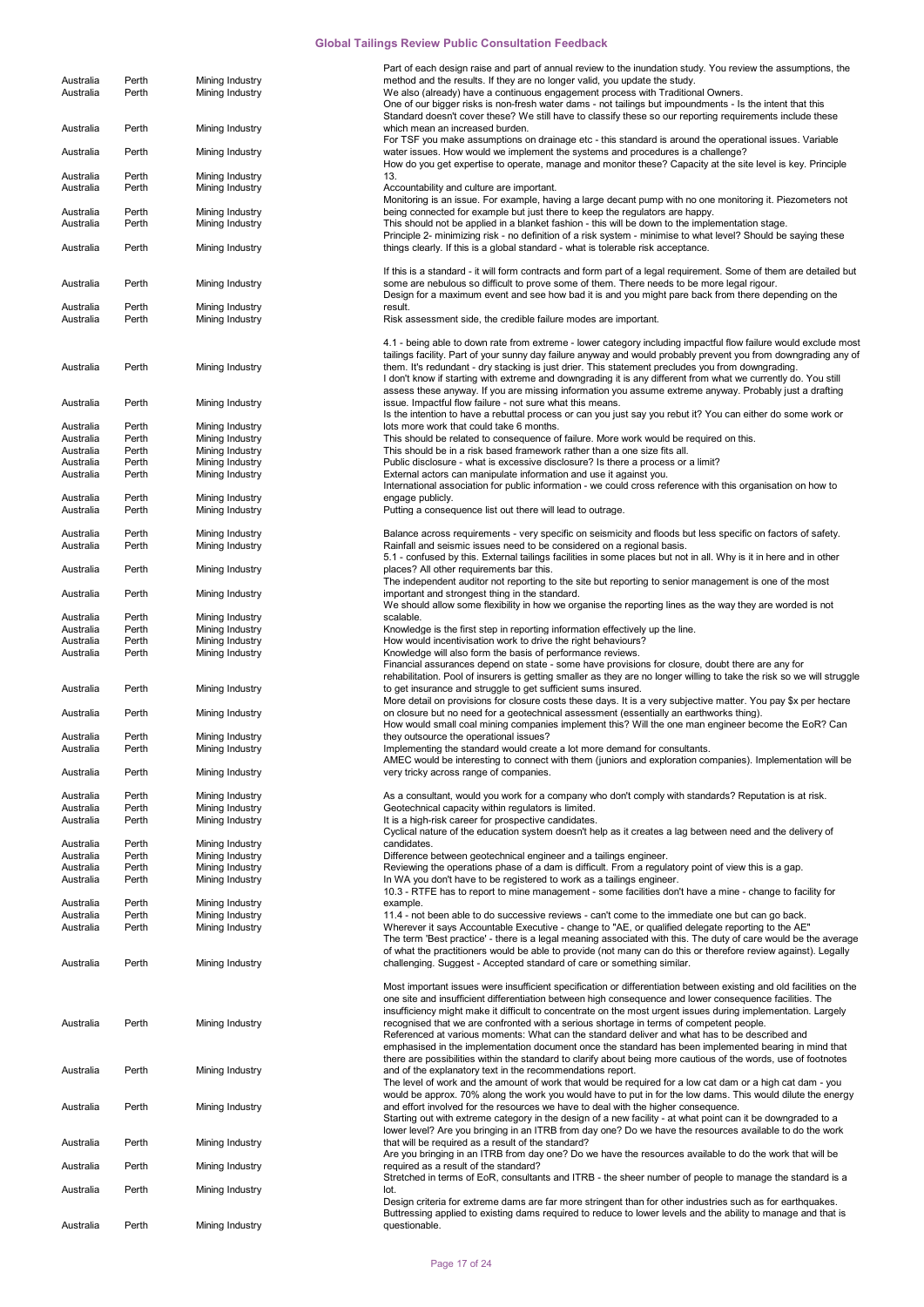| Australia              | Perth          | Mining Industry                                                              | Number of comments on disclosure requirements 17.2 - it specifically addresses all reasonable stakeholder<br>requests and prior to making information public - the energy and effort that goes into shareholder disclosures -<br>unless we undergo some stringent and rigorous internal reviews that basically mean that we are sharing this<br>with the market place at the same time as external stakeholders who have queries about a particular dams is<br>a very onerous requirement.                                                                                                                                                      |
|------------------------|----------------|------------------------------------------------------------------------------|-------------------------------------------------------------------------------------------------------------------------------------------------------------------------------------------------------------------------------------------------------------------------------------------------------------------------------------------------------------------------------------------------------------------------------------------------------------------------------------------------------------------------------------------------------------------------------------------------------------------------------------------------|
| Australia              | Perth          | Mining Industry                                                              | Is there a filter around how much information on a defined period (rather than ad-hoc) for making these<br>disclosures? Regular receipt of queries sometimes from organisations who do not have best interests at heart.                                                                                                                                                                                                                                                                                                                                                                                                                        |
|                        |                |                                                                              | Wording of 4.2a - the ability to downgrade - suggest some of the wording needs to be changed as it currently                                                                                                                                                                                                                                                                                                                                                                                                                                                                                                                                    |
| Australia              | Perth          | Mining Industry                                                              | includes no potential impact of flow failures. This will never allow you to move back from extreme categories.                                                                                                                                                                                                                                                                                                                                                                                                                                                                                                                                  |
| Australia              | Perth          | Mining Industry                                                              | There is a need for an overarching document to explain the link between this and ICMM and other standards.<br>Several comments about closure and the need to say a lot more about closure in the standard. Even after<br>closure, there is still a possibility of dam failure and the risks can increase. How are you proposing to deal with                                                                                                                                                                                                                                                                                                    |
| Australia              | Perth          | Mining Industry                                                              | this?<br>The drafting of the document - while there is still work to be done, in terms of the point of the force of law of<br>the document will really sit within regulators as to whether they bring this into license conditions or bring it in to<br>the conversation on determining negligence. It will be interesting to see how regulators intend to approach                                                                                                                                                                                                                                                                             |
| Australia              | Perth          | Mining Industry                                                              | these.                                                                                                                                                                                                                                                                                                                                                                                                                                                                                                                                                                                                                                          |
| Australia<br>Australia | Perth<br>Perth | Mining Industry<br>Mining Industry                                           | You need to get the view of regulators as to how they would use the standard.<br>We would have to say that the standard would be the least of the regulations.                                                                                                                                                                                                                                                                                                                                                                                                                                                                                  |
| Australia              | Perth          | Mining Industry                                                              | You mentioned that you felt the standard was weak on existing v new regulations, closure and chronic impact<br>of tailings. We have heard snippets of this but can you call this out!                                                                                                                                                                                                                                                                                                                                                                                                                                                           |
| Australia              | Perth          | Mining Industry                                                              | You also mentioned certification - ICMM might look for companies to be certified but there needs to be some<br>flexibility to allow one or more sites from within companies to comply.<br>Schedule seems very tight at the end of the year, you mentioned there might be an opportunity for us to see a                                                                                                                                                                                                                                                                                                                                         |
| Australia              | Perth          | Mining Industry                                                              | subsequent draft and that there would be another round of review. Can you explain what the key steps will be<br>between now and March and the touch points with Industry?                                                                                                                                                                                                                                                                                                                                                                                                                                                                       |
|                        |                |                                                                              | The transitional arrangements - when will these be confirmed? Do you know when it will be decided as to when                                                                                                                                                                                                                                                                                                                                                                                                                                                                                                                                    |
| Australia<br>Australia | Perth<br>Perth | Mining Industry<br>Mining Industry                                           | we need to comply?<br>Req 4.1 a - Not clear. Delete "impactful flow failures"                                                                                                                                                                                                                                                                                                                                                                                                                                                                                                                                                                   |
| Australia              | Perth          | Mining Industry                                                              | Req 4.2 - not clear precisely who makes the decision to rebut.                                                                                                                                                                                                                                                                                                                                                                                                                                                                                                                                                                                  |
| Australia              | Perth          | Mining Industry                                                              | Req 5.5 - "Should" should be "Shall".                                                                                                                                                                                                                                                                                                                                                                                                                                                                                                                                                                                                           |
| Australia              | Perth          | Mining Industry                                                              | Req 12.2 - Change the word "concurrence" - poor choice of word.<br>Footnote 37 - Tailings failure is not defined anywhere - Do we mean disaster or are we wanting to cover things                                                                                                                                                                                                                                                                                                                                                                                                                                                               |
| Australia<br>Australia | Perth<br>Perth | Mining Industry<br>Mining Industry                                           | like lead dust coming off the TSF? Is that tailings failure?<br>Footnote 37 - Consolidate long list of requirements.                                                                                                                                                                                                                                                                                                                                                                                                                                                                                                                            |
| Australia              | Perth          | Mining Industry                                                              | Need to differentiate between low and high consequence dams because not enough people to do all the work.                                                                                                                                                                                                                                                                                                                                                                                                                                                                                                                                       |
| Australia              | Perth          | Mining Industry                                                              | Consequences changing post final closure (up to decades later) - how do we deal with that?<br>17.2 - We want to avoid the risk of people seeking information for mischievous purposes. We don't want to be                                                                                                                                                                                                                                                                                                                                                                                                                                      |
| Australia              | Perth          | Mining Industry                                                              | overwhelmed with requests for information because every time they provide information publicly, they must<br>also provide it to the market.                                                                                                                                                                                                                                                                                                                                                                                                                                                                                                     |
| Australia              | Perth          | Mining Industry                                                              | Two solutions were proposed - do a consolidated response to all requests received once a year or release<br>independent auditor reports which should cover most queries.                                                                                                                                                                                                                                                                                                                                                                                                                                                                        |
| Australia              | Perth          | Mining Industry                                                              | 17.1 - requires you to disclose without being asked - we would prefer to wait until we are specifically asked.                                                                                                                                                                                                                                                                                                                                                                                                                                                                                                                                  |
| Australia              | Perth          | Geotechnical Consultants / Academics                                         | Will there be a period of further revision post implementation?<br>Is the view for the guideline to complement different guidelines that are already out there? Would this take                                                                                                                                                                                                                                                                                                                                                                                                                                                                 |
| Australia              | Perth          | Geotechnical Consultants / Academics                                         | precedence over those other guidelines or what do you think this might look like?<br>Just querying what is a qualified engineer? A degree, chartership ? It could be equal to the Senior Technical                                                                                                                                                                                                                                                                                                                                                                                                                                              |
| Australia              | Perth          | Geotechnical Consultants / Academics                                         | Engineer but this is currently not defined for the EOR or qualified engineer.<br>What are the implications for individuals who are appointed? If something does happen even with all of the                                                                                                                                                                                                                                                                                                                                                                                                                                                     |
| Australia              | Perth          | Geotechnical Consultants / Academics                                         | guidelines in place, is the intent to assign responsibility away from the board?                                                                                                                                                                                                                                                                                                                                                                                                                                                                                                                                                                |
| Australia              | Perth          | Geotechnical Consultants / Academics                                         | Follow on, based on Canadian failure, the engineers were named? How do you attract people to this industry<br>and then when they get to 9 years' experience, how do you keep them when the responsibilities when they hit<br>the required experience? The standard doesn't make it clear what their liabilities will be. In Oz, we adopt the<br>Canadian legislation for the dam safety reviews but that legislation doesn't apply in Oz so there is a grey area.                                                                                                                                                                               |
| Australia              | Perth          | Geotechnical Consultants / Academics                                         | With the responsible engineer, is there any expectation that for a low hazard facility, we will quickly run out of<br>engineers if every dam has one - do you think there is scope to have multiple dams within the responsibility of<br>the one engineer. The standard implies that they would be full time for each individual facility. - Available at all<br>times. If we have multiple operating dams, how would you reasonably apply that requirement? Or can you<br>have two people or what is the reasonable amount of time to be available for that?                                                                                   |
| Australia              | Perth          | Geotechnical Consultants / Academics                                         | Can I start with the front cover? My biggest issue is that it's called a tailings review - tailings are hardly<br>mentioned here, this is a document about tailings stewardship. It's all about storage which is an important<br>distinction. It is intended as a tailings storage facility review. These are important aspects but there is so much<br>missing in terms of how to control and to get consistent properties in the tailings that you are storing in the<br>TSF. The fluids that are with the tailings are not even mentioned. The title is neat but it's not fully descriptive.                                                 |
| Australia              | Perth          | Geotechnical Consultants / Academics                                         | In your glossary there is a brief description of tailings but it does not mention the properties and the need to<br>maintain consistency of tailings. If you are reducing the volumes of tailings (storage being seen as the least<br>attractive option) or considering alternative uses this is fine but the consistency of tailings is quite critical.                                                                                                                                                                                                                                                                                        |
| Australia              | Perth          | Geotechnical Consultants / Academics                                         | Do you think it's possible to address this with wordsmithing with regard the composition and toxicology in the<br>tailings? We should be able to put a generic requirement on the properties of the tailings?                                                                                                                                                                                                                                                                                                                                                                                                                                   |
| Australia              | Perth          | Geotechnical Consultants / Academics                                         | If you can change the tailings properties so that it is more inert for example, the risk would reduce so then<br>when exploring options you might opt for this.                                                                                                                                                                                                                                                                                                                                                                                                                                                                                 |
|                        |                |                                                                              | The geochemistry is mentioned in annex 1 - this is not comprehensive enough - it is focussed on acidity but we<br>know we have alkaline tailings and we know that some trace metals have toxic effects (element leaching). It is<br>all based on acid leaching. Also we do not mention to what they are toxic - toxic to what? We have plenty of                                                                                                                                                                                                                                                                                                |
| Australia              | Perth          | Geotechnical Consultants / Academics                                         | other guidance. By providing an example it is excluding something that was potentially not intended. Remove<br>examples from the annex? Change to significant PH to the surrounding environment for example.                                                                                                                                                                                                                                                                                                                                                                                                                                    |
| Australia<br>Australia | Perth<br>Perth | Geotechnical Consultants / Academics<br>Geotechnical Consultants / Academics | Consequence classification matrix - what about risk? The standard is very focused on impact to people - what<br>about threatened or sensitive areas to communities?<br>It does specify a time impact which is reasonably well measurable metric.                                                                                                                                                                                                                                                                                                                                                                                                |
| Australia              | Perth          | Geotechnical Consultants / Academics                                         | Is the intention that the description of environment > significant - the first sentence is the requirement with the<br>rest of it being examples?                                                                                                                                                                                                                                                                                                                                                                                                                                                                                               |
| Australia              | Perth          | Geotechnical Consultants / Academics                                         | Do you start with extreme and work your way back down?<br>General Q about the approach for principle 6 - the decision making process to develop this with respect to not<br>specifying factors of safety. You have specified design criteria but have avoided specifying factors of safety -<br>what was the motivation for this? Most guidelines and legislation specify a factor of safety that you have to<br>work towards and there is currently a movement towards doing this on the basis of probability. often there is a<br>risk of prescribing a factor of safety that people assume it's safe if the monitoring is within the defined |
| Australia              | Perth          | Geotechnical Consultants / Academics                                         | parameter.                                                                                                                                                                                                                                                                                                                                                                                                                                                                                                                                                                                                                                      |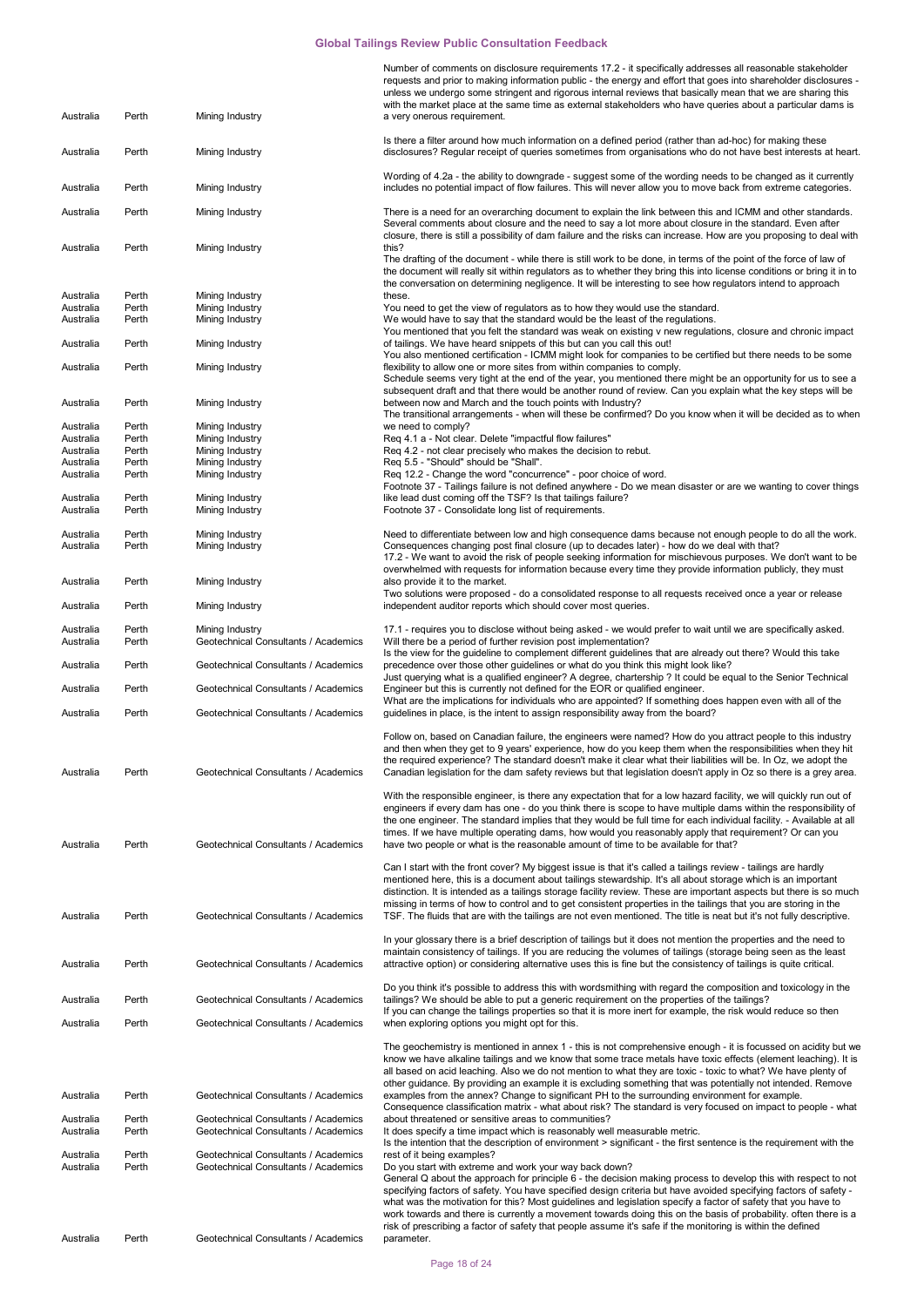|                        |                                    |                                                                              | You also have quite a narrow focus on factors of safety for the technical aspects - what about other aspects of                                                                                                                  |
|------------------------|------------------------------------|------------------------------------------------------------------------------|----------------------------------------------------------------------------------------------------------------------------------------------------------------------------------------------------------------------------------|
| Australia<br>Australia | Perth<br>Perth                     | Geotechnical Consultants / Academics<br>Geotechnical Consultants / Academics | the design with regard to waterflow for example.<br>Final figure on the org structure doesn't show the ITRB, why is that? Suggest this be added.                                                                                 |
| Australia              | Perth                              | Geotechnical Consultants / Academics                                         | But the EoR is on the org chart? (the EoR isn't reporting to anyone).                                                                                                                                                            |
| Australia              | Perth                              | Geotechnical Consultants / Academics                                         | Who is paying the ITRB and how can we ensure they are independent?                                                                                                                                                               |
| Australia              | Perth                              | Geotechnical Consultants / Academics                                         | So is it up to the individual states to mandate the levels?                                                                                                                                                                      |
|                        |                                    |                                                                              | 6.4 re DBR - being reviewed by the ITRB - this is something that could house the factors of safety. Perhaps                                                                                                                      |
| Australia              | Perth                              | Geotechnical Consultants / Academics                                         | this is where the executive should be involved to approve the specific factors of safety - I approve you to use<br>this factor. Suggest including the senior executive in this requirement.                                      |
|                        |                                    |                                                                              | One of the issues I see here is that you are going to saturate the market which is already saturated. All of a                                                                                                                   |
|                        |                                    |                                                                              | sudden you will have a group of engineers to are quickly qualified. We need to find away to support the poorer                                                                                                                   |
| Australia              | Perth                              | Geotechnical Consultants / Academics                                         | performing operators who do not operate responsibly.                                                                                                                                                                             |
|                        |                                    |                                                                              | One thing in general terms, training framework for stepping into these roles. The amount of deliverables that                                                                                                                    |
| Australia              | Perth                              | Geotechnical Consultants / Academics                                         | we will have will cripple the market - this puts a lot of additional workload on the industry - this will choke up all<br>of the senior positions in consulting firms.                                                           |
|                        |                                    |                                                                              | If you raised the salaries, you would increase university uptake which would also lead to the universities                                                                                                                       |
| Australia              | Perth                              | Geotechnical Consultants / Academics                                         | increasing their fees.                                                                                                                                                                                                           |
| Australia              | Perth                              | Geotechnical Consultants / Academics                                         | It is not a structured discipline at the moment - no qualification for a tailings engineer.                                                                                                                                      |
|                        |                                    |                                                                              | To take one engineer out of school and to make them a tailings expert would take 10 years. And this would be<br>a concerted effort. Once you get the expertise, you may just have that on one type of facility. We are very few  |
| Australia              | Perth                              | Geotechnical Consultants / Academics                                         | now so how many you can prepare in the next few years is not very many.                                                                                                                                                          |
|                        |                                    |                                                                              | Is there an opportunity for a panel to provide some recommendations to governments or universities to                                                                                                                            |
| Australia              | Perth                              | Geotechnical Consultants / Academics                                         | provide these skills?                                                                                                                                                                                                            |
|                        |                                    |                                                                              |                                                                                                                                                                                                                                  |
|                        |                                    |                                                                              | I concur with the requirement that sites should be doing as much as they can with regard to topic 5. If you look<br>at Europe, and the number of mines compared with the number of emergency services. In Australia, we have     |
|                        |                                    |                                                                              | one, maybe 2 chemists on each emergency services department. We are hugely under-resourced. If we are to                                                                                                                         |
| Australia              | Perth                              | Geotechnical Consultants / Academics                                         | monitor every tailings dam who want to consult on what would happen, it is not going to work out.                                                                                                                                |
|                        |                                    |                                                                              | 15.3 - the plan - capacity and capability of response services - hopefully the operator would put their own                                                                                                                      |
|                        |                                    |                                                                              | resources into developing this capacity, There are often dependency relationships across co-located mines.                                                                                                                       |
|                        |                                    |                                                                              | Local capacity must be continuously resourced. Long distances to be covered with very limited resources.                                                                                                                         |
| Australia              | Perth                              | Geotechnical Consultants / Academics                                         | Companies should put a lot more energy into developing the state capacity. There seems to be a higher<br>reliance on calling the emergency services but we cannot respond.                                                       |
|                        |                                    |                                                                              | We are mostly volunteers and we wouldn't send a volunteer into a mine site where there are specific hazards                                                                                                                      |
|                        |                                    |                                                                              | for which they are not qualified. It would be useful for the emergency services to make their capacity known to                                                                                                                  |
| Australia              | Perth                              | Geotechnical Consultants / Academics                                         | operators.                                                                                                                                                                                                                       |
|                        |                                    |                                                                              |                                                                                                                                                                                                                                  |
| Australia              | Perth                              | Geotechnical Consultants / Academics                                         | The key thing is that the responsibility is on the operator. Some legislation that is pushing liability to the crown<br>where operators fail. Operators share their plans infrequently but may still try to rely on these later. |
|                        |                                    |                                                                              | Unexpected inundation with heavy rainfall or seismic activity will already drain the emergency services outside                                                                                                                  |
| Australia              | Perth                              | Geotechnical Consultants / Academics                                         | of the mine so the operators should not rely on the emergency services.                                                                                                                                                          |
|                        |                                    |                                                                              | If you place the tailings in pit and they might still fail in there - suggest adding "based on consequence". After                                                                                                               |
|                        |                                    |                                                                              | the recent failure, there was a drive to have an inundation study done so if you can justify that an inundation                                                                                                                  |
| Australia              | Perth                              | Geotechnical Consultants / Academics                                         | study is not required based on risk.                                                                                                                                                                                             |
| Australia              | Perth                              | Geotechnical Consultants / Academics                                         | Defining what is credible causes a lot of argument among consultants so the requirement to do credible<br>hypothetical failure modes is well written.                                                                            |
| Australia              | Perth                              | Geotechnical Consultants / Academics                                         | 2.1 - alternatives analysis links with principle 5.                                                                                                                                                                              |
|                        |                                    |                                                                              | Disclosure question - clients have raised concern about disclosure. So what is the logic behind the disclosure                                                                                                                   |
|                        |                                    |                                                                              | requirements? Where is the line drawn? Do you include everything in an inundation study? 17.1 suggests all                                                                                                                       |
| Australia              | Perth                              | Geotechnical Consultants / Academics                                         | data may be potentially relevant.                                                                                                                                                                                                |
| Australia              | Perth                              | Geotechnical Consultants / Academics                                         | You are dealing with a consequence instead of a risk and communicating this is risky. We do not tell the public<br>with worst case scenarios when discussing emergency situations such as fires.                                 |
|                        |                                    |                                                                              |                                                                                                                                                                                                                                  |
|                        |                                    |                                                                              | Comment on the loss of life in the consequence classification - it comes up quite a lot that you have to                                                                                                                         |
|                        |                                    |                                                                              | calculate loss of life. If you are arguing between 10 and 11 people dying, you should be going between 0 and 1                                                                                                                   |
| Australia              | Perth                              | Geotechnical Consultants / Academics                                         | - particularly if it is being released to the public. Not sure where the driver is coming from this in the industry.                                                                                                             |
| Australia              | Perth                              | Geotechnical Consultants / Academics                                         | In the preamble, it says there is a goal of zero harm - you should therefore start with and end with zero<br>fatalities.                                                                                                         |
|                        |                                    |                                                                              | 16.3 - when is it intended that this plan be developed? Also it is italicised but has no definition. You should                                                                                                                  |
| Australia              | Perth                              | Geotechnical Consultants / Academics                                         | specify when this takes place.                                                                                                                                                                                                   |
|                        |                                    |                                                                              | When you start recovering is in the immediate aftermath but having something generic in place before hand                                                                                                                        |
| Australia              | Perth                              | Geotechnical Consultants / Academics                                         | really helps! We read this as being something that already existed.                                                                                                                                                              |
| Australia              | Perth                              | Geotechnical Consultants / Academics                                         | Business continuity plans are quite common in larger companies.                                                                                                                                                                  |
| Australia              | <b>Brisbane</b>                    | Civil Society / Academics                                                    | Need to create a stronger link between the knowledge base and affected people - how information is shared                                                                                                                        |
| Australia              | <b>Brisbane</b>                    | Civil Society / Academics                                                    | Strengthen the (concept of) co-creation of knowledge base.                                                                                                                                                                       |
|                        |                                    |                                                                              |                                                                                                                                                                                                                                  |
|                        |                                    |                                                                              | Role of the regulator is important but (the Standard) does not provide a regulatory model of leading practice. A                                                                                                                 |
|                        |                                    | Civil Society / Academics                                                    | regulatory model is needed. (Out of scope?) Would like to see recommendations on this in the                                                                                                                                     |
| Australia              | <b>Brisbane</b>                    |                                                                              | recommendations report. (the standard is narrow on this but the conversation around this was quite broad).<br>With a tailings standard, is it possible organisations return to alternative models that are worse? Is there a     |
| Australia              | <b>Brisbane</b>                    | Civil Society / Academics                                                    | potential for perverse affects or retrograde actions such as riverine tailings?                                                                                                                                                  |
| Australia              | <b>Brisbane</b>                    | Civil Society / Academics                                                    | Include as a principle (that there is to be) not adverse change in riverine/oceans (disposal).                                                                                                                                   |
| Australia              | <b>Brisbane</b>                    | Civil Society / Academics                                                    | The Knowledge base raises alternatives.                                                                                                                                                                                          |
| Australia              | <b>Brisbane</b>                    | Civil Society / Academics                                                    | Recovery - other half is not just about getting out of harm. Note the long term value proposition and<br>commitment to the principle and the process to have had and to initiate conversations.                                  |
| Australia              | <b>Brisbane</b>                    | Civil Society / Academics                                                    | 16.1 - Semi-colon missing.                                                                                                                                                                                                       |
|                        |                                    |                                                                              | Emergency response - remote locations - need companies and government to be prepared and money set                                                                                                                               |
| Australia              | <b>Brisbane</b>                    | Civil Society / Academics                                                    | aside.                                                                                                                                                                                                                           |
|                        |                                    |                                                                              | Need clarity about how/why the TSF is less extreme (risk) after internal examination/evidence - who is                                                                                                                           |
| Australia              | <b>Brisbane</b>                    | Civil Society / Academics                                                    | justification given to? (de-risk)                                                                                                                                                                                                |
| Australia<br>Australia | <b>Brisbane</b><br><b>Brisbane</b> | Civil Society / Academics<br>Civil Society / Academics                       | Competent persons - need more specifics around "Engineer of Record".<br>Reporting requirements need to be more specific.                                                                                                         |
|                        |                                    |                                                                              |                                                                                                                                                                                                                                  |
| Australia              | <b>Brisbane</b>                    | Civil Society / Academics                                                    | Regulatory framework needs to ensure enforcement, competency/capability to verify if the EoR is sufficient.                                                                                                                      |
| Australia              | <b>Brisbane</b>                    | Civil Society / Academics                                                    | Undefined dam safety review.                                                                                                                                                                                                     |
| Australia              | <b>Brisbane</b>                    | Civil Society / Academics                                                    | Doesn't explain DSR and EOR - key roles (including P 22).<br>Low insignificant categories - small mines will struggle - doesn't take account of the justification for this model                                                 |
| Australia              | <b>Brisbane</b>                    | Civil Society / Academics                                                    | for smaller/lower levels.                                                                                                                                                                                                        |
| Australia              | <b>Brisbane</b>                    | Civil Society / Academics                                                    | Governance structure also needs scalability.                                                                                                                                                                                     |
|                        |                                    |                                                                              | Principle 16 should specify what would be reconstructed needs definition - to include livelihoods - outcome not                                                                                                                  |
|                        |                                    |                                                                              | just infrastructure - must include ecosystems - major - assumption that repair will not be restoration                                                                                                                           |
| Australia              | <b>Brisbane</b>                    | Civil Society / Academics                                                    | (irreversible loss) - major heading.<br>Omission - Closure.                                                                                                                                                                      |
| Australia<br>Australia | <b>Brisbane</b><br><b>Brisbane</b> | Civil Society / Academics<br>Civil Society / Academics                       | Omission - Needs definition - Slow failure v acute failure - Accumulating/cumulative.                                                                                                                                            |
| Australia              | <b>Brisbane</b>                    | Civil Society / Academics                                                    | Omission - Major Hazard risk (not just safety).                                                                                                                                                                                  |
| Australia              | <b>Brisbane</b>                    | Civil Society / Academics                                                    | Omission - Needs definition - Catastrophe rapid onset - Explain this.                                                                                                                                                            |
| Australia              | <b>Brisbane</b>                    | Civil Society / Academics                                                    | Omission - Internal audit but not external.                                                                                                                                                                                      |
| Australia              | <b>Brisbane</b><br><b>Brisbane</b> | Civil Society / Academics<br>Civil Society / Academics                       | Omission - Topic 3 - Must include closure in the heading.<br>Omission - Legacy issues of abandoned community left behind.                                                                                                        |
| Australia              |                                    |                                                                              |                                                                                                                                                                                                                                  |

Page 19 of 24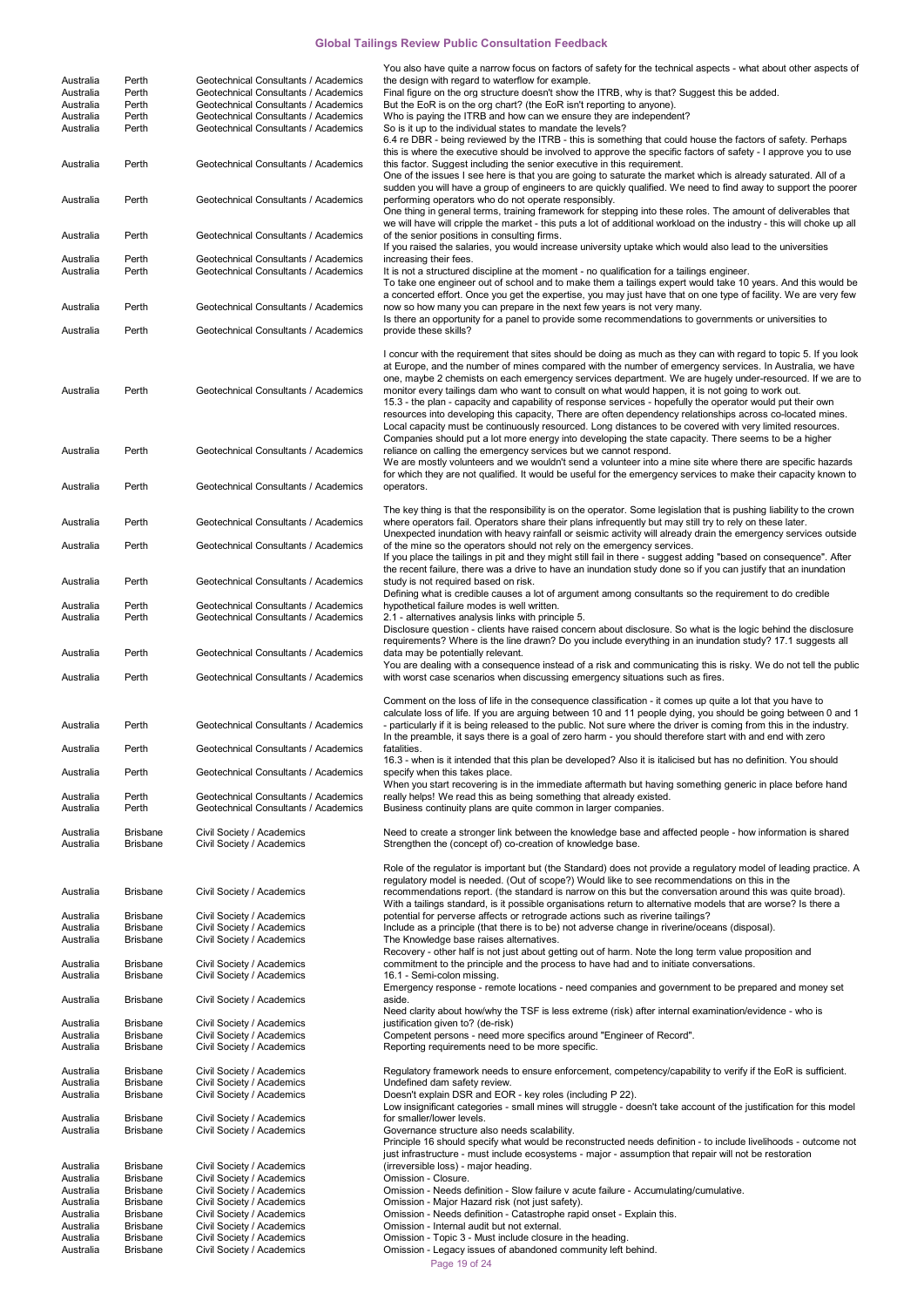| Australia | <b>Brisbane</b> | Civil Society / Academics | Omission - Topic 2 - doesn't engage with post-closure land use at facility.                                        |
|-----------|-----------------|---------------------------|--------------------------------------------------------------------------------------------------------------------|
| Australia | <b>Brisbane</b> | Civil Society / Academics | Omission - If community perspective - all disposal means need to be addressed.                                     |
|           |                 |                           | Omission - Topic 4 - All internal management/governance needs to encourage companies to proactively                |
| Australia | <b>Brisbane</b> | Civil Society / Academics | engage with regulator & with indigenous groups.                                                                    |
| Australia | <b>Brisbane</b> | Civil Society / Academics | Strength - Well crafted language - easy to read/understand for non-technical people.                               |
| Australia | <b>Brisbane</b> | Civil Society / Academics | Strength - That affected communities are central.                                                                  |
| Australia | <b>Brisbane</b> | Civil Society / Academics | Strength - Local content approach.                                                                                 |
| Australia | <b>Brisbane</b> | Civil Society / Academics | Strength - 2.3 Requires us to assess the potential failure.                                                        |
| Australia | <b>Brisbane</b> | Civil Society / Academics | Strength - 2.3 All TSFs are at a high risk until proven otherwise.                                                 |
| Australia | <b>Brisbane</b> | Civil Society / Academics | Strength - Portal allows specific feedback to be included.                                                         |
| Australia | <b>Brisbane</b> | Civil Society / Academics | Strength - May encourage alternative/improved ways of managing tailings.                                           |
|           |                 |                           | When the process is finished and you implement this - which organisations do you expect would endorse this         |
|           |                 |                           | standard? It's important at the international level who endorses this document. Is there any involvement from      |
| Australia | <b>Brisbane</b> | Civil Society / Academics | ICOLD for example which might have an interest in this area.                                                       |
| Australia | <b>Brisbane</b> | Civil Society / Academics | Do you envisage that the standard would supersede the myriad of other standards around the world?                  |
|           |                 |                           | You have legal representation on the committee, in their view, will the standard carry more weight than the        |
|           |                 |                           | regulations in certain jurisdictions? If a representative of a company is going to be arrested, will they be held  |
| Australia | <b>Brisbane</b> | Civil Society / Academics | accountable under the regulations or the requirements of your standard?                                            |
|           |                 |                           |                                                                                                                    |
|           |                 |                           | About the timeframe - you were given only a very short time to complete this job. I understand the public and      |
|           |                 |                           | political pressure to come out with something but there is also an obligation to engage thoroughly with mining     |
|           |                 |                           | affected communities. One year is a very short time, would you accept this time frame again if you were            |
|           |                 |                           | asked? Would you consider an opportunity for some form of review and to consider this as a living document         |
| Australia | <b>Brisbane</b> | Civil Society / Academics | that would continue to evolve after March next year. There really is a problem with this very short timeframe.     |
| Australia | <b>Brisbane</b> | Civil Society / Academics | What is the economic context that you are talking about in Knowledge Base?                                         |
|           |                 |                           | I have several concerns here - tailings is quite challenging because PNG faces high seismic, high rainfall etc.    |
|           |                 |                           | When we say global standard, we will have stricter standards than this. Why don't we call it a guideline rather    |
| Australia | <b>Brisbane</b> | Civil Society / Academics | than a standard? This should be a minimum requirement.                                                             |
|           |                 |                           |                                                                                                                    |
|           |                 |                           | ANCOLD has a guideline that to all intents and purposes is a de facto standard. The mining industry consider       |
| Australia | <b>Brisbane</b> | Civil Society / Academics | it a standard and should anything go amiss and they were to stand up in court, they would rely on ANCOLD.          |
|           |                 |                           | Which would be the overarching - standard or the guideline - overtime the standard could become overarching        |
| Australia | <b>Brisbane</b> | Civil Society / Academics | but who knows how the legal people will treat it.                                                                  |
|           |                 |                           | One thing that is probably worth doing - usually with standards they read like standards and this standard         |
|           |                 |                           | reads more like a guideline as there are a lot of "shoulds" in there. In the requirements there are lots of        |
| Australia | <b>Brisbane</b> | Civil Society / Academics | shoulds. The standard must be an imperative.                                                                       |
|           |                 |                           | Irrespective of what name you use, it seems to me that this document is a high level guidance document. The        |
| Australia | <b>Brisbane</b> | Civil Society / Academics | high level types of principles are interfering with high standards.                                                |
|           |                 |                           | In terms of enforcement, it comes back to whether the state regulator adopts it as the enforceable instrument.     |
| Australia | <b>Brisbane</b> | Civil Society / Academics | Until such time it could either be a standard or a guideline.                                                      |
|           |                 |                           |                                                                                                                    |
| Australia | <b>Brisbane</b> | Civil Society / Academics | What status will this document have finally as this will help have them adopted or endorsed at local level.        |
|           |                 |                           | One of my concerns is that some of the technical requirements are very complex (e.g. analysing slurry is very      |
|           |                 |                           | complex) - who will say that the analysis has been done properly? There is a bit of a grey area about who will     |
| Australia | <b>Brisbane</b> | Civil Society / Academics | sign off on this.                                                                                                  |
|           |                 |                           | The mining companies themselves currently sign off on the design and they are becoming extremely risk              |
|           |                 |                           | adverse. They will now ask that their designers comply with ANCOLD or whatever which in some states in             |
| Australia | <b>Brisbane</b> | Civil Society / Academics | Australia is written into law.                                                                                     |
|           |                 |                           |                                                                                                                    |
|           |                 |                           | In the discussion format we are only speaking about the contents of the standard - what about implementation       |
| Australia | <b>Brisbane</b> | Civil Society / Academics | principles? These would be useful to give the implementing body some guidance about what your vision was.          |
|           |                 |                           | Some issues would be directed only to the standard entity but some implementation issues would be directed         |
| Australia | <b>Brisbane</b> | Civil Society / Academics | at the operator.                                                                                                   |
| Australia | <b>Brisbane</b> | Civil Society / Academics | The standard should stipulate the requirements but not how to do it.                                               |
|           |                 |                           | When you use the term comprehensive, you mention Topic I and Topic III - what does comprehensive mean?             |
|           |                 |                           | Operators need to know what this means. That will define the standard. Some of the wording is not as clear or      |
| Australia | <b>Brisbane</b> | Civil Society / Academics | well defined from a technical perspective to follow as a standard.                                                 |
|           |                 |                           | I understand that not all the ICMM members have endorsed the draft standard - what are their sticking points -     |
| Australia | Brisbane        | Civil Society / Academics |                                                                                                                    |
| Australia | <b>Brisbane</b> | Civil Society / Academics | what are they not happy about?<br>Will the ICMM Members HAVE to endorse it? They have an input into the process?   |
| Australia | <b>Brisbane</b> |                           | Have the member companies already voiced what they are not happy about with the standard?                          |
|           |                 | Civil Society / Academics | In discussions I have had with people in the industry, they have voiced concerns about the rebuttable              |
|           |                 |                           |                                                                                                                    |
|           |                 |                           | presumption - some are for (good idea to get senior management attention) and some are against (it will be         |
|           |                 |                           | too onerous to treat all dams as if they are extreme but you really don't have to do much work to prove they       |
| Australia | <b>Brisbane</b> | Civil Society / Academics | are not extreme).                                                                                                  |
|           |                 |                           | As someone who is concerned about the health of workers and neighbouring communities - why hasn't health           |
|           |                 |                           | been highlighted? It could be assumed to be included in "social" but it could be something that is included        |
| Australia | <b>Brisbane</b> | Civil Society / Academics | clearly in terms of knowledge base and consequence.                                                                |
| Australia | <b>Brisbane</b> | Civil Society / Academics | The sense I got was that you were planning to add more content about closure etc.                                  |
| Australia | <b>Brisbane</b> | Civil Society / Academics | Assignment of the engineer of record - stating this rather than "expert" is a good idea.                           |
|           |                 |                           |                                                                                                                    |
|           |                 |                           | With regard to the Knowledge base requirements - you need to maintain knowledge of the facilities from the         |
|           |                 |                           | first day they were planned to the day are closed for the purpose of assessing risks - you have stated that the    |
|           |                 |                           | risk assessment needs a level of independence. Have you thought about the repositories for this knowledge          |
|           |                 |                           | base over time (to ensure longevity and independence over time) and to allow access to relevant independent        |
|           |                 |                           | reviewers? I don't think we do this. For some key decisions we put the onus back on the industry to supply key     |
| Australia | <b>Brisbane</b> | Civil Society / Academics | information but we need to start thinking about how we do this.                                                    |
|           |                 |                           |                                                                                                                    |
| Australia | <b>Brisbane</b> | Civil Society / Academics | I didn't read this knowledge base as being a broader public database but rather focussed on an operation.          |
|           |                 |                           | Governments need the data that spans back from the commencement of the structure of the dam to take over           |
| Australia |                 |                           |                                                                                                                    |
|           | <b>Brisbane</b> | Civil Society / Academics | when they accept closed sites.                                                                                     |
| Australia |                 |                           | The best instrumented tailings dams in the world are those who have had failures. Huge effort to bring all         |
|           | <b>Brisbane</b> | Civil Society / Academics | dams up to this standard.                                                                                          |
|           |                 |                           |                                                                                                                    |
|           |                 |                           | There is no connection after a number of years as they report to the mine manager - the person who has a lot       |
| Australia | <b>Brisbane</b> | Civil Society / Academics | of knowledge so if they report to an individual who is separate, this will help with that information retention.   |
|           |                 |                           | Still a risk that if it is within a company, the financials will also dictate the resourcing of data sources. It's |
| Australia | <b>Brisbane</b> | Civil Society / Academics | difficult for operators to maintain knowledge over even a period of ten years.                                     |
|           |                 |                           | This data collection needs to link in with the state regulator, The regulator needs to request certain             |
| Australia | <b>Brisbane</b> | Civil Society / Academics | documentation that they can store away.                                                                            |
| Australia | <b>Brisbane</b> | Civil Society / Academics | The role of the state is not very clear in this document at the moment.                                            |
|           |                 |                           | Government can ask for a design plan but this was deemed to risky as it implied they would make comments           |
| Australia | <b>Brisbane</b> | Civil Society / Academics | and/or endorse the plan. It was then changed to have the operator keep these plans.                                |
| Australia | <b>Brisbane</b> | Civil Society / Academics | Who would fund the government repository?                                                                          |
|           |                 |                           | In the last few years, there has been such a dramatic change in the technology with regard to data. At every       |
|           |                 |                           | step of the way, all that went before was lost. I hope we will get to the technological stage that it will be easy |
| Australia | <b>Brisbane</b> | Civil Society / Academics | and cheap.                                                                                                         |
|           |                 |                           | Making information publicly available is a good idea but companies have commercially sensitive information         |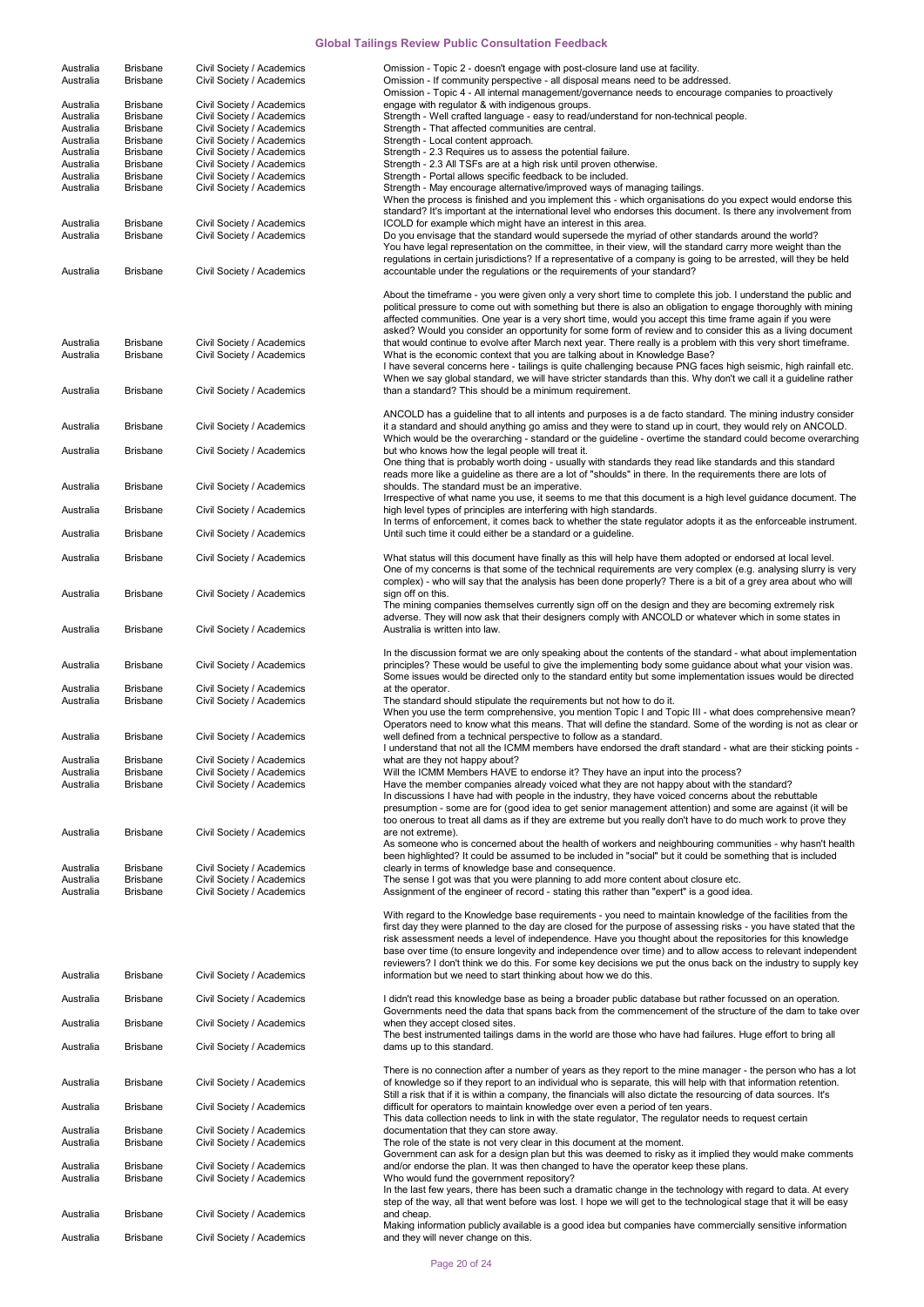| Australia              | Brisbane             | Civil Society / Academics                              | I've looked at this from a number of different lenses. 1. As a principle based standard, there are none in there<br>that you could disagree with as a stakeholder or a company as good practice. 2. ITO Project affected<br>communities and Management & Governance - the reference to standard practices that are already required<br>jumped out to me. There is nothing very different to what is being done or what should be done in any case.<br>Some further analysis would be good to highlight what is new or different. 3. Management & governance - I<br>feel quite strongly about this. If you can get this to work, your business will run more efficiently. Comments<br>about learning cultures etc - all companies are trying to do this and are struggling to do this. It's a really really<br>good document and thanks for making it broad.                                                                                                                                                                   |
|------------------------|----------------------|--------------------------------------------------------|-------------------------------------------------------------------------------------------------------------------------------------------------------------------------------------------------------------------------------------------------------------------------------------------------------------------------------------------------------------------------------------------------------------------------------------------------------------------------------------------------------------------------------------------------------------------------------------------------------------------------------------------------------------------------------------------------------------------------------------------------------------------------------------------------------------------------------------------------------------------------------------------------------------------------------------------------------------------------------------------------------------------------------|
|                        |                      |                                                        | We have principles and in particular with regard to dam closure, we can talk about principles but it is also good<br>to know about the objective. Looking at dams, and physical and chemical stability etc - stating the end result is<br>important. We should think about highlighting the objective so you are not dictating specific things but                                                                                                                                                                                                                                                                                                                                                                                                                                                                                                                                                                                                                                                                            |
| Australia              | Brisbane             | Civil Society / Academics                              | achieving the end result for all of the requirements.<br>The challenge is going to be when you step into the detail which is when you will get a lot of comments from                                                                                                                                                                                                                                                                                                                                                                                                                                                                                                                                                                                                                                                                                                                                                                                                                                                         |
| Australia              | <b>Brisbane</b>      | Civil Society / Academics                              | industry such as "how do I know that what I am doing is acceptable?"<br>There are lot of teeth in the standard, some are molars and some are incisors? Which ones will reduce risk                                                                                                                                                                                                                                                                                                                                                                                                                                                                                                                                                                                                                                                                                                                                                                                                                                            |
| Australia              | Brisbane             | Civil Society / Academics                              | more effectively?<br>If water is the risk with a tailings dam, if we are to ask what would this standard do to increase the uptake of<br>dry tailings, the answer isn't clear to me. Not necessarily dictating the technology but encouraging. Re<br>Principle 4 - why not say "design for dry unless you can rebut?" This is a once in a decade moment, if this                                                                                                                                                                                                                                                                                                                                                                                                                                                                                                                                                                                                                                                              |
| Australia              | Brisbane             | Civil Society / Academics                              | standard doesn't increase the uptake of dry, it is a missed opportunity.                                                                                                                                                                                                                                                                                                                                                                                                                                                                                                                                                                                                                                                                                                                                                                                                                                                                                                                                                      |
| Australia              | Brisbane             | Civil Society / Academics                              | Parallel conversation that is happening out there is do you actually need tailings dams and can you get away<br>from high water systems altogether. This will drive innovation in directions away from wet tailings.                                                                                                                                                                                                                                                                                                                                                                                                                                                                                                                                                                                                                                                                                                                                                                                                          |
| Australia              | <b>Brisbane</b>      | Civil Society / Academics                              | From a discussion group: How will the standard reduce tailings failures? - Does it/should it encourage dry<br>tailings? Does it/should it drive "storage methods"? Should it drive cost?<br>Isn't there another way of tackling this? When you talk about design, construct etc, (couldn't) you raise the<br>question specifically: What is the need for the storage? If there is a need to store tailings, what kind of facility                                                                                                                                                                                                                                                                                                                                                                                                                                                                                                                                                                                             |
| Australia              | <b>Brisbane</b>      | Civil Society / Academics                              | is required? Raise this question in a stronger manner.                                                                                                                                                                                                                                                                                                                                                                                                                                                                                                                                                                                                                                                                                                                                                                                                                                                                                                                                                                        |
| Australia              | Brisbane             | Civil Society / Academics                              | 2.1 - all feasible sites and technologies are mentioned here - this does include dry so it is covered somehow<br>but perhaps you could expressly mention dry.                                                                                                                                                                                                                                                                                                                                                                                                                                                                                                                                                                                                                                                                                                                                                                                                                                                                 |
| Australia              | <b>Brisbane</b>      | Civil Society / Academics                              | There is currently no incentive to move towards dry - the standard should make it easier to get certification for<br>a dry standard than for a wet standard. The incentives aren't clear.<br>Instead of calling it dry - you build as you operate and depending on where you are, there are minimum or                                                                                                                                                                                                                                                                                                                                                                                                                                                                                                                                                                                                                                                                                                                        |
| Australia              | <b>Brisbane</b>      | Civil Society / Academics                              | lowest possible water content that we can push for. You should always maintain water at the lowest achievable<br>levels. This could enforce a shift in water management practices.                                                                                                                                                                                                                                                                                                                                                                                                                                                                                                                                                                                                                                                                                                                                                                                                                                            |
| Australia              | Brisbane             | Civil Society / Academics                              | We are not always making dams sufficiently stable at the moment - water dams are generally more stable<br>than tailings dams.                                                                                                                                                                                                                                                                                                                                                                                                                                                                                                                                                                                                                                                                                                                                                                                                                                                                                                 |
|                        |                      |                                                        | Mining is completely wedded to net present value accounting and KPIs - wrong bonuses for the wrong things.                                                                                                                                                                                                                                                                                                                                                                                                                                                                                                                                                                                                                                                                                                                                                                                                                                                                                                                    |
| Australia              | <b>Brisbane</b>      | Civil Society / Academics                              | Production and minimising capex are the goals. Capex is minimised, open goes up. That would be another<br>suggestion - what incentive can you give to industry to look at whole of life costs rather than short term costs?<br>There is a gap in the current document with regard to water management in this document. If you deposit your                                                                                                                                                                                                                                                                                                                                                                                                                                                                                                                                                                                                                                                                                   |
| Australia              | Brisbane             | Civil Society / Academics                              | tailings sub-aqueous, it won't solidify properly.                                                                                                                                                                                                                                                                                                                                                                                                                                                                                                                                                                                                                                                                                                                                                                                                                                                                                                                                                                             |
| Australia              | <b>Brisbane</b>      | Civil Society / Academics                              | Is there an opportunity to reinforce the lifecycle approach for managing tailings? If you do coarse grinding, you<br>can reduce the amount of water in the dam. There are opportunities early in the process to reduce this.<br>You might be aware of the real options approach to evaluating tailings dam failures. You can calculate the cost                                                                                                                                                                                                                                                                                                                                                                                                                                                                                                                                                                                                                                                                               |
| Australia              | <b>Brisbane</b>      | Civil Society / Academics                              | of failures which can be brought into provisioning calculations. There is an individual working on this in Brazil<br>for many years and it could be a good idea to connect with her work.                                                                                                                                                                                                                                                                                                                                                                                                                                                                                                                                                                                                                                                                                                                                                                                                                                     |
| Australia<br>Australia | Brisbane<br>Brisbane | Civil Society / Academics<br>Civil Society / Academics | With regard to, net present value - the investors drive the financial modelling of the companies. The investors<br>will drive the companies into the best solution for tailings storage.<br>Breakout session output: Standard v guideline. Guidelines: There are several; they are not enforceable; they<br>become de facto standards over time as they become absorbed in regulations, and they need to be regionally<br>specific to cater for issues such as seismicity, rainfall, topography and societal issues. Standards -<br>enforcement is easier; it won't replace current guidelines, includes "should" but should say "shall", it is high<br>level and shouldn't interfere with guidelines, likely to become enforceable by investors, it's a global standard<br>and regional settings are less well captured, lack of implementation guidelines from operators not from the<br>standard and the link with regulators, it is not focused on the how, it is focused on reducing harm and it is yet<br>to be tested. |
|                        |                      |                                                        | Technical aspects are included in some but not all. From a technical side, you get a slight feeling that the                                                                                                                                                                                                                                                                                                                                                                                                                                                                                                                                                                                                                                                                                                                                                                                                                                                                                                                  |
| Australia              | <b>Brisbane</b>      | Civil Society / Academics                              | existing technical guys have stuffed it up and the industry has had to go outside to get other technical input.<br>Skills shortage and the need for training - short supply of expertise out there - there are no qualifications                                                                                                                                                                                                                                                                                                                                                                                                                                                                                                                                                                                                                                                                                                                                                                                              |
| Australia              | <b>Brisbane</b>      | Civil Society / Academics                              | globally on tailings.<br>From a discussion group: Design criteria - decided by the company and intended to remain in compliance with                                                                                                                                                                                                                                                                                                                                                                                                                                                                                                                                                                                                                                                                                                                                                                                                                                                                                          |
| Australia              | Brisbane             | Civil Society / Academics                              | local guidelines or laws.<br>From a discussion group: Endorsement of standard - Hoped that a compromise will be reached that all will                                                                                                                                                                                                                                                                                                                                                                                                                                                                                                                                                                                                                                                                                                                                                                                                                                                                                         |
| Australia              | <b>Brisbane</b>      | Civil Society / Academics                              | endorse.<br>From a discussion group: Add "Health" - Add Closure, Chronic impact, technical, social, economic implications                                                                                                                                                                                                                                                                                                                                                                                                                                                                                                                                                                                                                                                                                                                                                                                                                                                                                                     |
| Australia              | <b>Brisbane</b>      | Civil Society / Academics                              | of NPV& KPIs, skills shortage/training and centralised monitoring.<br>From a discussion group: Responsibility for data management and cost? Standalone? Independent? Current<br>expectation that it is on a company basis. Abandoned sites or on relinguishment? Few sites currently have this                                                                                                                                                                                                                                                                                                                                                                                                                                                                                                                                                                                                                                                                                                                                |
| Australia              | <b>Brisbane</b>      | Civil Society / Academics                              | (Samarco arguably the best instrumented site in the world).                                                                                                                                                                                                                                                                                                                                                                                                                                                                                                                                                                                                                                                                                                                                                                                                                                                                                                                                                                   |
| Australia              | <b>Brisbane</b>      | Civil Society / Academics                              | From a discussion group: Data/technology advances: Mining companies are adverse to public disclosure.<br>Easy to read, well crafted, don't need to be a technical expert to read. Local context approach is front and                                                                                                                                                                                                                                                                                                                                                                                                                                                                                                                                                                                                                                                                                                                                                                                                         |
| Australia              | <b>Brisbane</b>      | Civil Society / Academics                              | centre which is good.<br>Assumption that the facility is high risk is supported and this may encourage improvements in the methods of                                                                                                                                                                                                                                                                                                                                                                                                                                                                                                                                                                                                                                                                                                                                                                                                                                                                                         |
| Australia              | <b>Brisbane</b>      | Civil Society / Academics                              | storage.                                                                                                                                                                                                                                                                                                                                                                                                                                                                                                                                                                                                                                                                                                                                                                                                                                                                                                                                                                                                                      |
| Australia              | <b>Brisbane</b>      | Civil Society / Academics                              | Closure is a gap - all of the stages through to closure including post closure land use and legacy issues<br>(including abandonment). Acute v chronic aspects are different and the health aspects have been neglected.                                                                                                                                                                                                                                                                                                                                                                                                                                                                                                                                                                                                                                                                                                                                                                                                       |
| Australia              | <b>Brisbane</b>      | Civil Society / Academics                              | Failure needs to be defined as it could be as simple as not achieving objectives.<br>Relationships between EoR and dam safety review process. Reporting requirements and the role of the<br>regulator. The standard is not directed at controlling these but we looked at the relationship between the                                                                                                                                                                                                                                                                                                                                                                                                                                                                                                                                                                                                                                                                                                                        |
| Australia              | <b>Brisbane</b>      | Civil Society / Academics                              | operator and the regulator in this respect.<br>Scalability - lower risk and smaller operations - how are government involvement and governance issues                                                                                                                                                                                                                                                                                                                                                                                                                                                                                                                                                                                                                                                                                                                                                                                                                                                                         |
| Australia              | Brisbane             | Civil Society / Academics                              | scaled appropriately?<br>Role of the regulator is NB - they would like a model for leading practice on how to engage on tailings issues<br>particularly around emergency response and the remoteness. Emergency response needs to be initiated well                                                                                                                                                                                                                                                                                                                                                                                                                                                                                                                                                                                                                                                                                                                                                                           |
| Australia              | Brisbane             | Civil Society / Academics                              | in advance of a disaster to allow people to respond.                                                                                                                                                                                                                                                                                                                                                                                                                                                                                                                                                                                                                                                                                                                                                                                                                                                                                                                                                                          |
| Australia              | <b>Brisbane</b>      | Civil Society / Academics                              | Ownership and management of the knowledge base - this is not a one way communication process - how you<br>protect and manage this knowledge coming from the communities?<br>In an overarching sense, we discussed the challenges of taking a risk based approach to a standard and<br>some of the issues that emerge from this are who is at risk, who determines the significance of the risk - at a<br>practical level, the standard needs to be looked through to ensure consistency with regard to how it refers to<br>risk. Also references to guidelines etc. We have some examples of these but we won't discuss now. In<br>essence, one issue that preoccupied us - extreme loss of life = over 100 but what about villages of 50 people?<br>We shouldn't quantify the numbers of people as defining the consequential impact. The standard should                                                                                                                                                                    |
| Australia              | <b>Brisbane</b>      | Civil Society / Academics                              | review these aspects.                                                                                                                                                                                                                                                                                                                                                                                                                                                                                                                                                                                                                                                                                                                                                                                                                                                                                                                                                                                                         |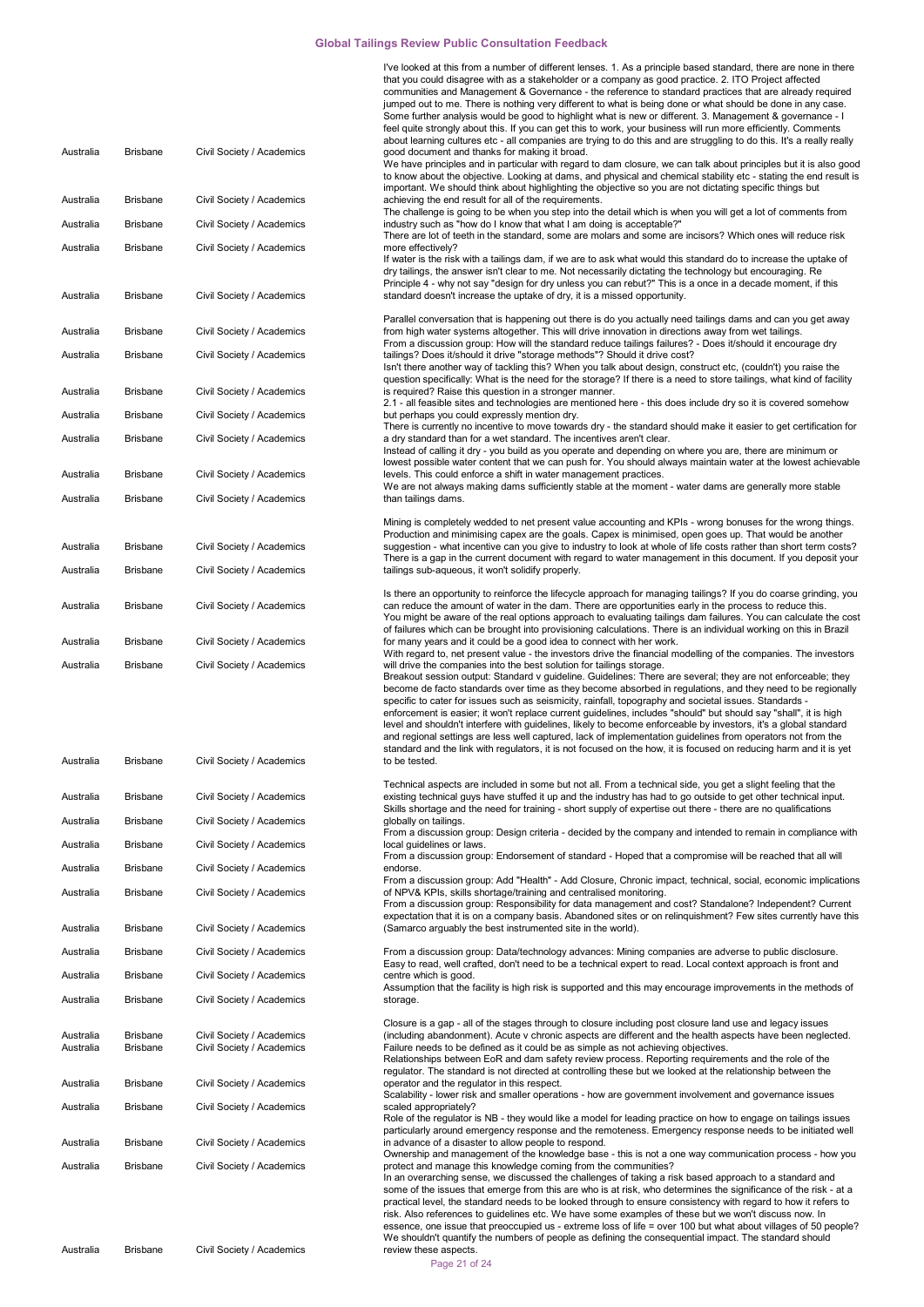| Australia                           | <b>Brisbane</b>                                       | Civil Society / Academics                                                           | Some structural inconsistencies around this and the moral issue around value of life.<br>Key project affected group is defined but it does not mention workers - you should call out that workers are                                                                                                                                                                                                                                                                                                                                                                                                                                                                                                                                                                                                           |
|-------------------------------------|-------------------------------------------------------|-------------------------------------------------------------------------------------|-----------------------------------------------------------------------------------------------------------------------------------------------------------------------------------------------------------------------------------------------------------------------------------------------------------------------------------------------------------------------------------------------------------------------------------------------------------------------------------------------------------------------------------------------------------------------------------------------------------------------------------------------------------------------------------------------------------------------------------------------------------------------------------------------------------------|
| Australia<br>Australia<br>Australia | <b>Brisbane</b><br><b>Brisbane</b><br><b>Brisbane</b> | Civil Society / Academics<br>Civil Society / Academics<br>Civil Society / Academics | included<br>Consequence descriptors are prescriptive and contradictory to some other things in the standard<br>Treatment of long term risk was underdone. Standard is silent on residual risk at the moment.                                                                                                                                                                                                                                                                                                                                                                                                                                                                                                                                                                                                    |
| Australia                           | <b>Brisbane</b>                                       | Civil Society / Academics                                                           | Definition of tailings facility could be strengthened by example closure of a tailings facility or closure of the<br>mine.<br>Why isn't there more discussion about some of the technology solutions but this was explained as a scoping                                                                                                                                                                                                                                                                                                                                                                                                                                                                                                                                                                        |
| Australia                           | <b>Brisbane</b>                                       | Civil Society / Academics                                                           | issue. The standard doesn't mention riverine tailings or ocean tailings etc we understand the scope but<br>perhaps the title could be changed to reflect this as it currently raises expectations.                                                                                                                                                                                                                                                                                                                                                                                                                                                                                                                                                                                                              |
| Australia                           | <b>Brisbane</b>                                       | Civil Society / Academics                                                           | Any considerations to unintended consequences of the standard such as misunderstanding of terminology in<br>the case of an incident and accountability or negligence hearings. Legal framework considerations. How the<br>standard interacts legally over time needs to be considered? e.g. knowledge transfer through M&A.<br>Great to see enhanced monitoring but concerned that this may not happen and that there would be a low<br>appetite among operators for this. Would someone be charged with looking after the data and the knowledge                                                                                                                                                                                                                                                               |
| Australia<br>Australia              | <b>Brisbane</b><br><b>Brisbane</b>                    | Civil Society / Academics<br>Civil Society / Academics                              | base and which specific parameters need to be monitored?<br>Ensuring compatibility of data for future use and future integration with other data sets.<br>Have you thought about how the application of the standard might have prevented accidents in the past? This                                                                                                                                                                                                                                                                                                                                                                                                                                                                                                                                           |
| Australia                           | <b>Brisbane</b>                                       | Civil Society / Academics                                                           | could be an interesting exercise to review some case studies.                                                                                                                                                                                                                                                                                                                                                                                                                                                                                                                                                                                                                                                                                                                                                   |
| Australia                           | <b>Brisbane</b>                                       | Civil Society / Academics                                                           | Meaningful engagement - is a bit woolly. It would be helpful to have more definition about what this means.<br>What are the consequences of this - how do you build communities to have that meaningful engagement.                                                                                                                                                                                                                                                                                                                                                                                                                                                                                                                                                                                             |
| Australia<br>Australia              | <b>Brisbane</b><br><b>Brisbane</b>                    | Civil Society / Academics<br>Civil Society / Academics                              | Some of the words in the preamble puts the onus on the communities to hold the companies to account.<br>Section on stakeholders and communities could be beefed up.                                                                                                                                                                                                                                                                                                                                                                                                                                                                                                                                                                                                                                             |
| Australia<br>Australia              | <b>Brisbane</b><br><b>Brisbane</b>                    | Civil Society / Academics<br>Civil Society / Academics                              | Conflicts of interest in the context of transparency could be enhanced if mentioned in Principle 10 & 12.<br>Providing some examples of what conflicts of interest could look like would be helpful.                                                                                                                                                                                                                                                                                                                                                                                                                                                                                                                                                                                                            |
| Australia                           | <b>Brisbane</b>                                       | Civil Society / Academics                                                           | Meaningful engagement in connection with public disclosure - the standard doesn't address this.<br>Turnover and corporate memory - turnover of staff (knowledge base can be accumulated but the assimilation<br>into minds is difficult as all new people need to ingest ever increasing information) Also the standard is silent                                                                                                                                                                                                                                                                                                                                                                                                                                                                               |
| Australia                           | <b>Brisbane</b>                                       | Civil Society / Academics                                                           | on what companies are expected to do when a site changes ownership.<br>Being clear about the title and the importance of the title - if it was called Tailings storage facilities then maybe                                                                                                                                                                                                                                                                                                                                                                                                                                                                                                                                                                                                                    |
| Australia                           | <b>Brisbane</b>                                       | Civil Society / Academics                                                           | we would encourage companies to by pass storage altogether!                                                                                                                                                                                                                                                                                                                                                                                                                                                                                                                                                                                                                                                                                                                                                     |
| Australia                           | <b>Brisbane</b>                                       | Civil Society / Academics                                                           | Page 11 - Footnote 22 minimising risks - is this a hierarchy order or is it just the order in which it was written?<br>The order is correct in my opinion but there is no hierarchy. Suggest that the standard proposes a hierarchy.<br>I like the focus on people and affected communities, but I wonder why indigenous communities are footnoted?<br>Lots of footnoting with regard to meaningful engagement but it would make this stronger - indigenous people<br>have been slightly erased from the text. (Audience were directed to 3.1) Embedding meaningful engagement<br>with them in the text would be good - there is a lot of implied knowledge. Not a good look that half of it is<br>footnoted. It's important that it is upfront - the fact it is number 3 is good and you don't often see this. |
| Australia<br>Australia              | <b>Brisbane</b><br><b>Brisbane</b>                    | Civil Society / Academics<br>Civil Society / Academics                              | Deconstructing meaningful engagement in the text would be helpful. It's used routinely in the text that it should<br>be spelled out in the text.<br>There is a general feeling that footnotes are less important than the text.                                                                                                                                                                                                                                                                                                                                                                                                                                                                                                                                                                                 |
| Australia                           | <b>Brisbane</b>                                       | Civil Society / Academics                                                           | Was there a purposeful omission of FPIC in the document? Suggest you insert this in the text under affected<br>communities.                                                                                                                                                                                                                                                                                                                                                                                                                                                                                                                                                                                                                                                                                     |
| Australia                           | <b>Brisbane</b>                                       | Civil Society / Academics                                                           | 3.3 - instead of saying "good faith" could you strengthen this as it can be defined differently across the world?<br>If one takes it seriously that affected communities should be front and centre then there are some serious<br>points missing the text now - legacy issues, long term effects and abandoned sites. There is a problem with<br>the narrowing down of the whole thing to storage facilities because the effects on communities can be very<br>detrimental as these can include riverine etc. There has been mention of perverse effects of this standard.<br>This should be captured in your deliberations if you are taking mine affected communities as the core of your                                                                                                                    |
| Australia<br>Australia              | <b>Brisbane</b><br><b>Brisbane</b>                    | Civil Society / Academics<br>Civil Society / Academics                              | work.<br>I would like to speak in favour of the footnote approach. With regard to the readability of the document,<br>everything I expected to see mentioned were in the footnotes. The power of the footnotes for me was that<br>what is mentioned there governs everything in the document. There is a concern with pulling out suggested<br>issues that everything would then need to be called out which may hamper the readability. The document<br>speaks to a range of people coming from a range of disciplines. I think you have the balance right that you are<br>hearing comments on technical and social issues.                                                                                                                                                                                    |
| Australia                           | <b>Brisbane</b>                                       | Civil Society / Academics                                                           | I suspect that a lot of the detail will be in the accompanying report. I have a procedural question about<br>submitting a written submission on line. What kind of format is most helpful to you? The bulk of my comments<br>are targeted - it could be a comment in a word document or anything so what is best?                                                                                                                                                                                                                                                                                                                                                                                                                                                                                               |
| Australia                           | <b>Brisbane</b>                                       | Mining Industry                                                                     | After you have delivered the guidelines and operators have signed up to them, will you guys own the standard?<br>Who is going to be the owner? Will it be a combination of UNEP and PRI and you guys?                                                                                                                                                                                                                                                                                                                                                                                                                                                                                                                                                                                                           |
| Australia                           | <b>Brisbane</b>                                       | Mining Industry                                                                     | Clearly there is a lot of content in the standard, has the team thought about the timeframes etc for<br>implementation and what is a reasonable expectation in this regard?                                                                                                                                                                                                                                                                                                                                                                                                                                                                                                                                                                                                                                     |
| Australia                           | <b>Brisbane</b>                                       | Mining Industry                                                                     | With regard to the accompanying report - many of the questions we have been having might be answered in<br>this report - it's not very clear what will be included in that report. In principle, what are we looking at? A<br>quidance note? More technical?<br>With your equivalency work/mapping with ANCOLD etc, are you expecting that if they line up that you could                                                                                                                                                                                                                                                                                                                                                                                                                                       |
| Australia                           | Brisbane                                              | Mining Industry                                                                     | rely on alternative mechanism and only that any gaps would be focussed on? If we are required in a host<br>country to comply with ANCOLD or some other, you might have two assurance processes from ICMM and<br>ANCOLD etc. Keen to avoid duplication of effort - one to please the regulator and one to meet the<br>requirements of the ICMM.                                                                                                                                                                                                                                                                                                                                                                                                                                                                  |
|                                     |                                                       |                                                                                     | When I read it my first question was where does this sit with regard to technical and social standards. We are<br>used to different standards, but usually that entity has done the work to identify where the overlaps and gaps<br>are. Unless this is clear and unless there is leeway, the uptake will be hampered. When you do dive into the                                                                                                                                                                                                                                                                                                                                                                                                                                                                |
| Australia                           | Brisbane                                              | Mining Industry                                                                     | equivalency aspect, there are likely to be changes and will you come back to consult on these?                                                                                                                                                                                                                                                                                                                                                                                                                                                                                                                                                                                                                                                                                                                  |
| Australia                           | <b>Brisbane</b>                                       | Mining Industry                                                                     | In your perspective, what is the value add of this standard compared with other standards that are out there?                                                                                                                                                                                                                                                                                                                                                                                                                                                                                                                                                                                                                                                                                                   |
| Australia                           | <b>Brisbane</b>                                       | Mining Industry                                                                     | ICMM in June 2019 described this as a three tiered process where this standard would be the upper<br>level/overarching document and the ICMM would be developing a document that would focus on the<br>governance aspects and underneath that again there would be a technical document. ICOLD are currently<br>working on the development of this technical guidance. ANCOLD envisages that the standard could be<br>accepted in such a way that ICMM takes the governance issues and ICOLD would take the technical aspects<br>following which ANCOLD would adapt accordingly. We are therefore worried about having a number of<br>different standards. Your presentation so far doesn't have these three levels.                                                                                            |
|                                     |                                                       |                                                                                     | Overarching comment re the standard, like many things, these evolve to become mandatory over time with<br>respect to the expectations of our stakeholders. Is there value in looking at the standard and remove those                                                                                                                                                                                                                                                                                                                                                                                                                                                                                                                                                                                           |
| Australia                           | <b>Brisbane</b>                                       | Mining Industry                                                                     | optional pieces that are above the minimum bar? The guidance could include options to go further but the<br>standard keeps it to the minimum. All non-imperatives should be changed to reflect they are must-haves.                                                                                                                                                                                                                                                                                                                                                                                                                                                                                                                                                                                             |
| Australia                           | <b>Brisbane</b>                                       | Mining Industry                                                                     | You mention you were constrained by time, and from your website, there is an expectation that the standard<br>be in effect in Q1 2020? Do you have any concerns that this may not be achieved?                                                                                                                                                                                                                                                                                                                                                                                                                                                                                                                                                                                                                  |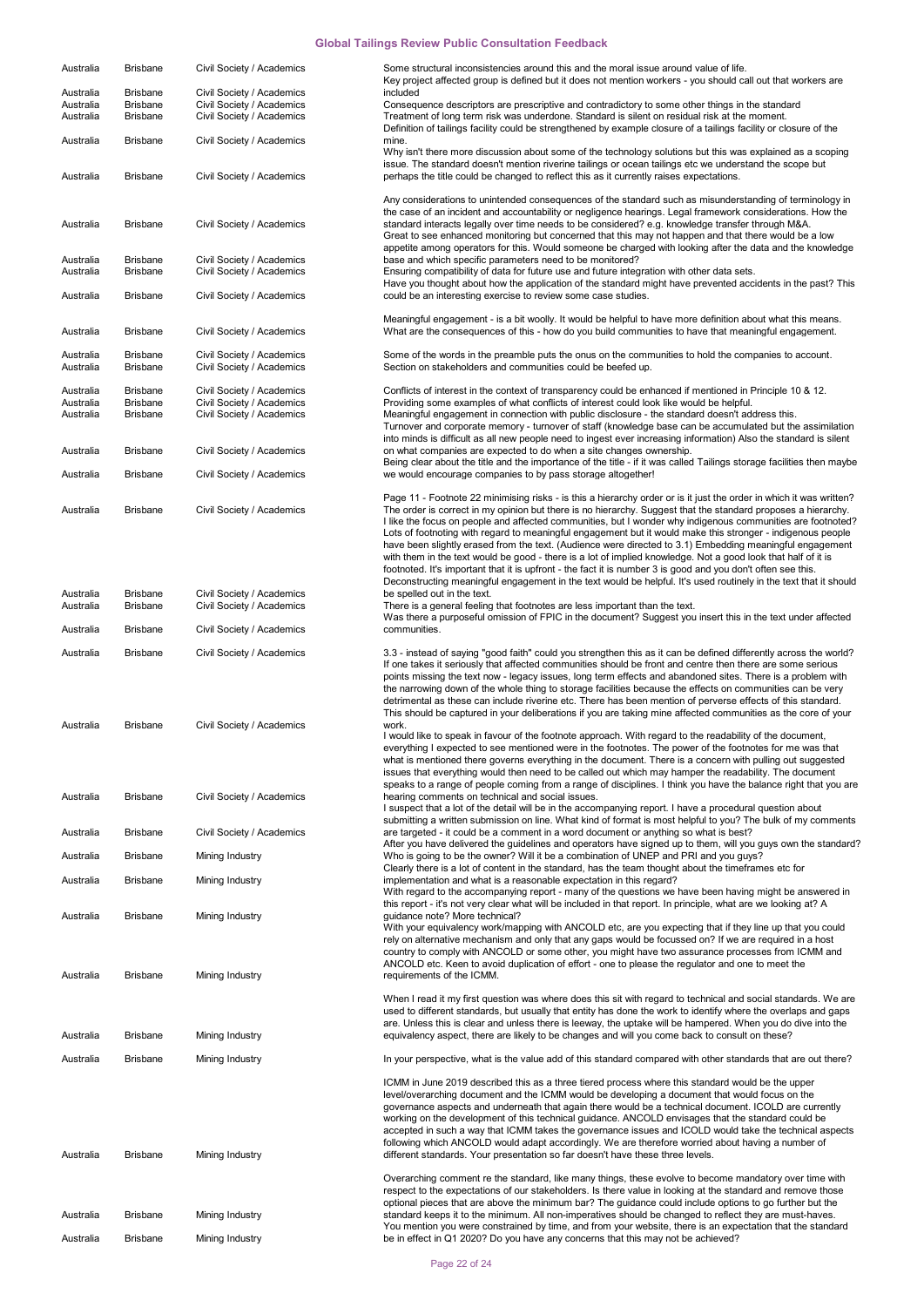| Australia                           | <b>Brisbane</b>                                       | Mining Industry                                       | You expectation that this standard is going to be for want of a better word observed or accepted by everyone?<br>All reasonable companies would adopt this, is this your expectation?                                                                                                                                                                                                                                                                                                                                                                                                                                                                                                                                                          |
|-------------------------------------|-------------------------------------------------------|-------------------------------------------------------|------------------------------------------------------------------------------------------------------------------------------------------------------------------------------------------------------------------------------------------------------------------------------------------------------------------------------------------------------------------------------------------------------------------------------------------------------------------------------------------------------------------------------------------------------------------------------------------------------------------------------------------------------------------------------------------------------------------------------------------------|
| Australia                           | <b>Brisbane</b>                                       | Mining Industry                                       | Principle 10 - Reflecting this on the table at the back - my hope would be that this is re-written to reflect that<br>there are a number of ways to demonstrate accountability and independence. The wording within the principle<br>is quite prescriptive and this needs to be amended to allow for variability across organisations.<br>Guarantee of independence in the introduction - if you relate that to the org structure chart, thinking aloud,                                                                                                                                                                                                                                                                                       |
| Australia                           | <b>Brisbane</b>                                       | Mining Industry                                       | whichever org structure a company has, how would it reflect this independence? Independence would<br>disappear through all of the levels of the organisation.<br>With the EoR concept being a firm rather than individual. Do you see there being a problem whereby larger                                                                                                                                                                                                                                                                                                                                                                                                                                                                     |
| Australia<br>Australia              | <b>Brisbane</b><br>Brisbane                           | Mining Industry<br>Mining Industry                    | engineering companies might not take that on board as there is too much risk relative to the monetary gains.<br>You may end up having small firms with low capacity having higher risks.<br>Can you give me an example of other industries that are comparable in this situation?<br>It's interesting that you have made a firm an EOR because we have pushed back on having an individual as<br>the EOR. The contract is between the owner and the firm and the EOR has the support of their firm behind                                                                                                                                                                                                                                      |
| Australia<br>Australia              | <b>Brisbane</b><br><b>Brisbane</b>                    | Mining Industry<br>Mining Industry                    | them.<br>Can the EOR can be from the operator too?                                                                                                                                                                                                                                                                                                                                                                                                                                                                                                                                                                                                                                                                                             |
| Australia                           | <b>Brisbane</b>                                       | Mining Industry                                       | The intent of this is to ensure the independence of review processes. We don't want it to be the individual<br>within the company who is the EOR, if they move and they are then involved in assessing their own work.<br>Interested to understand - this standard was prepared by a panel of experts. There are quite a lot of<br>requirements that would in some cases require large capital investments, in particular for large tailings                                                                                                                                                                                                                                                                                                   |
| Australia                           | <b>Brisbane</b>                                       | Mining Industry                                       | facilities. Can you tell us a little more about the tailings experts who were involved in the development of the<br>standard. Was there any involvement of the owners?<br>On principle 13 with respect to organisation culture, in some requirements it is quite specific (13.2 re<br>incorporating worker experience into planning is specific and related to tailings lifecycle) but there are also                                                                                                                                                                                                                                                                                                                                          |
| Australia                           | Brisbane                                              | Mining Industry                                       | requirements on recognition and reward - is the expectation that these would refer specifically to tailings or that<br>they would have a broader recognition system?<br>What is interesting about the comment about performance incentives that they would not be tied totally to<br>tailings, we have seen that when safety is tied to incentives, that it drives negative behaviours. There is a risk                                                                                                                                                                                                                                                                                                                                        |
| Australia                           | <b>Brisbane</b>                                       | Mining Industry                                       | that incentivising tailings may lead to similarly negative behaviours.                                                                                                                                                                                                                                                                                                                                                                                                                                                                                                                                                                                                                                                                         |
| Australia                           | <b>Brisbane</b>                                       | Mining Industry                                       | The intent early on (I know it is an international standard) that the state regulators need to educated and<br>engaged. In a mature system the regulators may not welcome this.                                                                                                                                                                                                                                                                                                                                                                                                                                                                                                                                                                |
| Australia                           | <b>Brisbane</b>                                       | Mining Industry                                       | Public disclosure with regard to public impact - we have a number of facilities where there would be no<br>community impact but which would be classified as a high risk facility.                                                                                                                                                                                                                                                                                                                                                                                                                                                                                                                                                             |
| Australia                           | <b>Brisbane</b>                                       | Mining Industry                                       | Grievance and complaints aspects look like a hodge podge and something that has just been added in.                                                                                                                                                                                                                                                                                                                                                                                                                                                                                                                                                                                                                                            |
|                                     |                                                       |                                                       | Scope of the document is not clear. There is a lot of preamble and text, the scope doesn't clearly stand out.<br>Multiple comments around the room and you have been quick to point out that it is not an ICMM document but                                                                                                                                                                                                                                                                                                                                                                                                                                                                                                                    |
| Australia                           | <b>Brisbane</b>                                       | Mining Industry                                       | some of the aspects of our conversation lead me to believe it is an ICMM document as they are part of the<br>triumvirate developing this document.                                                                                                                                                                                                                                                                                                                                                                                                                                                                                                                                                                                             |
| Australia                           | Brisbane                                              | Mining Industry                                       | One thing I have noticed when reading the standard is that in some countries, like in Chile, the regulation is<br>quite strong in particular with regard to seismic conditions and this is very well supervised. Putting a standard<br>in a country like Chile will be putting another level of pressure on companies to get another stamp where they<br>don't need it. This looks redundant to me and I can see that the operators would see it as something they don't<br>need to do but I accept in weaker jurisdictions, this could be important.                                                                                                                                                                                          |
|                                     |                                                       |                                                       | It took me a while to understand what tailings you were talking about. Paste and dry tailings seem to be the hot<br>topic in the industry now. This approach (by the standard) seems a little bit out of date already. Some<br>jurisdictions have already outlawed certain aspects that force operators to move to drier tailings. The standard<br>could promote in a more positive way, new technologies. The standard should be clearer and more open on                                                                                                                                                                                                                                                                                     |
| Australia                           | <b>Brisbane</b>                                       | Mining Industry                                       | new technologies.<br>Question on public disclosure - couple of references here - this is going to be a major change from what we do<br>now. The data whether technical or not, we have policies on what to report and to publish etc. 8.4 talks about<br>monitoring programme etc, it refers to regulatory and public disclosure - can you explain a little but more about                                                                                                                                                                                                                                                                                                                                                                     |
| Australia                           | <b>Brisbane</b>                                       | Mining Industry                                       | this?<br>As I read the requirements, I find a lot of the language very subjective so I wonder how compliance would be<br>assessed e.g. 6.1 - design criteria - seems very vague. How would anyone ever judge that to be compliant or                                                                                                                                                                                                                                                                                                                                                                                                                                                                                                           |
| Australia                           | <b>Brisbane</b>                                       | Mining Industry                                       | non-compliant. What about specific factors of safety? Specifically, the words reduce and appropriate are<br>subjective or open.                                                                                                                                                                                                                                                                                                                                                                                                                                                                                                                                                                                                                |
| Australia                           | <b>Brisbane</b>                                       | Mining Industry                                       | Contextualising the standard up front with regard to application in small compared with larger companies and<br>mature and immature systems.                                                                                                                                                                                                                                                                                                                                                                                                                                                                                                                                                                                                   |
| Australia                           | <b>Brisbane</b>                                       | Mining Industry                                       | Terms used in some cases could be misleading e.g. Best practice sometimes hard to define. To the greatest<br>extent possible could be interpreted as zero so using some risk-based terminology might be better to use -<br><b>ALARP</b>                                                                                                                                                                                                                                                                                                                                                                                                                                                                                                        |
|                                     |                                                       |                                                       | Principle 4 - Lots of discussion and there was concern that if we do it that we would dilute the assessment of                                                                                                                                                                                                                                                                                                                                                                                                                                                                                                                                                                                                                                 |
| Australia                           | <b>Brisbane</b>                                       | Mining Industry                                       | the consequence classification for those that are really extreme.<br>Consequence categories and the intent of this being to increase the standards of design. In Table 2.0 currently<br>the specified design parameters are quite different to those in ANCOLD. It's all very well to identify the<br>consequence category, but the important thing you should be concerned with when it comes to design criteria<br>is that for ANCOLD they are all the same (high & very high 1 in 100, with freeboard or PMF) and for Extreme<br>is the same. ICOLD currently developing a global technical bulletin on dam safety along the lines we<br>understood with three levels of tailings management with the standard, ICMM and then ICOLD so this |
| Australia                           | <b>Brisbane</b>                                       | Mining Industry                                       | document is being developed to support this.<br>Closure is for the very long foreseeable future so we don't think the design criteria are the same as for<br>operations (ANCOLD). We recommend the table is either modified or deleted and references made to other                                                                                                                                                                                                                                                                                                                                                                                                                                                                            |
| Australia                           | <b>Brisbane</b>                                       | Mining Industry                                       | guidelines instead.<br>If we had all of the dams being elevated in consequence category, a lot more engineers would be required to                                                                                                                                                                                                                                                                                                                                                                                                                                                                                                                                                                                                             |
|                                     |                                                       |                                                       | fill these roles. There is a lack of engineers in the industry as it is (approx. 8,000 short at the moment) and if<br>we look at overall staffing of dams we are up to 20-30,000 engineers. We need a consequence category that                                                                                                                                                                                                                                                                                                                                                                                                                                                                                                                |
| Australia                           | <b>Brisbane</b>                                       | Mining Industry                                       | doesn't assume all are extreme because we will dilute the resources we have.                                                                                                                                                                                                                                                                                                                                                                                                                                                                                                                                                                                                                                                                   |
| Australia<br>Australia<br>Australia | <b>Brisbane</b><br><b>Brisbane</b><br><b>Brisbane</b> | Mining Industry<br>Mining Industry<br>Mining Industry | Role of designers should be more prevalent in the introduction.<br>Consequence categories - often one of the factors that determines where the dam sits is the impact on the<br>company financially so the tendency is to elevate dams on the basis of this criteria rather than loss of life or<br>damage to the environment. Companies shouldn't therefore be punished for being conservative. The whole<br>purpose of the categories is as a design tool to ensure resourcing is adequate. Could there be some other<br>way of identifying the risk because consequence category shouldn't be considered to be the risk.<br>Potential for data to be released that could be misunderstood or manipulated.                                   |
| Australia                           | <b>Brisbane</b>                                       | Mining Industry                                       | Factors of safety and going to higher factors of safety don't mean you are improving safety and it depends on<br>the amount of data on which you base these factors of safety. They can give a false sense of security.                                                                                                                                                                                                                                                                                                                                                                                                                                                                                                                        |
| Australia                           | <b>Brisbane</b>                                       | Mining Industry                                       | Most of the time was spent talking about the rebuttable presumption. It is a distraction to focus on this.<br>Discussion around defining the likely failure mode not being included clearly enough and then how to do the                                                                                                                                                                                                                                                                                                                                                                                                                                                                                                                      |
| Australia<br>Australia<br>Australia | <b>Brisbane</b><br><b>Brisbane</b><br><b>Brisbane</b> | Mining Industry<br>Mining Industry<br>Mining Industry | calculations on these.<br>Yes/no gates and if you are a smaller company where some of the requirements don't apply.<br>Applicability in highly regulated jurisdictions?                                                                                                                                                                                                                                                                                                                                                                                                                                                                                                                                                                        |
| Australia                           | <b>Brisbane</b>                                       | Mining Industry                                       | 14.1 - Wording suggests establishing a joint grievance mechanism with the regulator which the operators were<br>not comfortable with.<br>Page 23 of 24                                                                                                                                                                                                                                                                                                                                                                                                                                                                                                                                                                                         |